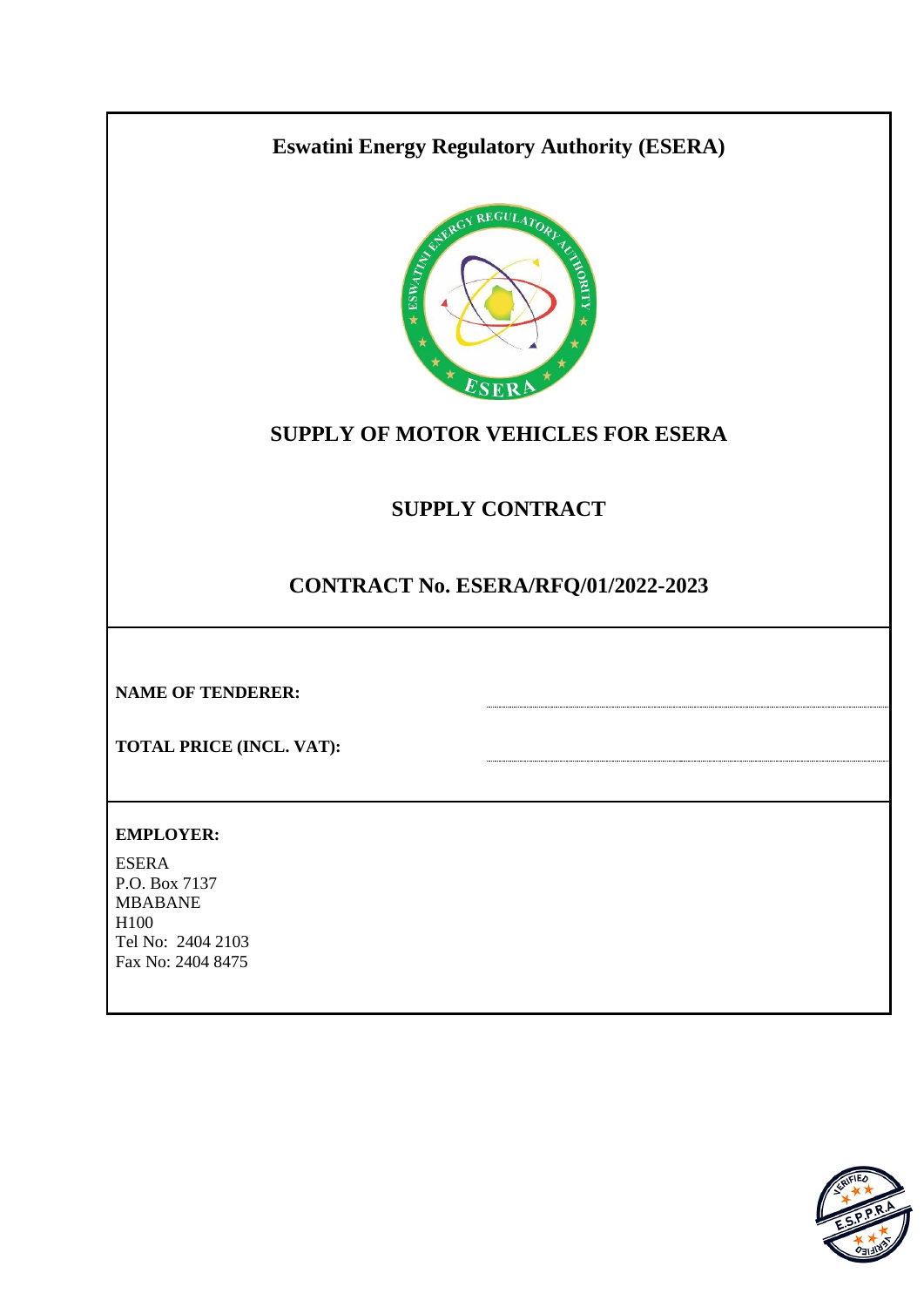## **ESWATINI ENERGY REGULATORY AUTHORITY**

# **SUPPLY OF MOTOR VEHICLES FOR ESERA**

## **CONTRACT NO.: ESERA/RFQ/01/2022-2023**

#### **INVITATION TO TENDER**

Tenders are hereby invited from suitably qualified Suppliers for Motor Vehicles wishing to tender for the Supply of Motor Vehicles for the ESERA.

Preference will be given to local suppliers. Tender documents may be obtained after payment of a nonrefundable tender fee of E350.00 to the Eswatini Energy Regulatory Authority (ESERA). Documents will be on sale from the **21st March 2022** starting at **08:30am to 11.00 am** at the ESERA Offices, to **14th April 2022 ending at 14: 00 pm.** 

Tenderer's attention is drawn to the table below which indicates the Contract No, Contract Title, and the closing date for submission of tenders. Late, incomplete, telephoned or telegraphic tenders will **not**  be considered.

| <b>Contract No.</b> | <b>Contract Title</b>                        | Category                             | <b>Closing of Tender</b>            |  |
|---------------------|----------------------------------------------|--------------------------------------|-------------------------------------|--|
| ESERA/0000          | Supply of Motor<br><b>Vehicles for ESERA</b> | <b>Manufactures</b><br>and Suppliers | $27th$ April 2022<br>at<br>11:00hrs |  |

Completed tenders should be delivered in a sealed envelope to the ESERA Offices and the envelope **should only show the Project Name, Project Number and addressed to**:

## **Chairman of the Tender Board Eswatini Energy Regulatory Authority (ESERA) 1 st Floor, RHUS Office Park, Karl Grant Street Mbabane Eswatini**

Any actions or tendencies that will be interpreted as an attempt to interfere with or influence the tendering process will result in immediate disqualification of the Tenderer. Enquiries, administrative and technical, relating to the Tender listed in the table above may be addressed E-mail: [info@esera.org.sz](mailto:info@esera.org.sz) Tel No.2404-2103, Fax No: 2404-8475.

*ESERA does not bind herself to accept the lowest or any tender.*

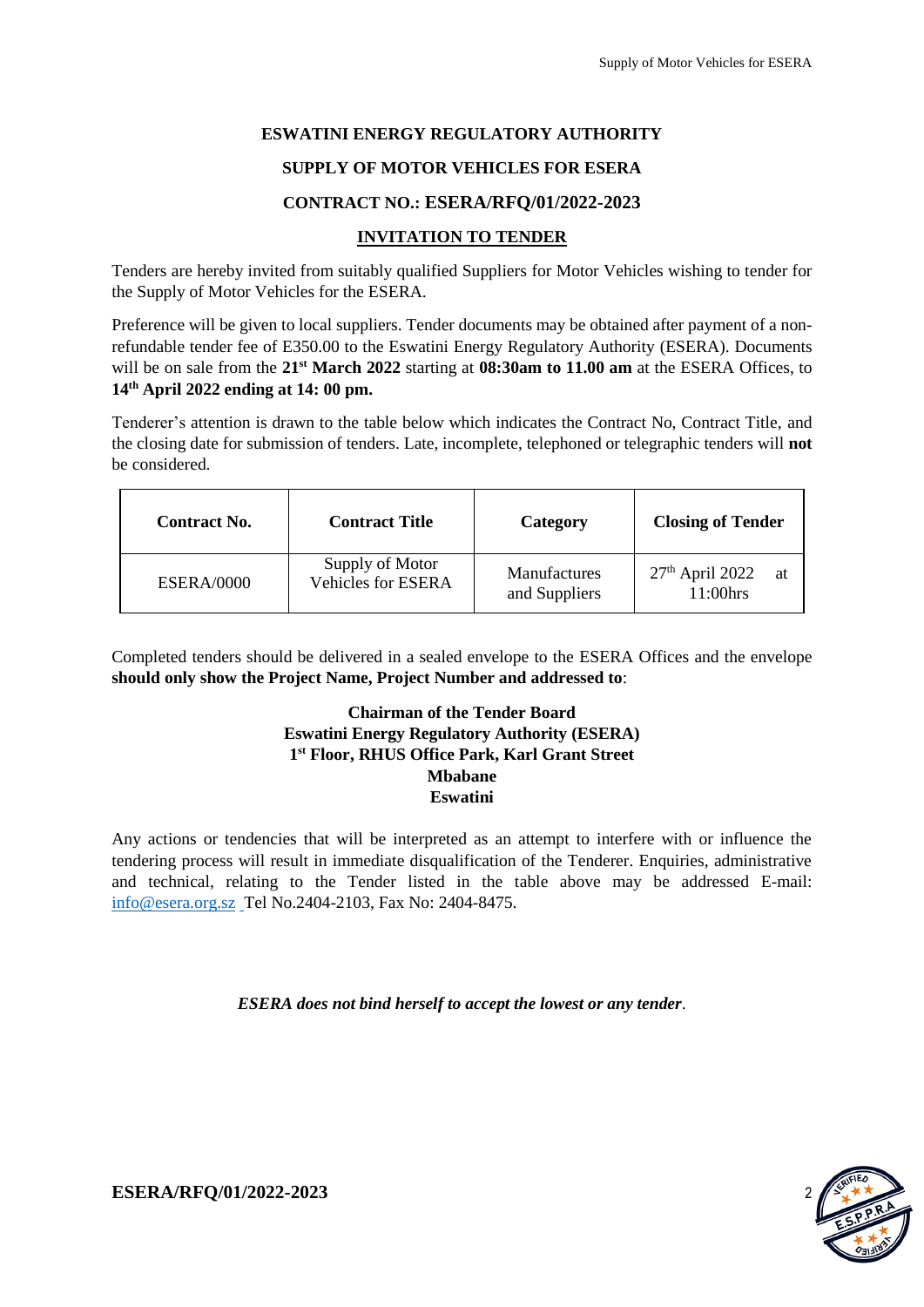# **Table of Contents**

| 1.1     |                        |   |  |  |  |  |
|---------|------------------------|---|--|--|--|--|
| 1.2     |                        |   |  |  |  |  |
| 1.3     |                        |   |  |  |  |  |
| 1.4     |                        |   |  |  |  |  |
| 1.5     |                        |   |  |  |  |  |
| 1.6     |                        |   |  |  |  |  |
| 1.7     |                        |   |  |  |  |  |
| 1.8     |                        |   |  |  |  |  |
| 1.9     |                        |   |  |  |  |  |
|         |                        |   |  |  |  |  |
|         |                        |   |  |  |  |  |
|         |                        |   |  |  |  |  |
|         |                        |   |  |  |  |  |
|         |                        |   |  |  |  |  |
|         |                        |   |  |  |  |  |
|         |                        |   |  |  |  |  |
|         |                        |   |  |  |  |  |
|         |                        |   |  |  |  |  |
|         |                        |   |  |  |  |  |
|         |                        |   |  |  |  |  |
|         |                        |   |  |  |  |  |
|         |                        |   |  |  |  |  |
|         |                        |   |  |  |  |  |
|         |                        |   |  |  |  |  |
|         |                        |   |  |  |  |  |
|         |                        |   |  |  |  |  |
|         |                        |   |  |  |  |  |
|         |                        |   |  |  |  |  |
|         |                        |   |  |  |  |  |
|         |                        |   |  |  |  |  |
|         |                        |   |  |  |  |  |
| 1.40.1. |                        |   |  |  |  |  |
| 1.40.2. |                        |   |  |  |  |  |
| 1.40.3. |                        |   |  |  |  |  |
| 1.40.4. |                        |   |  |  |  |  |
|         |                        |   |  |  |  |  |
|         |                        |   |  |  |  |  |
|         |                        |   |  |  |  |  |
|         |                        |   |  |  |  |  |
|         |                        |   |  |  |  |  |
|         |                        |   |  |  |  |  |
|         |                        |   |  |  |  |  |
| 1.47.1. |                        |   |  |  |  |  |
| 1.47.2. |                        |   |  |  |  |  |
|         |                        |   |  |  |  |  |
|         |                        |   |  |  |  |  |
|         |                        |   |  |  |  |  |
|         |                        |   |  |  |  |  |
|         |                        |   |  |  |  |  |
|         | ESERA/RFQ/01/2022-2023 | 3 |  |  |  |  |

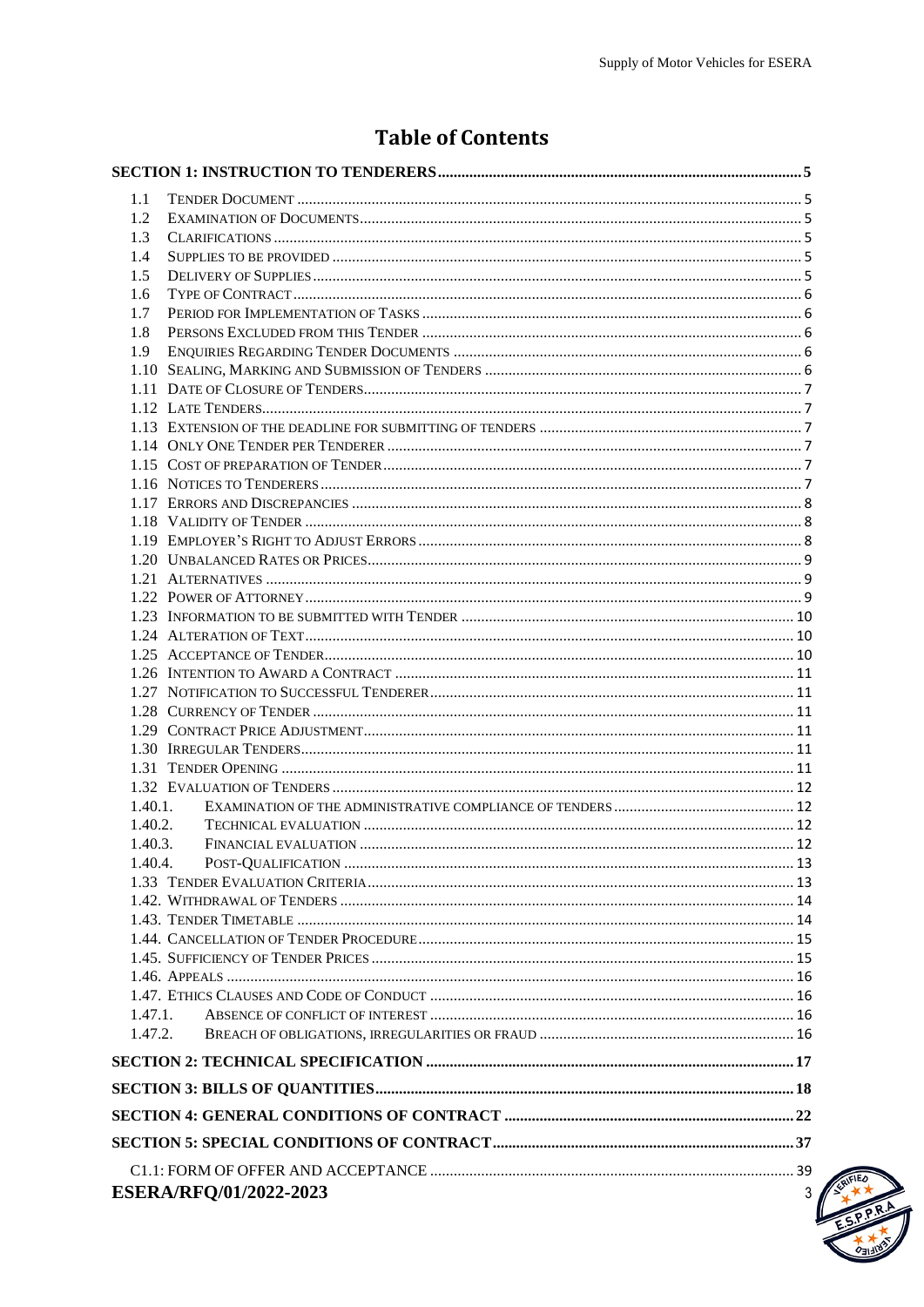| $C1.2$ CONTRACT |  |
|-----------------|--|
|                 |  |

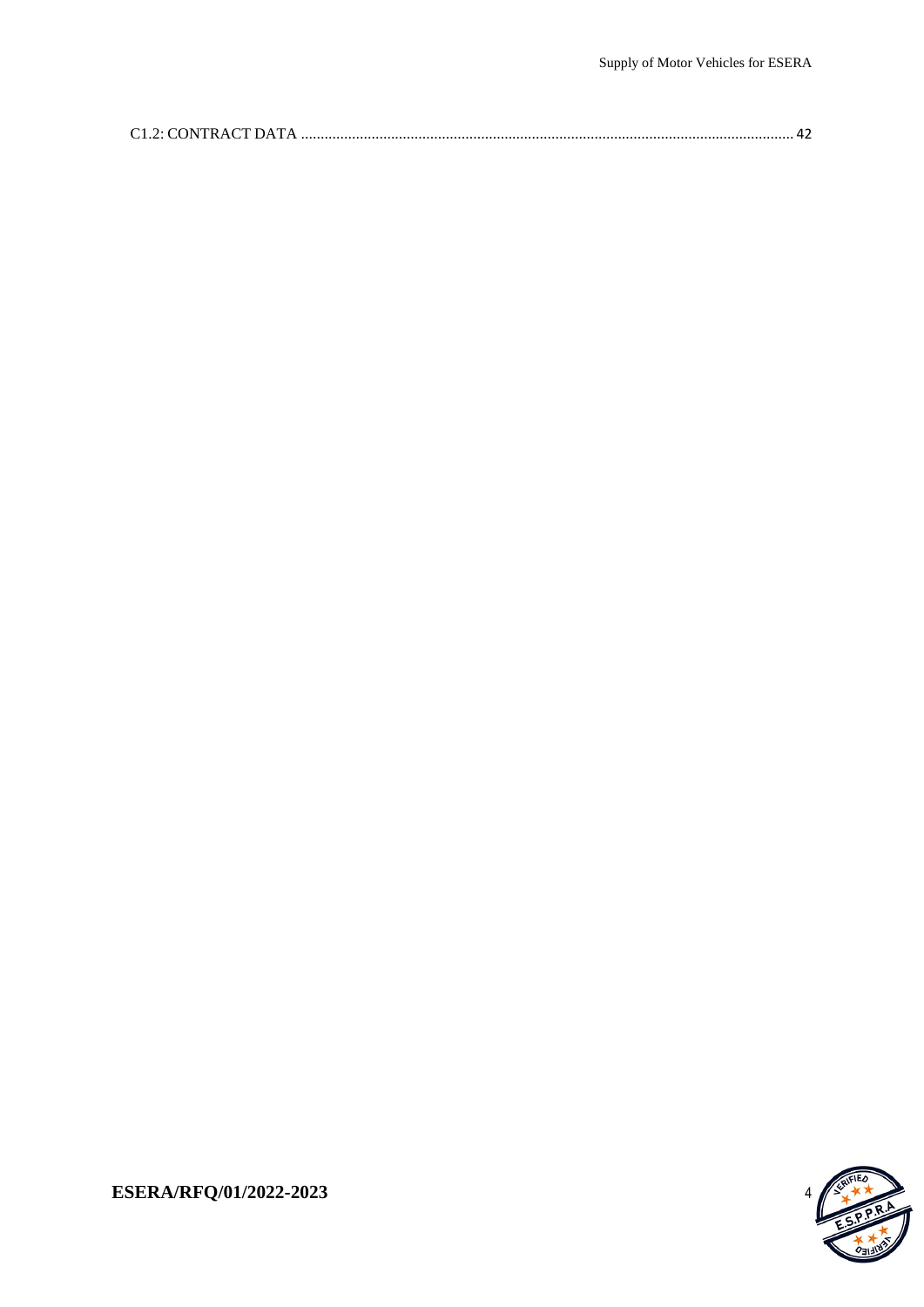# <span id="page-4-0"></span>**SECTION 1: INSTRUCTION TO TENDERERS**

# **ESWATINI ENERGY REGULATORY AUTHORITY SUPPLY OF MOTOR VEHICLES FOR ESERA CONTRACT NO.: ESERA/RFQ/01/2022-2023 INSTRUCTIONS TO TENDERERS**

#### <span id="page-4-1"></span>**1.1 Tender Document**

The tender documents issued by the employer comprise:

- 1. Invitation to Tender
- 2. Tender Data
- 3. Returnable Documents
- 4. Special Conditions of Contract
- 5. Project Specifications and Particular Specifications
- 6. Bills of Quantities
- 7. Standard conditions of tender

## <span id="page-4-2"></span>**1.2 Examination of Documents**

The Tenderer is to examine the Tender Documents and ascertain the matters on which he will be deemed to have satisfied himself and all the risks and obligations which the Contract will impose on the Tenderer and subsequently the Contractor.

## <span id="page-4-3"></span>**1.3 Clarifications**

A prospective Bidder requiring any clarification of the Bidding Document shall contact the Employer in writing at the Employer's address indicated in the bidding data. The Employer will respond to any request for clarification, provided that such request is received seven days prior to the deadline for submission of bid.

#### <span id="page-4-4"></span>**1.4 Supplies to be provided**

The subject of the contract is the supply, register and delivery of motor vehicle by the Supplier. The supplier must comply fully with the technical specifications set out in the tender dossier and conform in all respects with quantities, models, samples, measurements and other instructions.

## <span id="page-4-5"></span>**1.5 Delivery of Supplies**

The Supplies are to be delivered at:

ESERA, 1<sup>ST</sup> Floor RHUS Office Park, Karl Grant Street, Mbabane

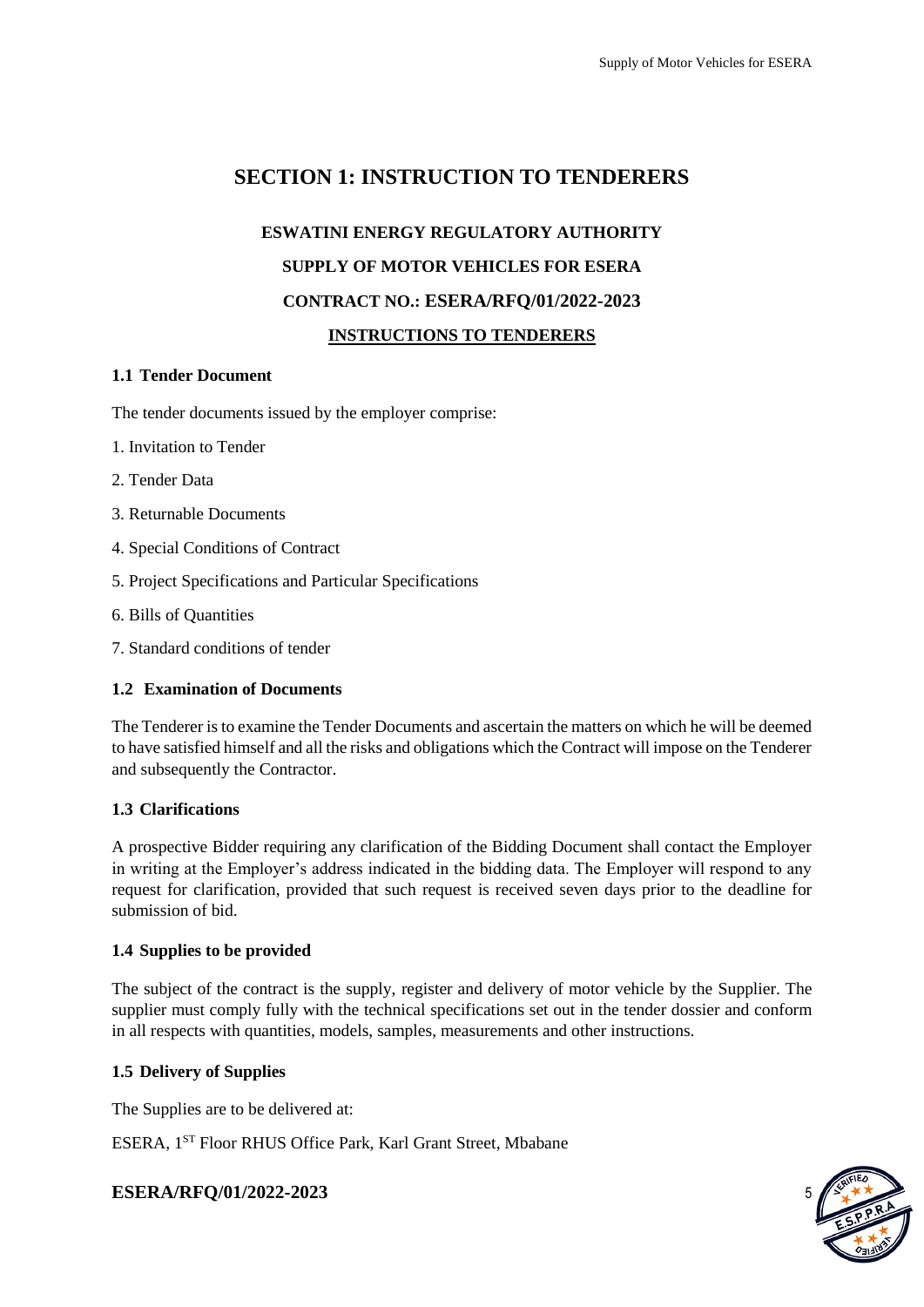# <span id="page-5-0"></span>**1.6 Type of Contract**

Unit Price Contract

## <span id="page-5-1"></span>**1.7 Period for Implementation of Tasks**

2 Month, from Contract Signature**.** 

#### <span id="page-5-2"></span>**1.8 Persons Excluded from this Tender**

Public officers and politicians shall not participate in all ESERA tenders.

#### <span id="page-5-3"></span>**1.9 Enquiries Regarding Tender Documents**

All enquiries in connection with this Tender are to be directed to the Employer's Agent Representative, Eswatini Energy Regulatory Authority, Mbabane Office.

The Employer's Representative is:

Name: Zanele Nhlabatsi

Tel. 24042103

Fax 24048475

Email: [info@esera.org.sz](mailto:info@esera.org.sz)

#### <span id="page-5-4"></span>**1.10 Sealing, Marking and Submission of Tenders**

Completed Tender Documents are to be delivered by hand and placed in the Tender Box provided at Eswatini Energy Regulatory Authority, Mbabane, 1<sup>st</sup> Floor RHUS Office Park, Karl Grant Street by the set date for closure of Tenders:

The Tender Documents are to be enclosed in a plain wrapper, sealed and clearly endorsed:

## **THE CHAIRMAN OF THE TENDER BOARD SUPPLY OF MOTOR VEHICLES FOR ESERA C/O ESWATINI ENERGY REGULATORY AUTHORITY (ESERA) TENDER NO: ESERA/RFQ/01/2022-2023**

The sealed wrapper in which the Tender Documents are submitted shall not bear the Tenderer's name or address and shall not contain any documents or drawings not applicable to the Tender.

Posted, telegraphic, telexed, faxed, emailed or documents delivered in any other form will be rejected.

Tender documents will be opened in public immediately after the stated time of closure of the tender and the tender sum read out. Any interested party may attend the opening.

The complete tender must be submitted in one original, clearly marked '**original**' and **two (2) copies, and also clearly marked "copy".** In the event of any discrepancy between them, the original will prevail.

**Any infringement of these rules (e.g., unsealed envelopes) constitutes an irregularity which will lead to rejection of the tender.** 

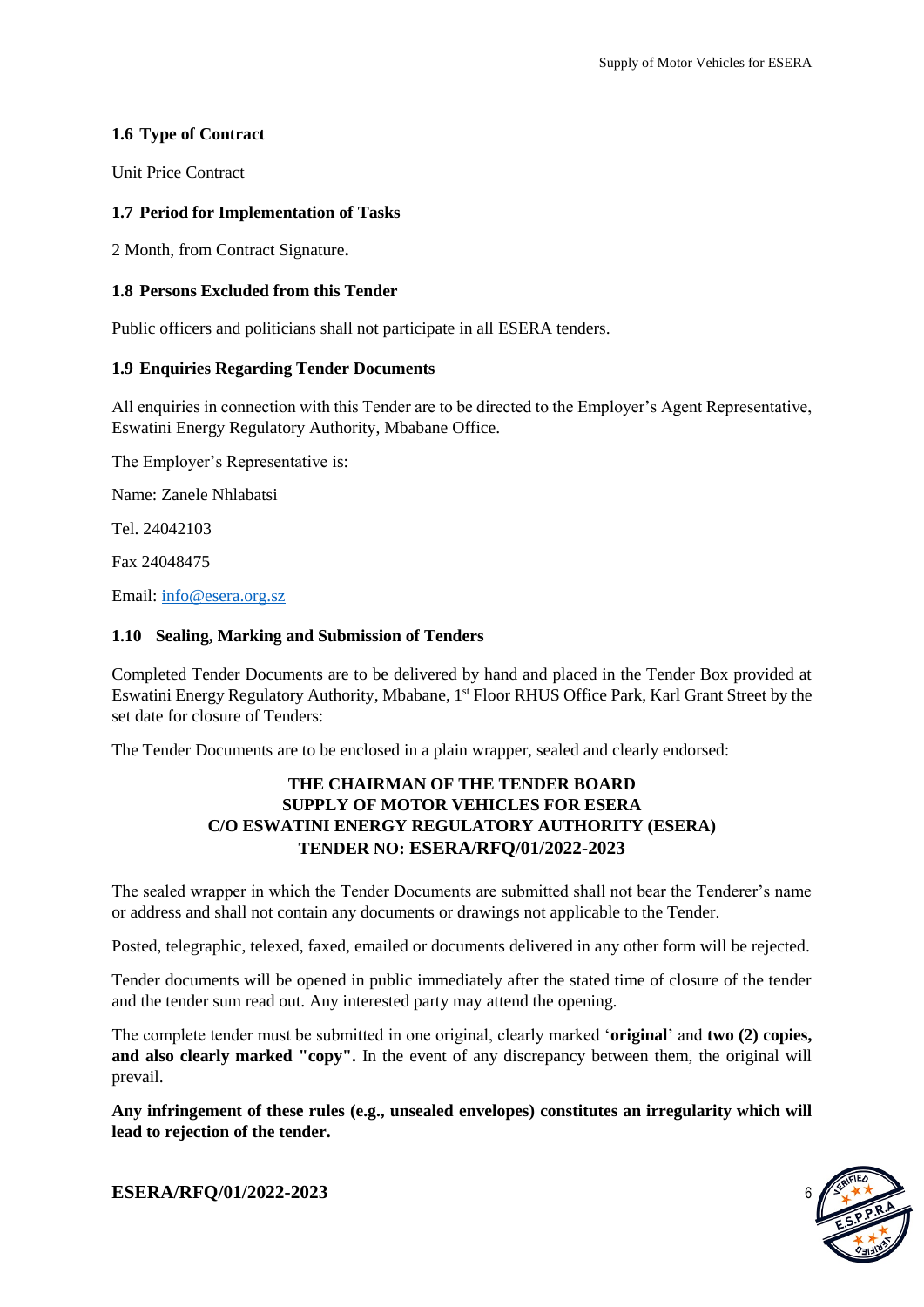# <span id="page-6-0"></span>**1.11 Date of Closure of Tenders**

The Date and Time for closure of the Tenders is as specified in the invitation to tender timetable (1.48). Late tenders will not be accepted.

A Postponement of the closure of Tenders may be made by the Employer by issuing a Notice to Tenderer and sent by email or fax to the address given by the Tenderer.

## <span id="page-6-1"></span>**1.12 Late Tenders**

The Date and Time for closure of the Tenders is as specified in the invitation to tender. Late tenders will not be accepted.

1.12.1 All tenders received after the deadline for submission specified in the tender notice or these instructions will be kept by the Contracting Authority. The guarantees will be returned to the tenderers.

1.12.2 No liability can be accepted for late delivery of tenders. Late tenders will be rejected and will not be evaluated.

## <span id="page-6-2"></span>**1.13 Extension of the deadline for submitting of tenders**

The Contracting Authority may, on its own discretion, extend the deadline for submitting tenders by issuing an amendment or notice to tenderers. In such cases, all rights and obligations of the Contracting Authority and the tenderer regarding the original date specified in the contract notice will be subject to the new date.

## <span id="page-6-3"></span>**1.14 Only One Tender per Tenderer**

A company may not tender for a given contract both individually and as a member of a joint venture/consortium. Participation by a tenderer in more than one tender for a contract will result in the disqualification of all those tenders for that contract in which the party is involved. The same company may only participate as subcontractor in different tenders if that is justified by the specific nature of the market and cleared by the Contracting Authority.

## <span id="page-6-4"></span>**1.15 Cost of preparation of Tender**

Neither the Employer, the Government of Eswatini, nor any of their agents will be responsible for, or pay for, any expense or loss which may be incurred by the Tenderer in the preparation of this Tender.

The tenderer will bear all costs associated with preparing and submitting the tender. The Contracting Authority will not be responsible or liable for such costs, whatever the conduct or outcome of the procedure.

## <span id="page-6-5"></span>**1.16 Notices to Tenderers**

If, during the period of tendering, the Employer issues any Notices to Tenderers setting forth the interpretation to be placed on any part of the Tender Documents, or to make any change in them, such Notices to Tenderers will form part of the Contract and it will be assumed that the Tenderer has taken account of them in preparing his Tender. The Tenderer shall promptly acknowledge receipt of any Notices to Tenderers which he may receive.

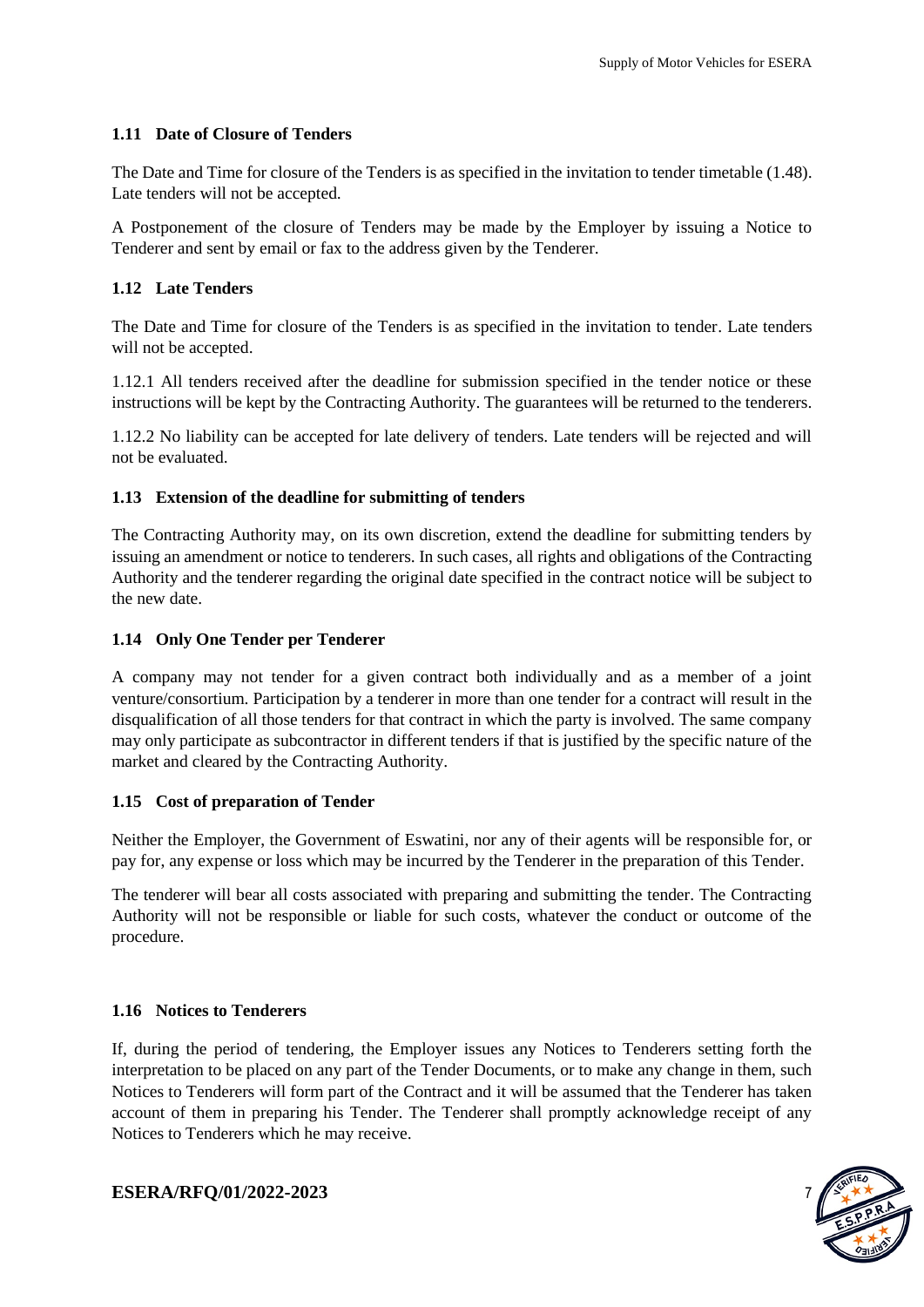No Notice to Tenderers will be issued within **seven (7) days** of the date of closure of the tender unless it contains a postponement of that date.

Neither the Employer, Government of Eswatini, nor any agent or servant of either of them, shall be bound by any statement made or delivered to any Tenderer unless such a statement shall have been confirmed by a Notice to Tenderers issued by the Authorised Representative acting on behalf of the Employer.

Any notice to tenderers will be sent by email or fax to the address given by the Tenderer when collecting the Tender Documents. Tenderers are to take special care to ensure that all contact details given are correct and accessible.

## <span id="page-7-0"></span>**1.17 Errors and Discrepancies**

On receipt of the tender documents, the Tenderer is to check to ensure that all pages of the document and all drawings are included and to report to the Authorised Representative any missing pages or drawings, any pages or drawings which are illegible or indistinct, any errors or ambiguities in the Specifications, Bill of Quantities or Drawings or any contradictions between the Specification, Bill of Quantities and Drawings, and to obtain rulings on any such errors, ambiguities or discrepancies. No claim for additional payment based on any such errors, ambiguities or discrepancies will be considered.

Attention is drawn from tenderers to pay attention to this particular clause.

# <span id="page-7-1"></span>**1.18 Validity of Tender**

The Tender shall be held valid for a period of Ninety (90) CONSECUTIVE CALENDAR DAYS from the closing date of the tender**.** 

In exceptional cases and prior to the expiry of the original tender validity period, the Contracting Authority may ask tenderers in writing to extend this period. Such requests and the responses to them must be made in writing. Tenderers that agree to do so will not be permitted to modify their tenders and they are bound to extend the validity of their tender guarantees for the revised period of validity of the tender. If they refuse, without forfeiture of their tender guarantees, their participation in the tender procedure will be terminated.

## <span id="page-7-2"></span>**1.19 Employer's Right to Adjust Errors**

All items in the Bill of Quantities are to be priced. In the event of the Tenderer failing to price any item it will be held that the Tenderer has made adequate allowance under other items for all labour, plant, material and costs required for the execution not only of the quantum of work covered by the unpriced item but also for any increase in the said quantum which may have to be undertaken during the course of the Contract.

If the Tenderer indicates that an item is included in the rate for another item, the Employer will have the right to distribute the total rate amongst the included items at his own discretion.

Where any discrepancy exists between the rate and the extended total against an item, the rate shown shall be accepted as correct and the discrepancy will be adjusted by altering the total amount filled in against such item and consequently the total tendered sum. Any mathematical errors will be corrected for the purpose of adjudicating tenders. The adjusted tender amount obtained after any such corrections will be deemed to be the Tendered Amount submitted by the Tenderer.

All monetary figures are to be rounded to and entered to two decimal places of Emalangeni.

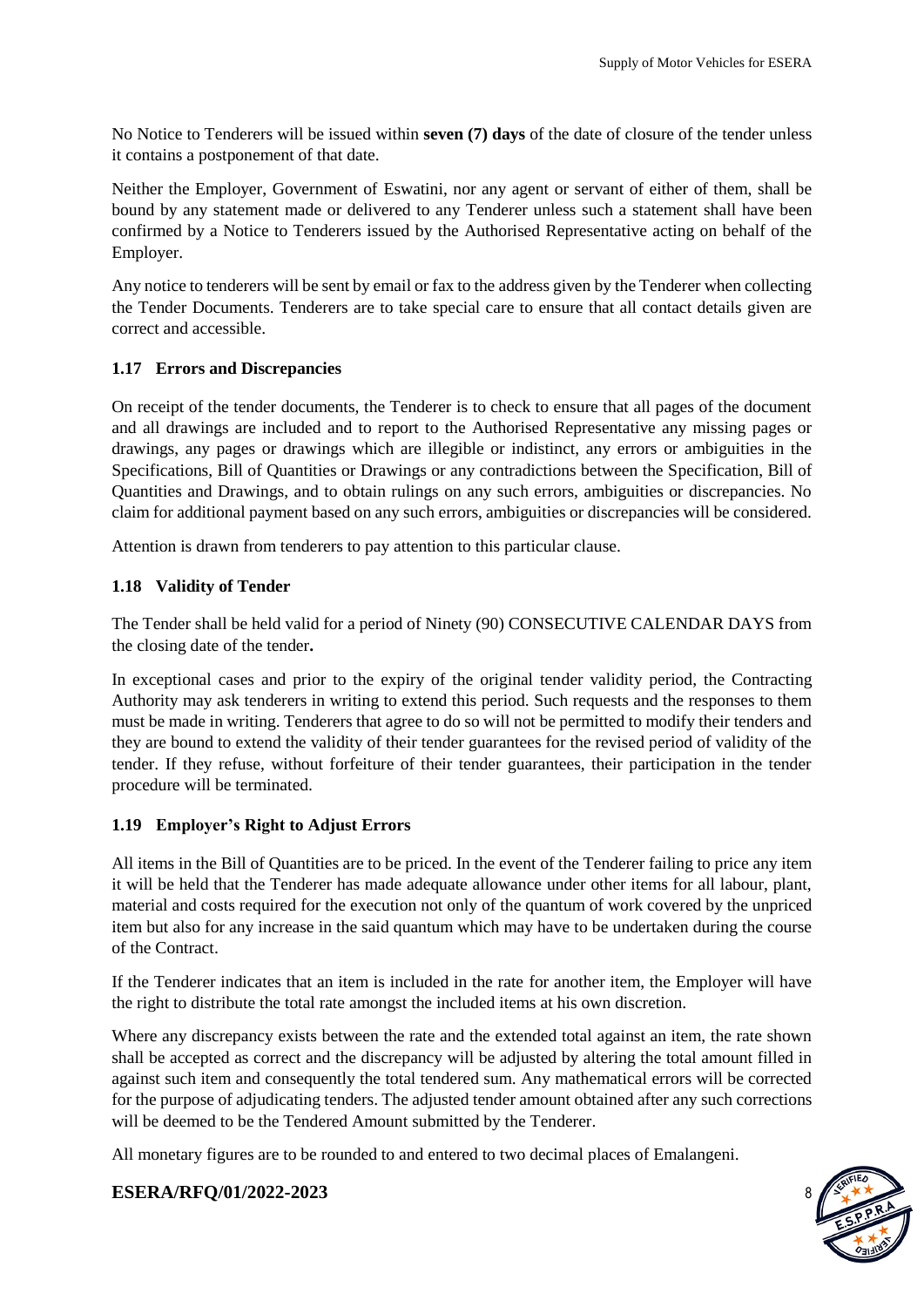If a zero amount is to be entered, the word '*NIL*' is to be written in the Rate and Amount columns.

If a blank space is left by the Tenderer in Rate and Amount columns against any item, it will be assumed that the Tenderer intended the value to be zero and the word *'NIL'* will be entered by the Employer.

Tenderers are urged to take special care to ensure the mathematical correctness of their tender submissions.

#### <span id="page-8-0"></span>**1.20 Unbalanced Rates or Prices**

In the event of there being tendered rates or prices which are declared by the Employer to be unacceptable to him, because they are either excessively low or high or not in proper balance with other rates, the Tenderer may be required to produce evidence and advance arguments in support of the tendered rates or prices objected to. If after submission of such evidence and any further evidence requested, the Employer is still not satisfied with the tendered rates or prices objected to, he may request the Tenderer to amend these rates and prices along the lines indicated by the Employer.

The Tenderer may or may not thereupon alter and amend the rates and prices objected to and such other related prices as are agreed to by the Employer, but any such alteration shall be done without altering the final Tender Sum.

Should the Tenderer fail to amend his tender in a manner acceptable to the Employer, or at all, it may prejudice his tender.

#### <span id="page-8-1"></span>**1.21 Alternatives**

In relation to the main Tender, the Tenderer shall not make any departures from or modifications to the Conditions of Contract, Specifications, Bill of Quantities, Data supplied by the Employer or drawings nor qualify his tender in any way.

Tenders may submit alternative designs but shall also complete the main tender.

Alternative offers are to be submitted in the form of a separate document included with or attached to the main tender.

No alternative will be considered unless the Tender Documents supplied are correctly and fully completed and returned.

The Bill of Quantities forming part of this document shall be completed in full notwithstanding any alternatives that the Tenderer may offer.

Tenderers are to ensure that all documents supplied by him are securely bound together and contain full details of the Tenderers Name and address and the number of the Main Tender to which they apply.

The Employer will not be responsible for loose documents that become separated from the Tenderer's Main or Alternative submission.

#### <span id="page-8-2"></span>**1.22 Power of Attorney**

The Tender is to be signed by a person or persons authorised to do so. Signatories of Companies are to establish their authority by attaching a copy of the relevant Resolution of the Board of Directors, duly signed and dated, an example of which is contained in Schedule 2A.

Only the person duly authorized to do so may sign these Tender Documents.

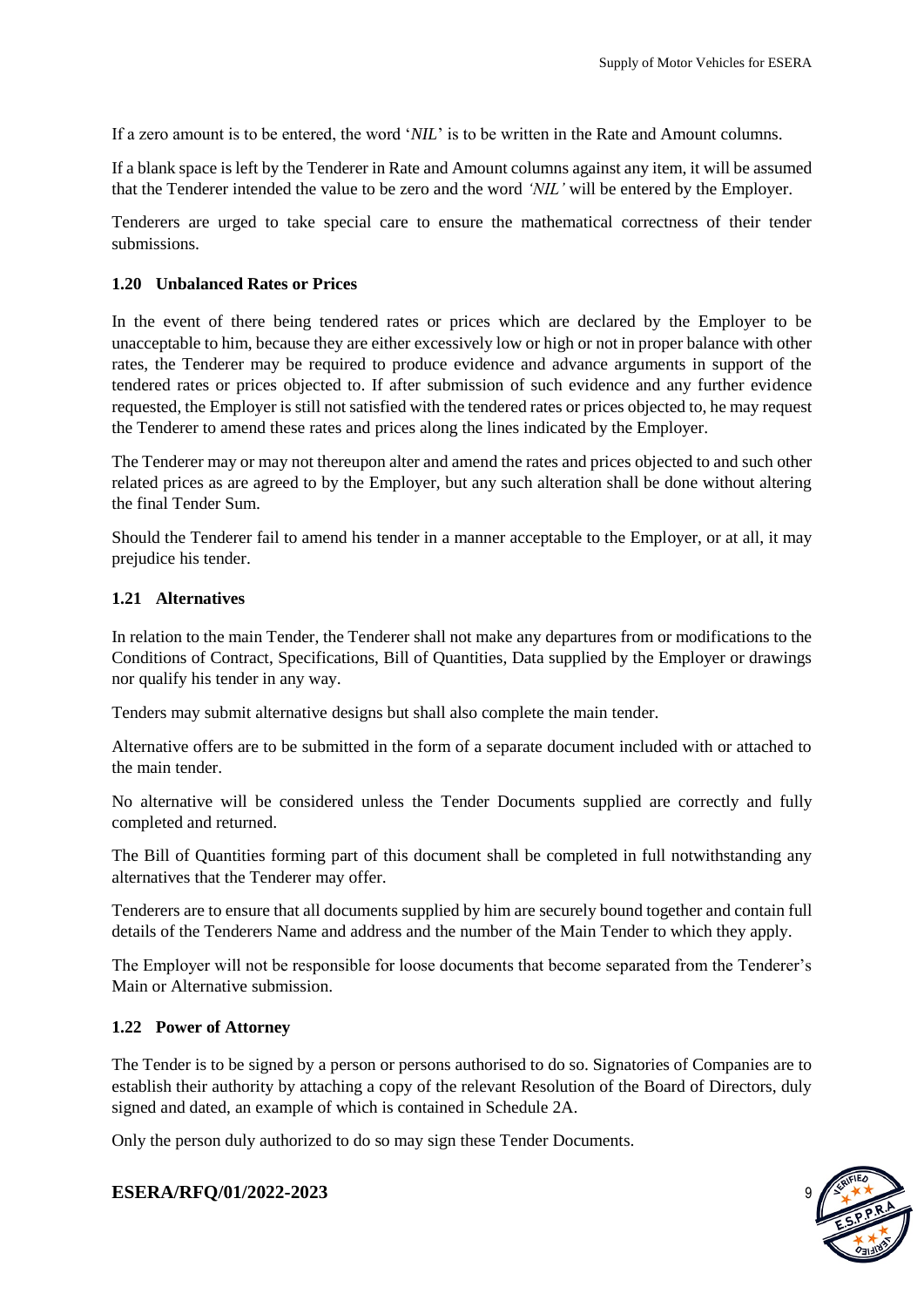The Tenderer is to sign each page or form where provision is so made.

The tenderer is to initial each page on which any entry has been made by him.

The tenderer is to initial any correction made by him.

#### <span id="page-9-0"></span>**1.23 Information to be submitted with Tender**

The Tender is to be made out on the forms provided in the Tender Documents, all the blanks in the relevant forms being duly completed in indelible ink. The Tender Documents are to be kept intact.

Tenders are to submit the Tender Documents, Forms and Schedules completed in all respects. All submitted certified copies must be a true copy of the original certificate and copies of certified copies will not be accepted. The Tender is to be accompanied by, inter alia, the following:

- a) Original receipt of Tender purchase
- b) Proof of Authority of Signatory
- c) Original and Valid Tax Compliance Certificate
- d) Certified copy of original Valid Trading License
- e) Certified Copy of Labour Compliance
- f) Certified copy of Certificate of Incorporation
- g) Police Clearance for all Company Directors
- h) Submission of a Company current Form J, endorsed by the Registrar of Companies
- i) Submission of a Company current Form C, endorsed by the Registrar of Companies
- j) Submission of certified copies of national identity documents for the people listed in form C

Tenderers additional Tender compliance check list should include the following items that are not part of Stage 1 of the evaluation of Tenders;

- k) The Bill of Quantities. This is to be fully priced, totalled and checked arithmetically and the final total is to agree with the price entered on the Form of Agreement for Tender. (Failure to comply with this requirement will disqualify the tender)
- l) Tenderers are to complete all forms and schedules included in this Tender document.
- m) The Tenderer's Delivery Programme to contain sufficient detail to indicate the Tenderer's ability to complete the Works within the period for completion and with due regard to the Tenderer's resources to be allocated to the contract.
- n) Specification of Vehicles being supplied.

#### <span id="page-9-1"></span>**1.24 Alteration of Text**

Any addition to or erasure of the text of any of the Tender Documents may result in the rejection of the Tender. Correction of entry errors may be made by clearly scribing through (crossing out) the erroneous words and or figures and writing the correct words and or figures near to the crossed-out entries. Correction fluid shall not be used, and its use may result in the rejection of the Tender. Each correction shall be initialled by the authorized signatory.

#### <span id="page-9-2"></span>**1.25 Acceptance of Tender**

The Employer reserves the right not to accept the lowest or any tender nor to assign any reason for the rejection of any tender.

The Employer will inform the accepted tenderer (if any) in writing and furnish the accepted tenderer with a Letter of award of contract.

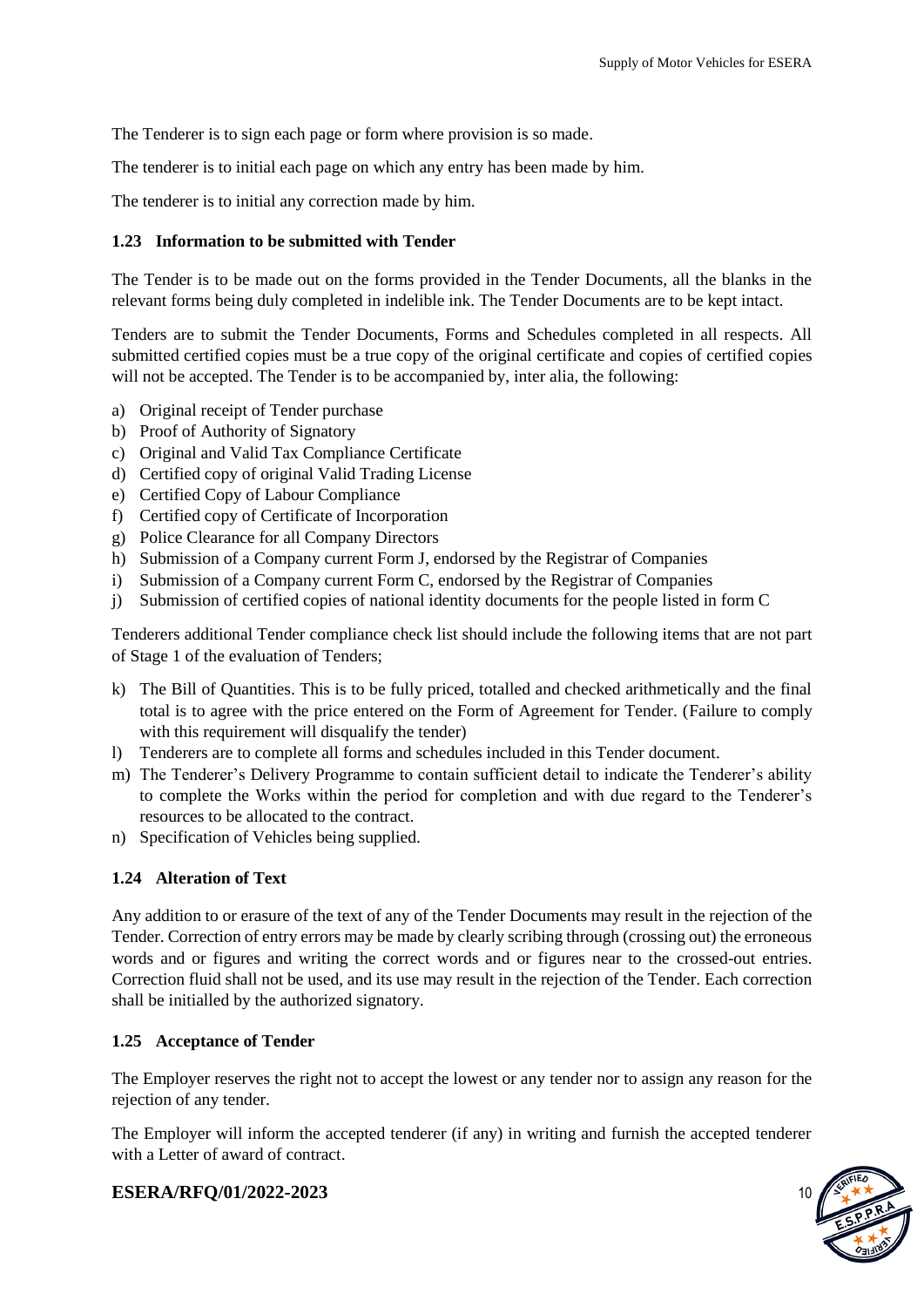## <span id="page-10-0"></span>**1.26 Intention to Award a Contract**

In accordance with section 45 (4), 46, and 47 of the Public Procurement Act, an award decision reached by the Employer will require a ten (10) working days no objection from the first publication of the notice. The intention to award a contract will be published in the SPPRA website as per the requirements of the act within the tender validity period or applicable extension of the tender validity.

## <span id="page-10-1"></span>**1.27 Notification to Successful Tenderer**

The Employer will notify the successful Tenderer (if any) of the acceptance of his Tender within the period of Tender validity or any extended period of validity of Tender, if applicable. The Employer will ONLY notify the successful Tenderer after the expiry of the 10 working days no objection as per Section 45 of the Public Procurement Act.

## <span id="page-10-2"></span>**1.28 Currency of Tender**

The Tender Amounts shall be expressed in Eswatini Emalangeni and the Currency of Payment shall be the Eswatini Emalangeni.

## <span id="page-10-3"></span>**1.29 Contract Price Adjustment**

NO Contract Price Adjustment will apply to this Contract.

The Rates and Prices inserted in the Tender Document by the Tenderer shall remain fixed for the durations of the Tender Validity Period, the Contract Period, including any extension of time to the contract whether approved by the Employer or not and the Period for Notification of Defects.

The Tenderer is to allow in his rates for any increase in the price of any item or commodity taking place during the Period as stated above.

## <span id="page-10-4"></span>**1.30 Irregular Tenders**

Any tender that does not comply with the foregoing conditions of tender, will be deemed to be incomplete and will be liable to rejection without further consideration.

## <span id="page-10-5"></span>**1.31 Tender Opening**

- 1.31.1 The purpose of opening and examining tenders is to check whether the tenders are complete, whether the requisite tender guarantees have been furnished, whether the required documents are included and whether the tenders are generally in order.
- 1.31.2 Tenders will be opened in public session on the date and venue specified in the publication notice by the committee appointed for that purpose. The committee will draw up minutes of the meeting, which must be available to tenderers on request.
- 1.31.3 At the tender opening session, the tenderers' names, the tender prices, any discounts offered, written notifications of alteration and withdrawal, the presence of the tender guarantee (if required) and such other information the Contracting Authority may consider appropriate may be announced.
- 1.31.4 After the public opening of the tenders, no information relating to the examination, clarification, evaluation or comparison of tenders or recommendations concerning the award of contract can be disclosed until after the contract has been awarded.
- 1.31.5 Any attempt by a tenderer to influence the evaluation committee in the process of examination, clarification, evaluation and comparison of tenders, to obtain information on how the procedure

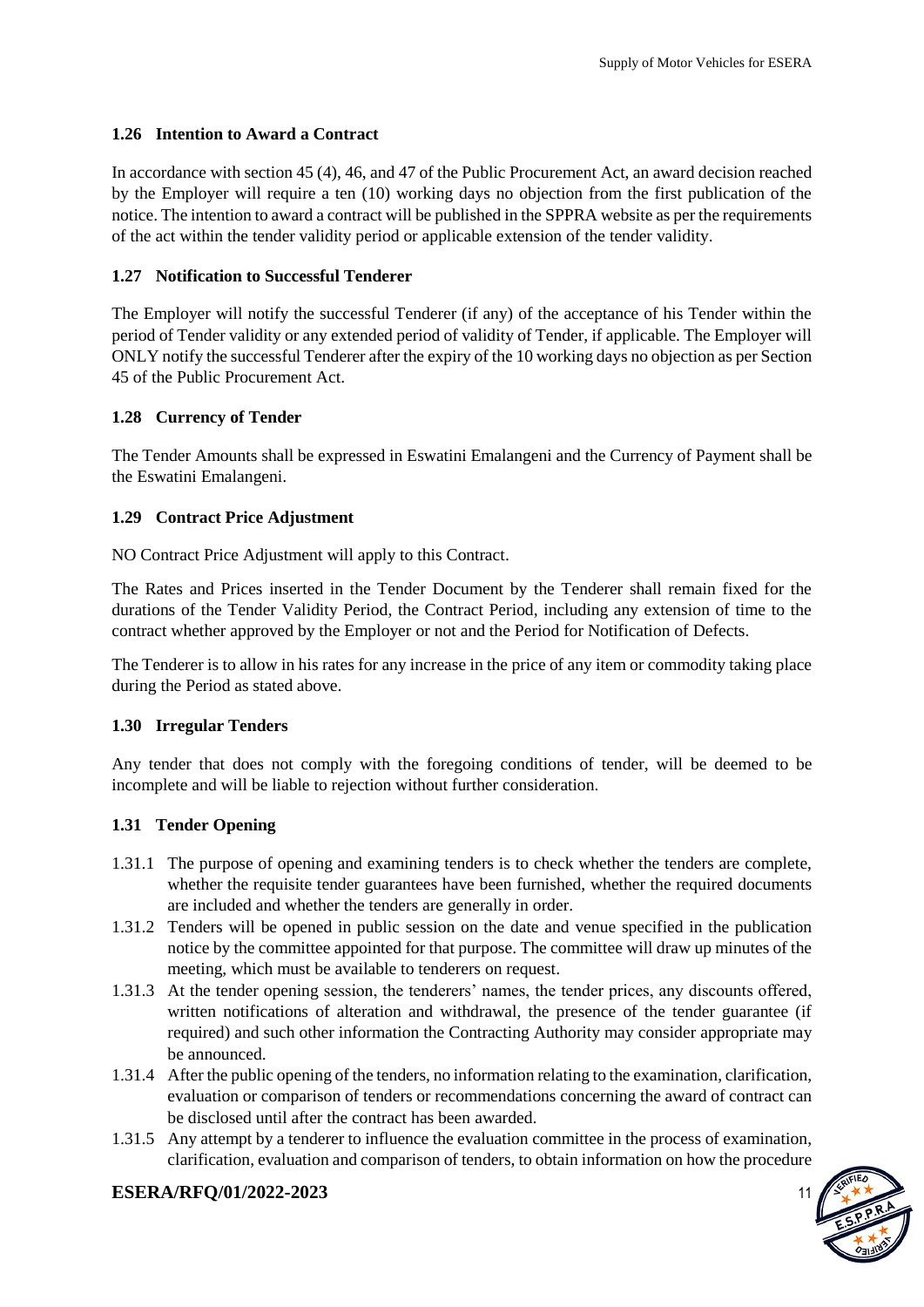is progressing or to influence the Contracting Authority in its decision concerning the award of the contract will result in the immediate rejection of its tender.

#### <span id="page-11-0"></span>**1.32 Evaluation of Tenders**

The Contracting Authority reserves the right to ask a tenderer to clarify any part of its tender that the evaluation committee considers necessary to evaluate it. Such requests and the responses to them must be made in writing. They may in no circumstances alter or try to change the price or content of the tender, except to correct arithmetical errors discovered by the evaluation committee when analysing tenders.

#### <span id="page-11-1"></span>**1.40.1. Examination of the administrative compliance of tenders**

The aim at this stage is to check that tenders comply with the requirements of the tender dossier. A tender is deemed to comply if it satisfies all the conditions, procedures and specifications in the tender dossier without substantially departing from or attaching restrictions with them.

Substantial departures or restrictions are those which affect the scope, quality or execution of the contract, differ widely from the terms of the tender dossier, limit the rights of the Contracting Authority or the tenderer's obligations under the contract or distort competition for tenderers whose tenders do comply. Decisions to the effect that a tender is not administratively compliant must be duly justified in the evaluation minutes.

The evaluation committee will check that each tender:

- has been properly signed;
- meets the administration requirements as set out in the evaluation Criteria;
- has complete documentation and information;
- Substantially complies with the requirements of these tender documents.

If a tender does not meet the requirements set out in the tender evaluation criteria, it may be rejected by the evaluation committee when checking admissibility.

#### <span id="page-11-2"></span>**1.40.2. Technical evaluation**

The evaluation committee will evaluate only those tenders considered substantially compliant in accordance with evaluation criteria.

At this step of the evaluation procedure, the Committee will analyse the tenders' technical conformity in relation to the technical specifications, classifying them technically compliant or non-compliant as per the requirements of the tender.

Subsequently, the Committee will evaluate the technically compliant offers in accordance with the technical evaluation grid.

#### <span id="page-11-3"></span>**1.40.3. Financial evaluation**

Once the technical evaluation has been completed, the evaluation committee checks that the financial offers contain no arithmetical errors. If the tender procedure contains several lots, financial offers are compared for each lot. The financial evaluation will have to identify the best financial offer for each lot, taking due account of any discounts offered.

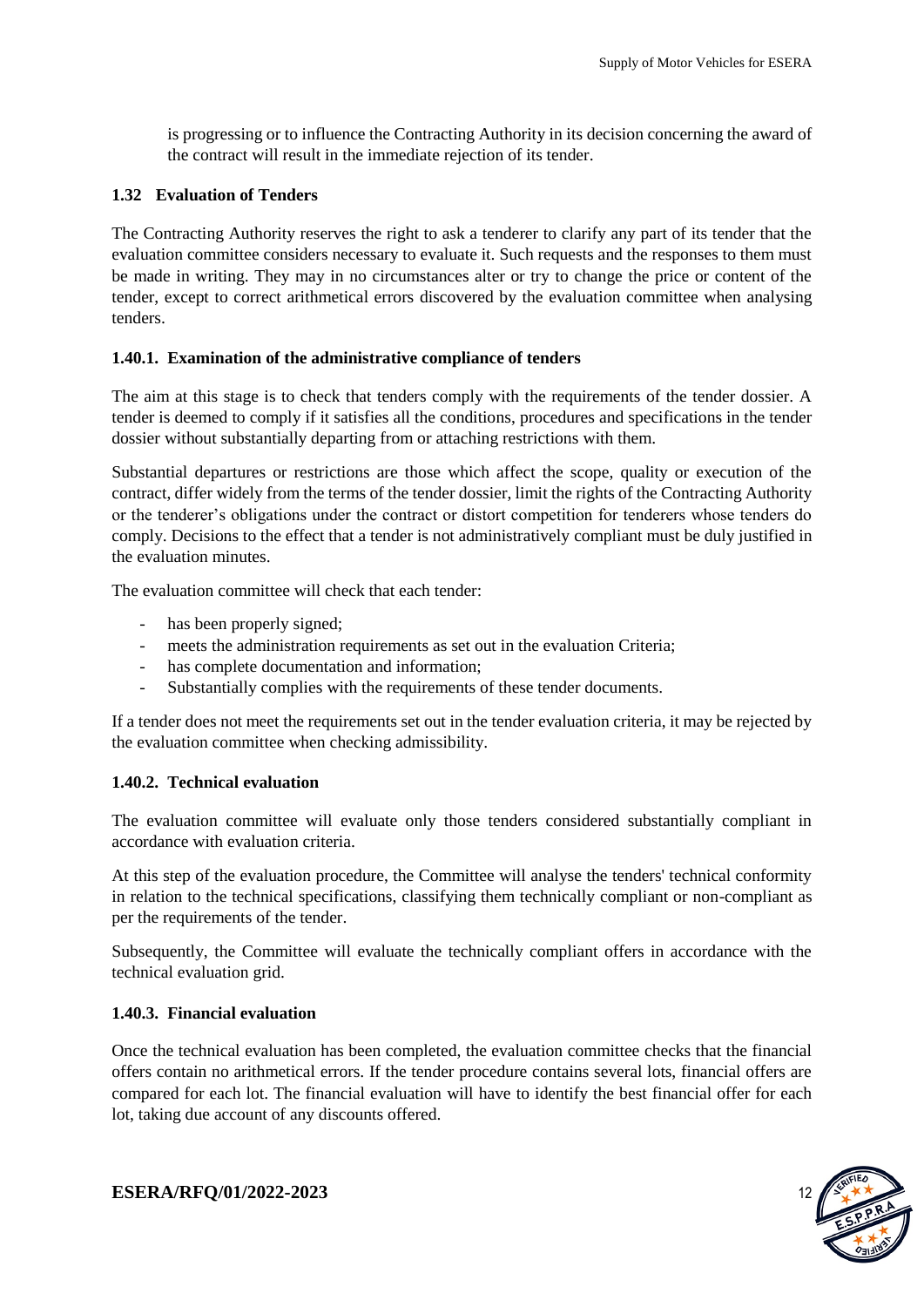When analysing the tender, the evaluation committee will calculate the final tender price after adjusting it for arithmetic errors. The Financial evaluation will be performed according to the evaluation criteria as set out in this document.

## <span id="page-12-0"></span>**1.40.4. Post-Qualification**

Where appropriate, a post-qualification may be undertaken by the employer in accordance with the criteria stated in the tender document, to determine whether the best evaluated tenderer has the capability and resources to effectively carry out the contract. Where the tenderer is determined not to be qualified, the tender shall be rejected and a post-qualification conducted to the next lowest evaluated responsive tender.

# <span id="page-12-1"></span>**1.33 Tender Evaluation Criteria**

The Tender evaluation will be done by the Employer.

There are three stages of evaluation of this tender. The procedure for the evaluation of responsive tenders is detailed below:

# *1.41.1. Stage 1: Compliance with tender requirements:*

Check compliance of the bidders in completing the tender document. Qualification will be based on submission of certified copies of the following documents or returnable schedules regarding the legal status of the contractor. Failure to submit these documents will result to disqualification of tender. All submitted certified copies must be a true copy of the original certificate and copies of certified copies will not be accepted.

- I. Declaration of eligibility of Contractor
- II. Proof of Authority to sign,
- III. Original Valid Tax Clearance Certificate,
- IV. Certified copy of Certificate of Incorporation
- V. Certified Copy of Valid Trading License,
- VI. Certified Copy of Labour Compliance Certificate
- VII. Submission of a Company current Form J, stamped by the Registrar of Companies
- VIII. Submission of a Company current Form C, stamped by the Registrar of Companies
	- IX. Submission of certified copies of National Identity documents of people listed on Form C
	- X. Police Clearance for all Company Directors.

## *1.41.2 Stage 2: Technical Capacity: (Technical Evaluation)*

The evaluation will take into account the following factors:

 $\mathbf{I}$ 

## **I. TECHNICAL SPECIFICATION**

The Vehicles to be supplied should meet all the Specifications listed in the table below:

| <b>CRITERIA</b> | <b>Double Cab</b> | Sedan | Double-Cab |        |
|-----------------|-------------------|-------|------------|--------|
|                 | $\mathbf{r}$      |       |            | $\sim$ |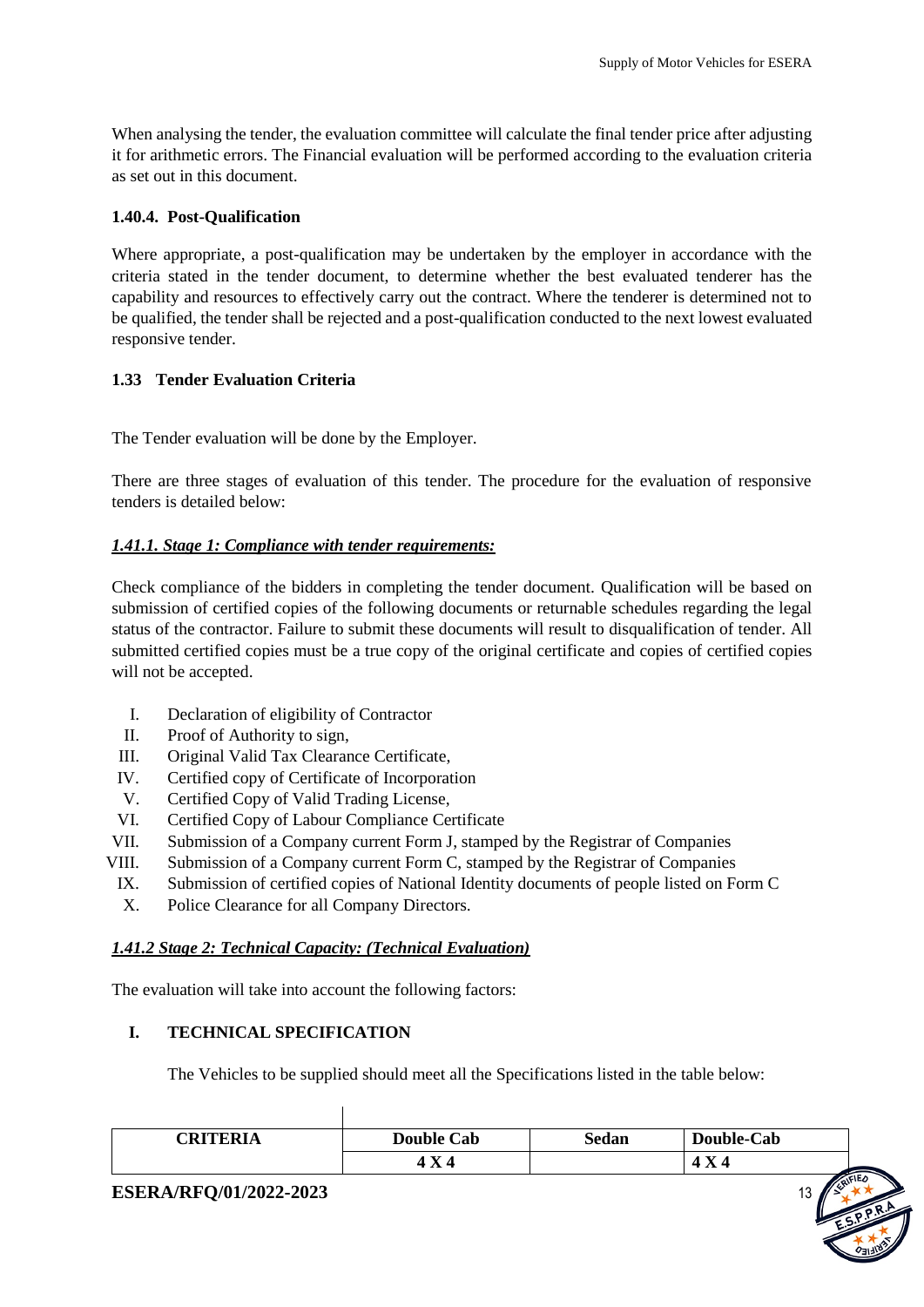| Displacement (cc)         | $2.4 - 2.5$         | 1.8            | $2.4 - 2.5$        |
|---------------------------|---------------------|----------------|--------------------|
| <b>Maximum Power</b>      | 100-120 @ 3400-3800 | 72-5200        | 100-120 @ 3400-    |
| (kw@r/min)                |                     |                | 3800               |
| <b>Maximum Torque</b>     | 320-400 @ 200-2500  | 142-3600       | 320-400 @ 200-2500 |
| (Nm@r/min)                |                     |                |                    |
| <b>Transmission</b>       | Manual-6-Speed      | Manual-6-Speed | Automatic          |
| <b>Stabilizer</b>         | Front               | Front          | Front              |
| <b>Fuel System</b>        | Diesel              | Petrol         | Diesel             |
| <b>Air conditioner</b>    | Std                 | Std            | Std                |
| Audio System, Bluetooth & | Std                 | Std            | Std                |
| <b>USB Port</b>           |                     |                |                    |
| <b>Fuel Tank Size (L)</b> | 75-80               | 75-80          | 75-80              |
| Service Intervals (km)    | Std                 | Std            | Std                |
| <b>Warranty</b>           | Std                 | Std            | Std                |
| <b>Colour</b>             | White               | White          | White              |
| Tow bar                   | Std                 | Std            | Std                |

II. A Delivery Programme indicating the delivery timelines of the Supplies as per the Timelines stipulated in the tender document.

Failure to meet all the Technical Specifications will result in disqualification of that tender, and will not move on to Stage 3 of the Evaluation.

## *1.41.3 Stage 3: Bid Price:*

The qualifying bidders will be ranked according to price. The lowest priced bid will be the preferred bidder and ranked number 1 on the list followed by the next highest bid.

#### <span id="page-13-0"></span>**1.42. Withdrawal of Tenders**

- 1.42.1. Tenderers may alter or withdraw their tenders by written notification prior to the deadline indicated in the Invitation to tender. No tender may be altered after the deadline for submission. Withdrawals must be unconditional and will end all participation in the tender procedure.
- <span id="page-13-1"></span>1.42.2. Withdrawal of a tender in the period between the deadline for submission and the date of expiry of the validity of the tender will result in forfeiture of the tender guarantee.

#### **1.43.Tender Timetable**

Tender Timetable:

|                              | Date              | <b>Time</b>               |
|------------------------------|-------------------|---------------------------|
| Selling of tender start date | $21st$ March 2022 | $08:30$ Hrs $- 16:00$ hrs |

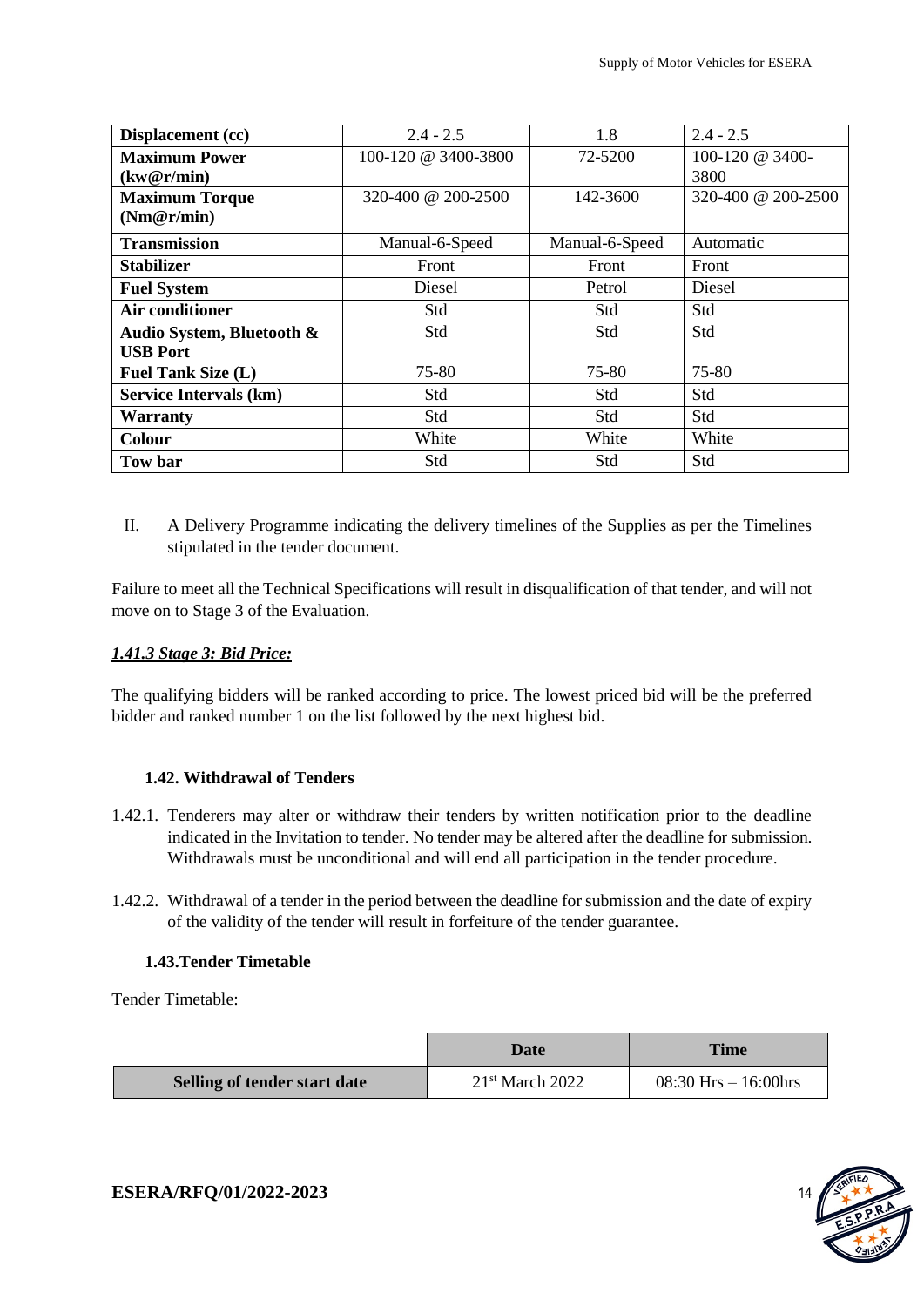| Deadline for request for any additional<br>information from the Contracting<br><b>Authority</b> | $14th$ April 2022 | $16:30$ Hrs |  |
|-------------------------------------------------------------------------------------------------|-------------------|-------------|--|
| Deadline for submission of tenders                                                              | $27th$ April 2022 | $11:00$ Hrs |  |
| <b>Tender opening session</b>                                                                   | $27th$ April 2022 | $11:00$ Hrs |  |
| Notification of award to the successful<br>tenderer (Provisional)                               | 30 May 2022       |             |  |

# <span id="page-14-0"></span>**1.44.Cancellation of Tender Procedure**

In the event of cancellation of the tender procedure, the Contracting Authority will notify tenderers of the cancellation. If the tender procedure is cancelled before the outer envelope of any tender has been opened, the unopened and sealed envelopes will be returned to the tenderers. Cancellation may occur, if:

- the tender procedure has been unsuccessful, namely where no suitable, qualitatively or financially acceptable tender has been received or there has been no valid response at all;
- the economic or technical parameters of the project have changed fundamentally;
- exceptional circumstances or *force majeure* render normal implementation of the project impossible;
- all technically acceptable tenders exceed the financial resources available;
- there have been breach of obligations, irregularities or frauds in the procedure, in particular where these have prevented fair competition;

the award is not in compliance with sound financial management, i.e. does not respect the principles of economy, efficiency and effectiveness (e.g. the price proposed by the tenderer to whom the contract is to be awarded is objectively disproportionate with regard to the price of the market.

In no event shall the Contracting Authority be liable for any damages whatsoever including, without limitation, damages for loss of profits, in any way connected with the cancellation of a tender procedure, even if the Contracting Authority has been advised of the possibility of damages. The publication of a contract notice does not commit the Contracting Authority to implement the programme or project announced.

# <span id="page-14-1"></span>**1.45. Sufficiency of Tender Prices**

The Contractor shall be deemed to have satisfied itself before submitting its tender as to the correctness and sufficiency of the tender and of the rates and prices stated in the bills of quantities or price schedule which shall, except in so far as it is otherwise provided in the contract, cover all its obligations under the contract.

Since the Contractor is deemed to have determined its prices on the basis of its own calculations, operations and estimates, it shall carry out without additional charge any work which is the subject of any item whatsoever in its tender for which it neither indicates a unit price nor a lump sum.

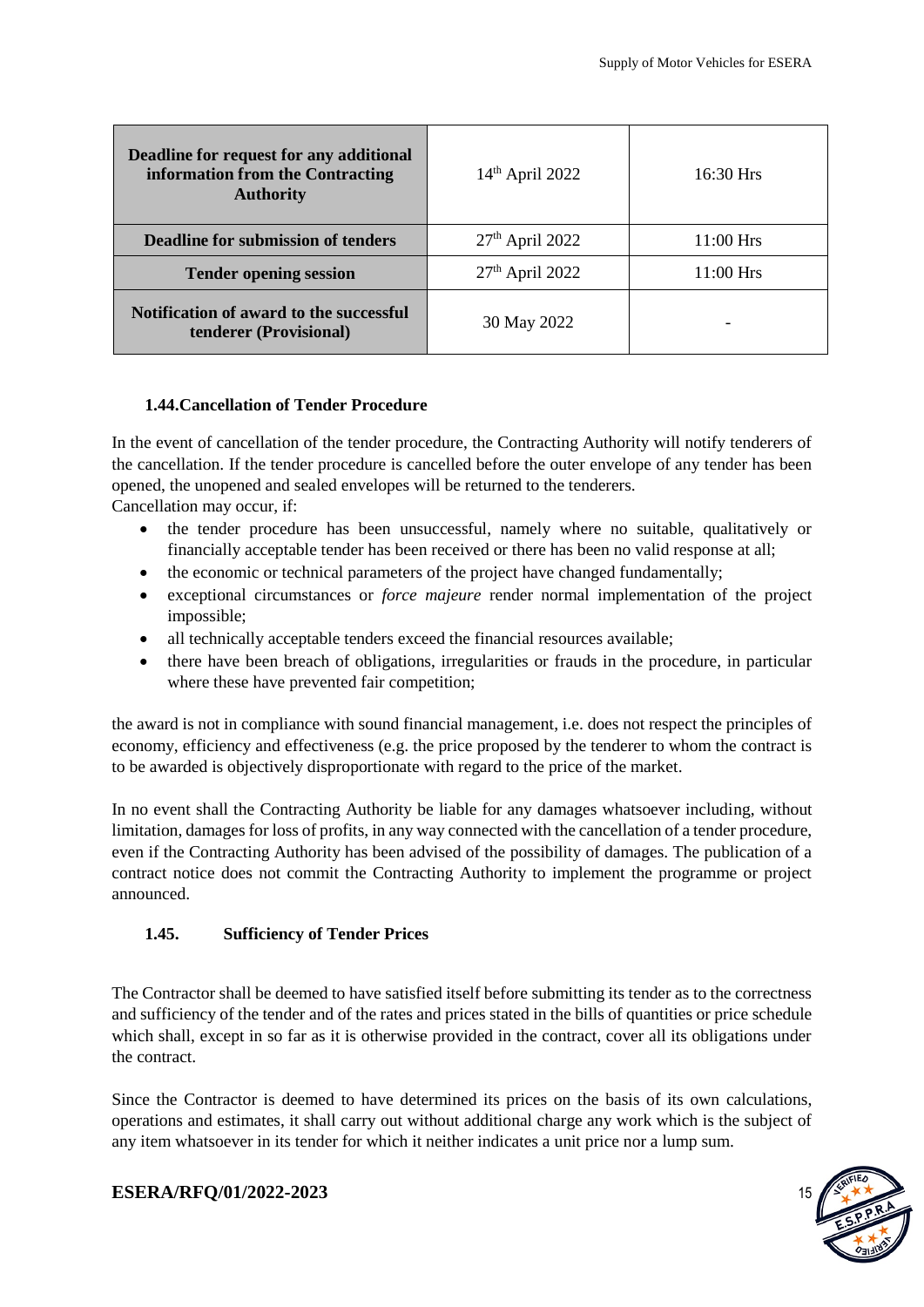#### <span id="page-15-0"></span>**1.46. Appeals**

Tenderers believing that they have been harmed by an error or irregularity during the award process may file a complaint. See Public Procurement Act, 2011 for guidelines.

## <span id="page-15-1"></span>**1.47. Ethics Clauses and Code of Conduct**

Tenderers believing that they have been harmed by an error or irregularity during the award process may file a complaint. See Public Procurement Act for guidelines.

#### <span id="page-15-2"></span>**1.47.1. Absence of conflict of interest**

The tenderer must not be affected by any conflict of interest and must have no equivalent relation in that respect with other tenderers or parties involved in the project. Any attempt by a tenderer to obtain confidential information, enter into unlawful agreements with competitors or influence the evaluation committee or the contracting authority during the process of examining, clarifying, evaluating and comparing tenders will lead to the rejection of its tender and may result in administrative penalties according to the Financial Regulation in force.

## <span id="page-15-3"></span>**1.47.2. Breach of obligations, irregularities or fraud**

The contracting authority reserves the right to suspend or cancel the procedure, where the award procedure proves to have been subject to breach of obligations, irregularities or fraud. If breach of obligations, irregularities or fraud are discovered after the award of the contract, the contracting authority may refrain from concluding the contract.

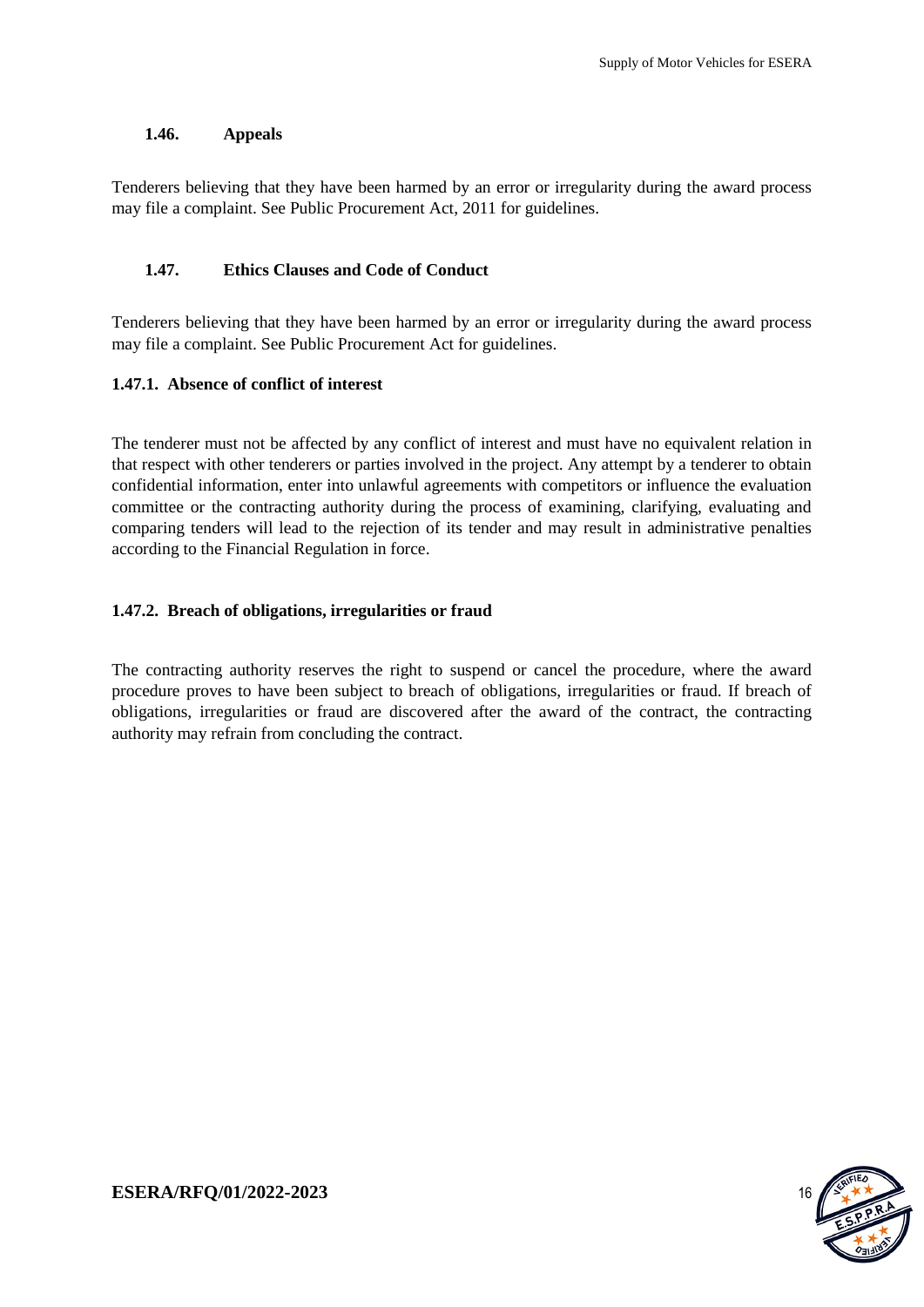<span id="page-16-0"></span>

|                                    | <b>SPECIFICATION</b> |                |                     |
|------------------------------------|----------------------|----------------|---------------------|
| <b>CRITERIA</b>                    | Single-Cab           | Sedan          | Double-Cab          |
|                                    | 4 X 4                |                | 4 X 4               |
| Displacement (cc)                  | $2.4 - 2.5$          | 1.8            | $2.4 - 2.5$         |
| Maximum Power (kw@r/min)           | 100-120 @ 3400-3800  | 72-5200        | 100-120 @ 3400-3800 |
| <b>Maximum Torque (Nm@r/min)</b>   | 320-400 @ 200-2500   | 142-3600       | 320-400 @ 200-2500  |
| <b>Transmission</b>                | Automatic-6-Speed    | Manual-6-Speed | Manual-6-Speed      |
| <b>Stabilizer</b>                  | Front                | Front          | Front               |
| <b>Fuel System</b>                 | <b>Diesel</b>        | Petrol         | Diesel              |
| <b>Air conditioner</b>             | Std                  | Std            | Std                 |
| Audio System, Bluetooth & USB Port | Std                  | Std            | Std                 |
| <b>Fuel Tank Size (L)</b>          | 75-80                | 75-80          | 75-80               |
| Service Intervals (km)             | Std                  | Std            | Std                 |
| <b>Warranty</b>                    | Std                  | Std            | Std                 |
| Colour                             | White                | White          | White               |
| Tow bar                            | Std                  | Std            | Std                 |

# **SECTION 2: TECHNICAL SPECIFICATION**

*NB: Please clearly indicate cost per item and also attach brochure page for the specification of the quoted vehicle.*

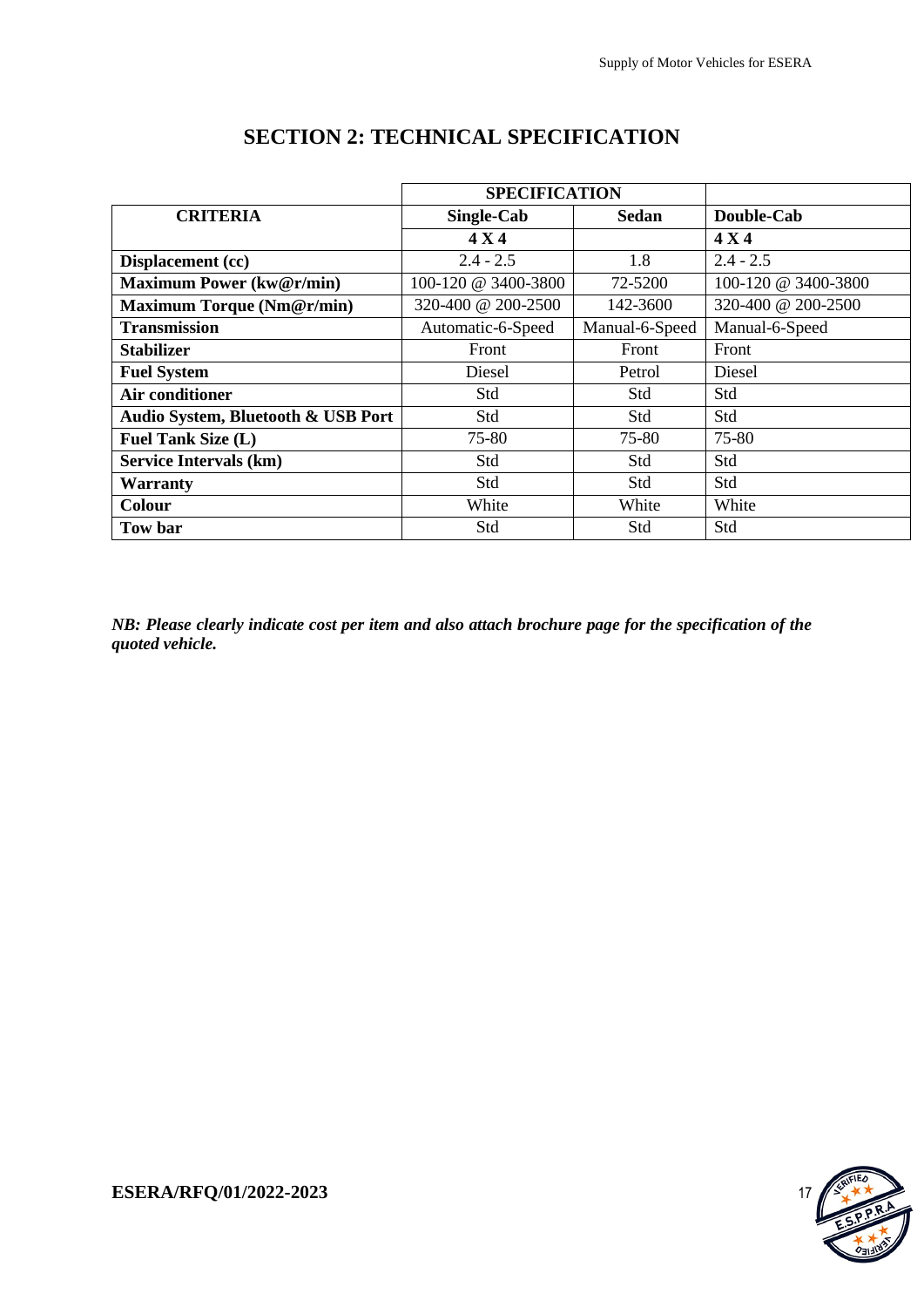# **SECTION 3: BILLS OF QUANTITIES**

<span id="page-17-0"></span>

| <b>SUMMARY - BILL OF QUANTITIES</b> |                           |               |  |  |
|-------------------------------------|---------------------------|---------------|--|--|
| <b>SECTION</b>                      | <b>DESCRIPTION</b>        | <b>AMOUNT</b> |  |  |
|                                     |                           | (EMALANGENI)  |  |  |
| $\mathbf{1}$                        | PRELIMINARY AND GENERAL   |               |  |  |
| 2                                   | <b>SUPPLY OF VEHICLES</b> |               |  |  |
|                                     |                           |               |  |  |
|                                     | <b>SUB-TOTAL</b>          |               |  |  |
|                                     | <b>Add:</b> 15% VAT       |               |  |  |
|                                     |                           |               |  |  |
|                                     | <b>TOTAL CONTRACT SUM</b> |               |  |  |
|                                     |                           |               |  |  |

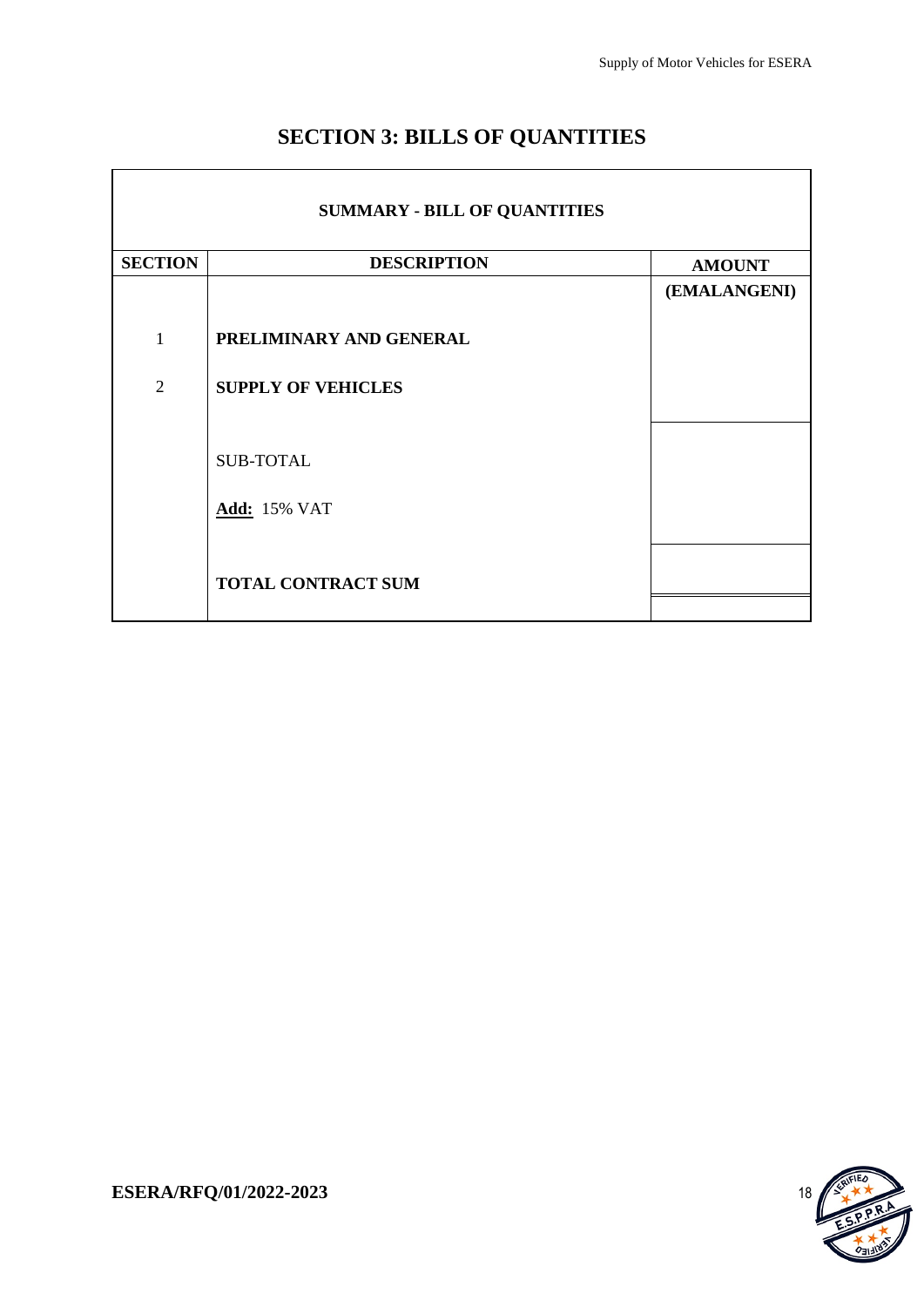|              | <b>SUPPLY OF MOTOR VEHICLES FOR ESERA</b> |             |                 |             |               |
|--------------|-------------------------------------------|-------------|-----------------|-------------|---------------|
|              |                                           |             |                 |             |               |
| <b>ITEM</b>  | <b>DESCRIPTION</b>                        | <b>UNIT</b> | <b>QUANTITY</b> | <b>RATE</b> | <b>AMOUNT</b> |
|              |                                           |             |                 |             |               |
| $\mathbf{1}$ | <b>SECTION 1</b>                          |             |                 |             |               |
|              |                                           |             |                 |             |               |
|              | PRELIMINARY AND GENERALS                  |             |                 |             |               |
| 1.1          | <b>Fixed Charges</b>                      |             |                 |             |               |
|              |                                           |             |                 |             |               |
| 1.1.1        | Licence and Registration fees             | Sum         | 1               |             |               |
|              |                                           |             |                 |             |               |
| 1.1.2        | Delivery charges                          | Sum         | 1               |             |               |
|              |                                           |             |                 |             |               |
|              | <b>TOTAL CARRIED TO SUMMARY</b>           |             |                 |             |               |

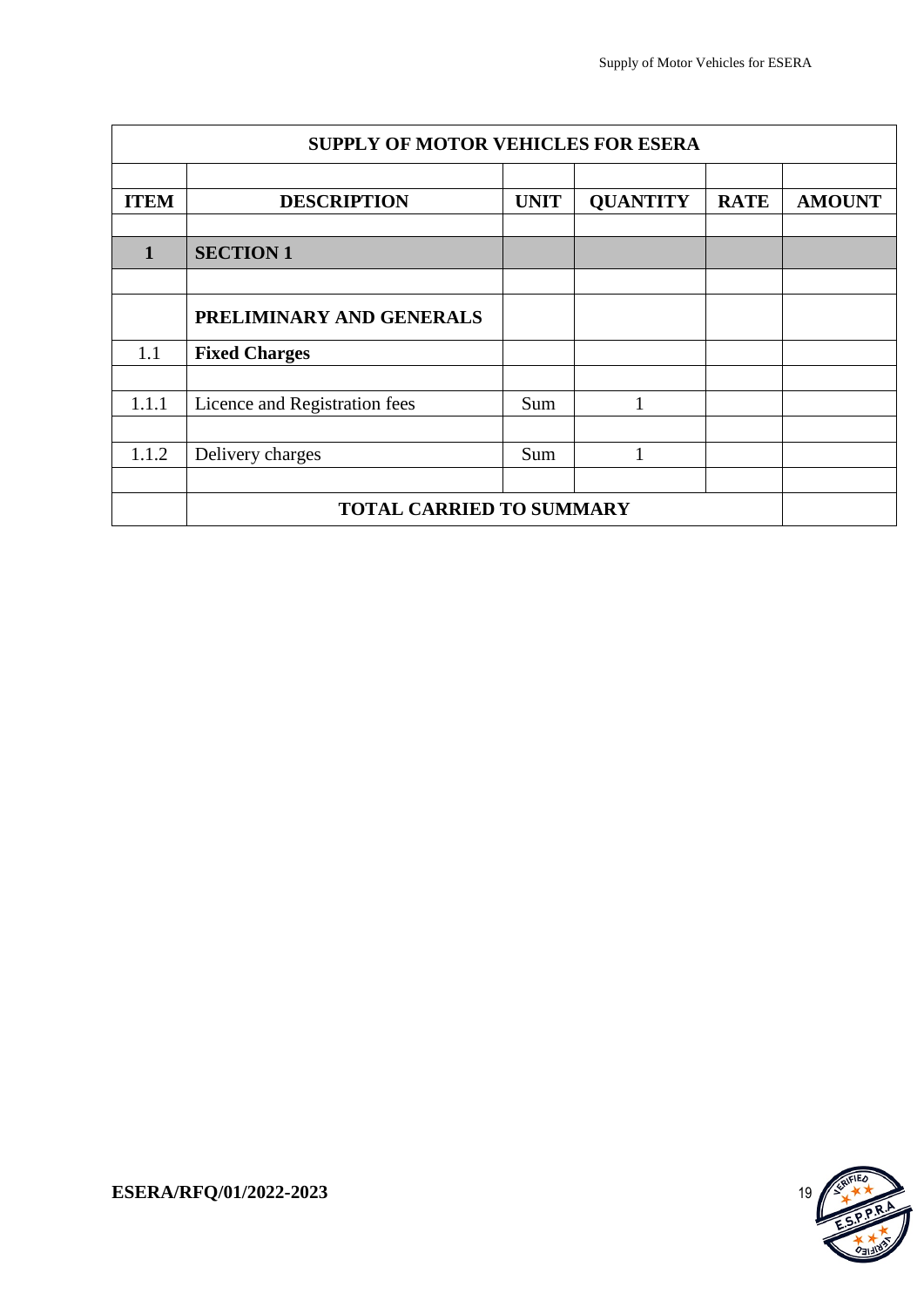|                | <b>SUPPLY OF MOTOR VEHICLES FOR ESERA</b>                                                                                                                                                              |             |                 |             |               |
|----------------|--------------------------------------------------------------------------------------------------------------------------------------------------------------------------------------------------------|-------------|-----------------|-------------|---------------|
| <b>ITEM</b>    | <b>DESCRIPTION</b>                                                                                                                                                                                     | <b>UNIT</b> | <b>QUANTITY</b> | <b>RATE</b> | <b>AMOUNT</b> |
| $\overline{2}$ | <b>SECTION 2</b>                                                                                                                                                                                       |             |                 |             |               |
|                | Supply, register and delivery of<br>vehicles complete with tubeless tyres<br>and spare, jack, warning triangle and<br>basic toolkit. All vehicles to include<br><b>Warranty and Service Intervals.</b> |             |                 |             |               |
| 2.1            | Double-Cab 4X4<br>2.4 -2.5 L engine, 100-120 @ 3400-3800<br>(kW@r/min), 320-400 @ 2000-2500<br>(Nm@r/min), Automatic 6 speed, Diesel,<br>fuel tank capacity 75L minimum                                | No.         | $\mathbf{1}$    |             |               |
| 2.2            | <b>Sedan</b><br>1.8L engine, 72 5200 maximum power,<br>maximum torque 142-3600 Manual 6<br>speed, Petrol                                                                                               | No.         | $\mathbf{1}$    |             |               |
| 2.3            | Double-Cab 4 X 4<br>$2.4 - 2.5$ L engine, 100-120 @ 3400-3800<br>320-400 @ 200-2500<br>Manual-6-Speed<br>Diesel, fuel tank capacity 75L minimum                                                        | No.         | 1               |             |               |
|                | <b>TOTAL CARRIED TO SUMMARY</b>                                                                                                                                                                        |             |                 |             |               |

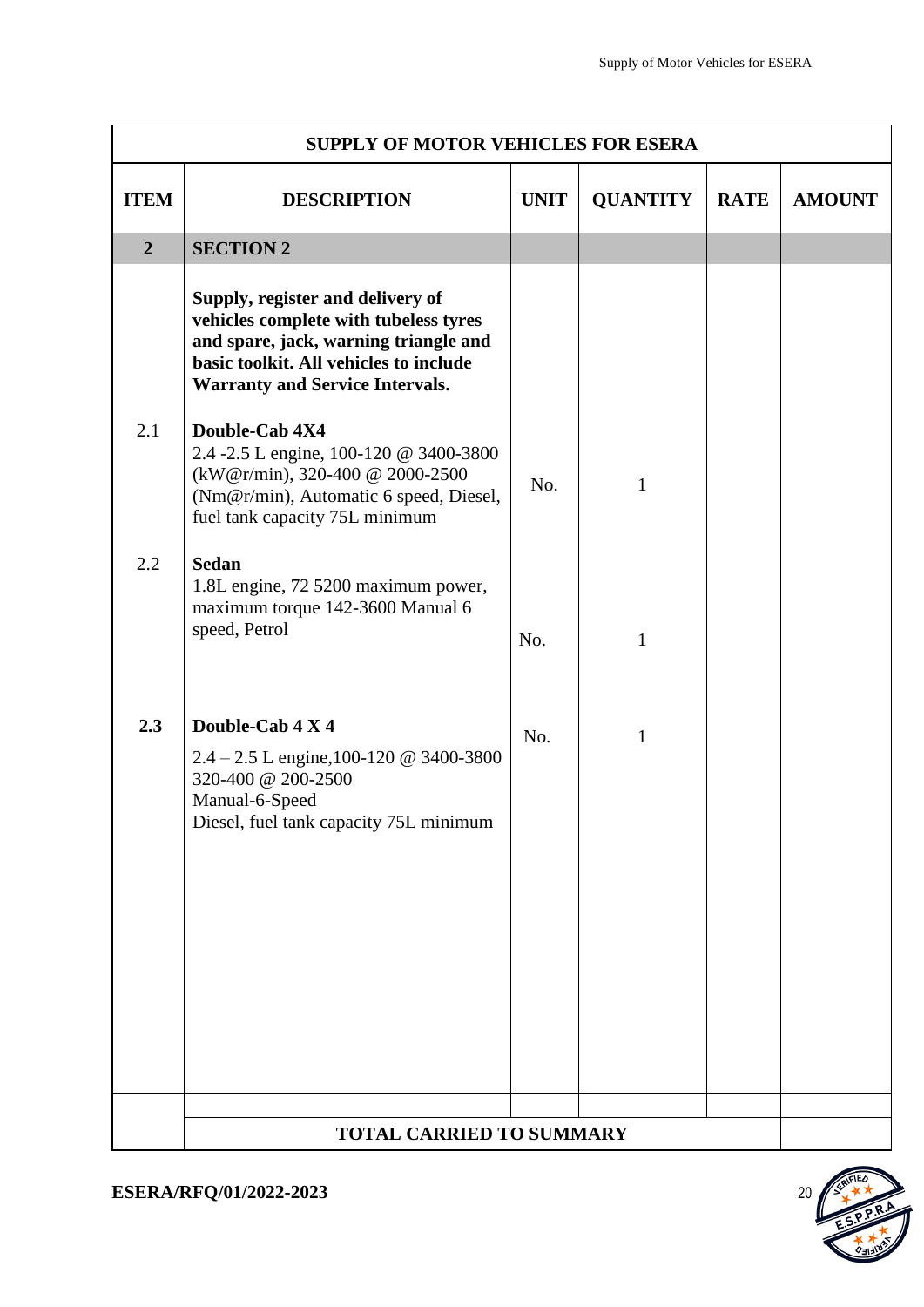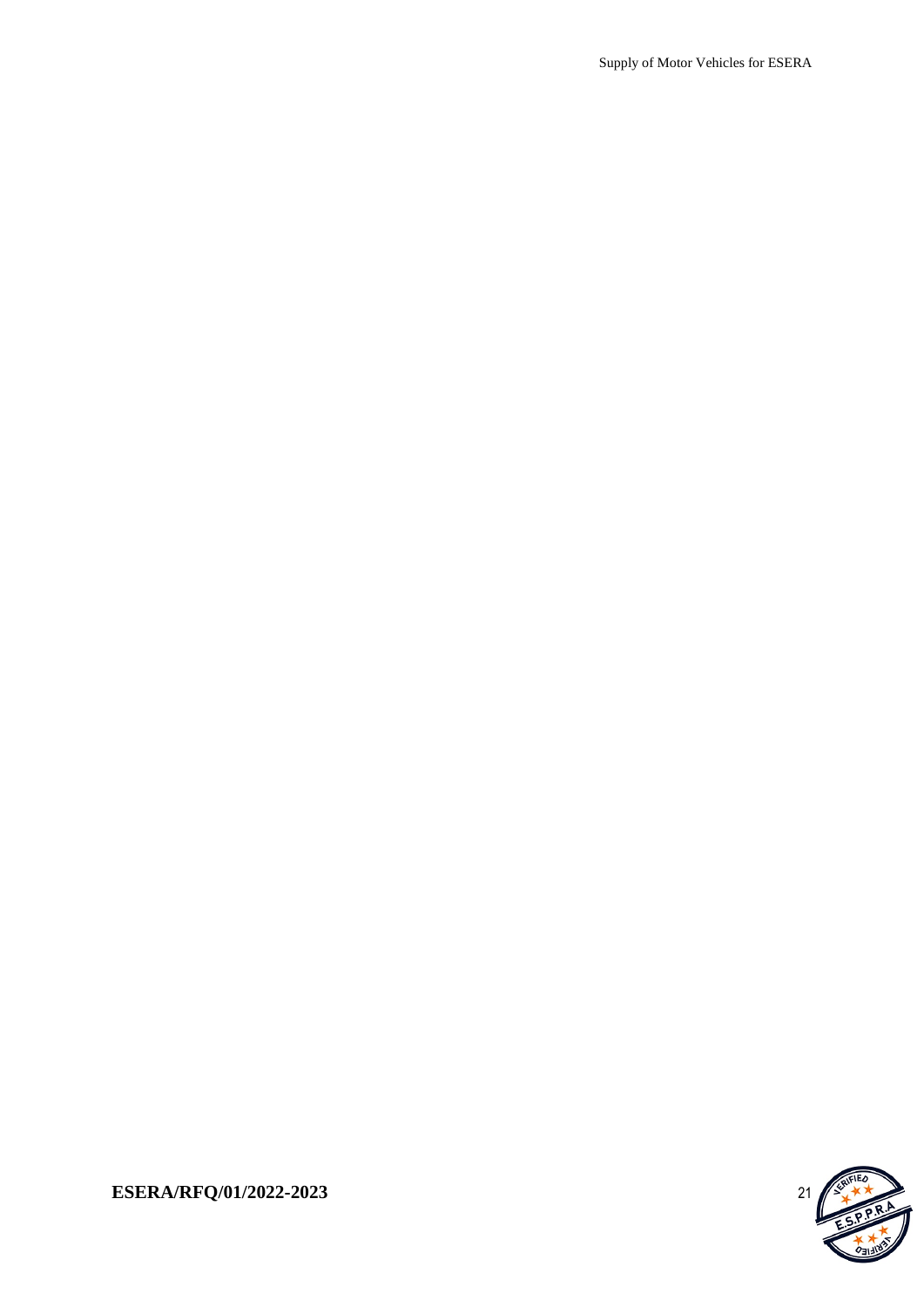# <span id="page-21-0"></span>**SECTION 4: GENERAL CONDITIONS OF CONTRACT**

- **1. Definitions** 1.1The following words and expressions shall have the meanings hereby assigned to them:
	- (a) "Contract" means the Agreement entered into between the Purchaser and the Supplier, together with the Contract Documents referred to therein, including all attachments, appendices, and all documents incorporated by reference therein.
	- (b) "Contract Documents" means the documents listed in the Agreement, including any amendments thereto.
	- (c) "Contract Price" means the price payable to the Supplier as specified in the Agreement, subject to such additions and adjustments thereto or deductions therefrom, as may be made pursuant to the Contract.
	- (d) "Day" means calendar day.
	- (e) "Delivery" means the transfer of ownership of the Goods from the Supplier to the Purchaser in accordance with the terms and conditions set forth in the Contract.
	- (f) "Completion" means the fulfillment of the Related Services by the Supplier in accordance with the terms and conditions set forth in the Contract.
	- (g) "Eligible Countries" means the countries and territories eligible as listed in Section V.
	- (h) "GCC" means the General Conditions of Contract.
	- (i) "Goods" means all of the commodities, raw material, machinery and equipment, and/or other materials that the Supplier is required to supply to the Purchaser under the Contract.
	- (j) "Purchaser" means the entity purchasing the Goods and Related Services, as specified in the SCC.
	- (k) "Related Services" means the services incidental to the supply of the goods, such as insurance, installation, training and initial maintenance and other similar obligations of the Supplier under the Contract.
	- (l) "SCC" means the Special Conditions of Contract.
	- (m) "Subcontractor" means any natural person, private or government entity, or a combination of the above, including its legal successors or permitted assigns, to whom any part of the

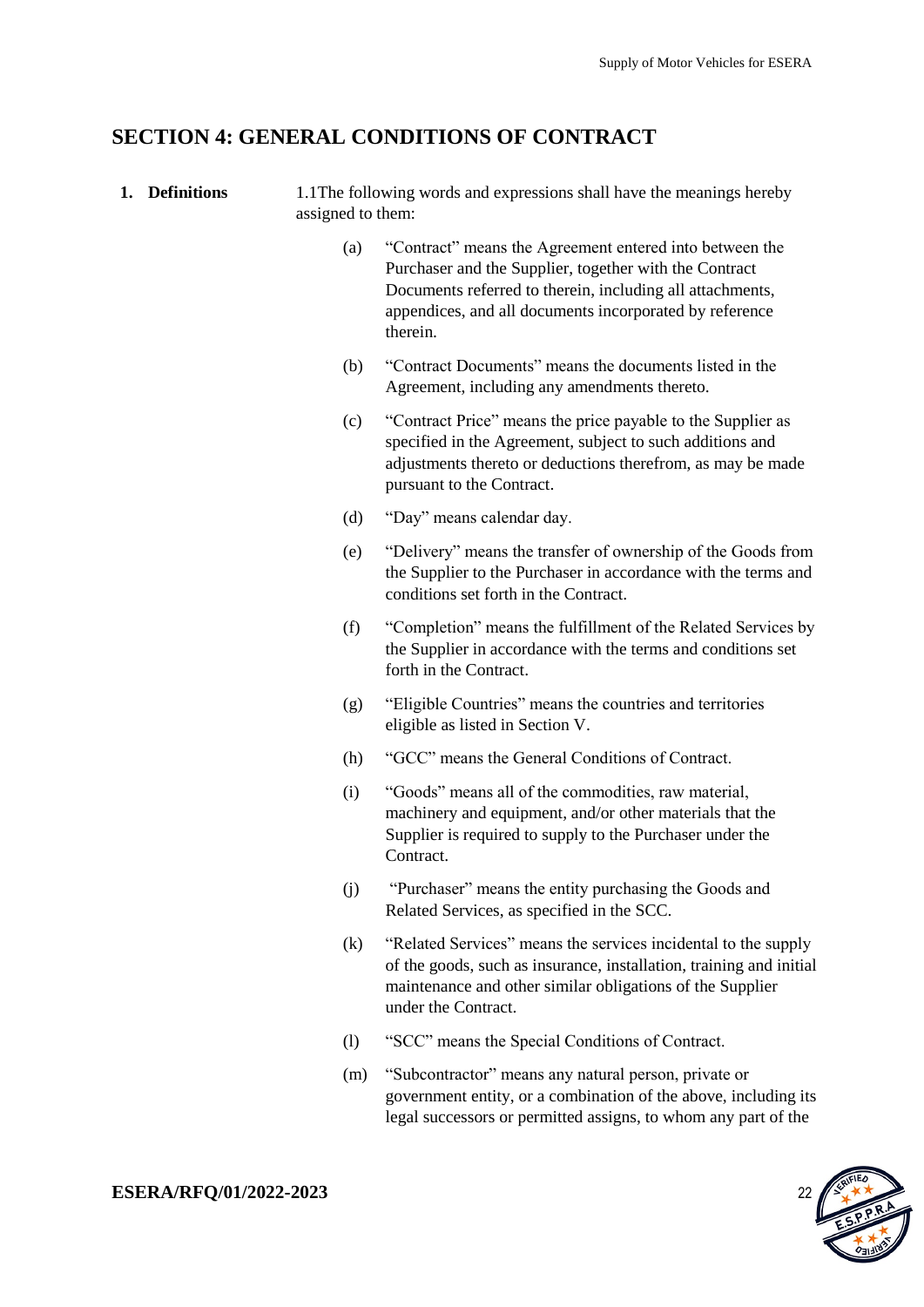Goods to be supplied or execution of any part of the Related Services is subcontracted by the Supplier.

- (n) "Supplier" means the natural person, private or government entity, or a combination of the above, whose Tender to perform the Contract has been accepted by the Purchaser and is named as such in the Agreement, and includes the legal successors or permitted assigns of the Supplier.
- (o) "The Site," where applicable, means the place named in the SCC.
- **2. Contract Documents** 2.1 Subject to the order of precedence set forth in the Agreement, all documents forming the Contract (and all parts thereof) are intended to be correlative, complementary, and mutually explanatory.

**3. Corrupt Practices** 3.1 The Government of Eswatini (GoS) requires that all Procurement Entities as well as Tenderers, Suppliers, Contractors and Consultants participating in contracts financed from the public funds of the Government of Eswatini, adhere to the highest ethical standards, both during the tendering process and throughout the execution of such contracts. The list of definitions set forth below involves the most common types of corrupt practices, but is not exhaustive. For this reason, the Public Procurement Board will also consider claims of similar nature involving alleged acts of corruption, in accordance with the established procedure.

> (a). "Bribery" means the act of unduly offering, giving, receiving or soliciting anything of value to influence the process of procuring goods or services, selecting consultants, or executing contracts.

> (b). "Extortion" or "Coercion" means the act attempting to influence the process of procuring goods or services, selecting consultants, or executing contracts by means of threats of injury to person, property or reputation.

(c). "Fraud" means the misrepresentation of information or facts for the purpose of influencing the process of procuring goods or services, selecting consultants, or executing contracts, to the detriment of the Procurement Entity/Purchaser or other participants.

(d) "Collusion" is an agreement between tenderers designed to result in tenders at artificial prices that are not competitive.

3.2 If, in accordance with the administrative procedures of the Public Procurement Board, it is demonstrated that a government/public official, or anyone acting on his or her behalf, and/or a Tenderer in a procurement process or supplier/contractor during the execution of the contract carried out in connection with a project financed from the public funds of the Government of Eswatini has committed corrupt practices, the Public Procurement Board or the appropriate Tender review Board will:

(a) reject a proposal to award a contract in connection with the respective procurement process; and/or

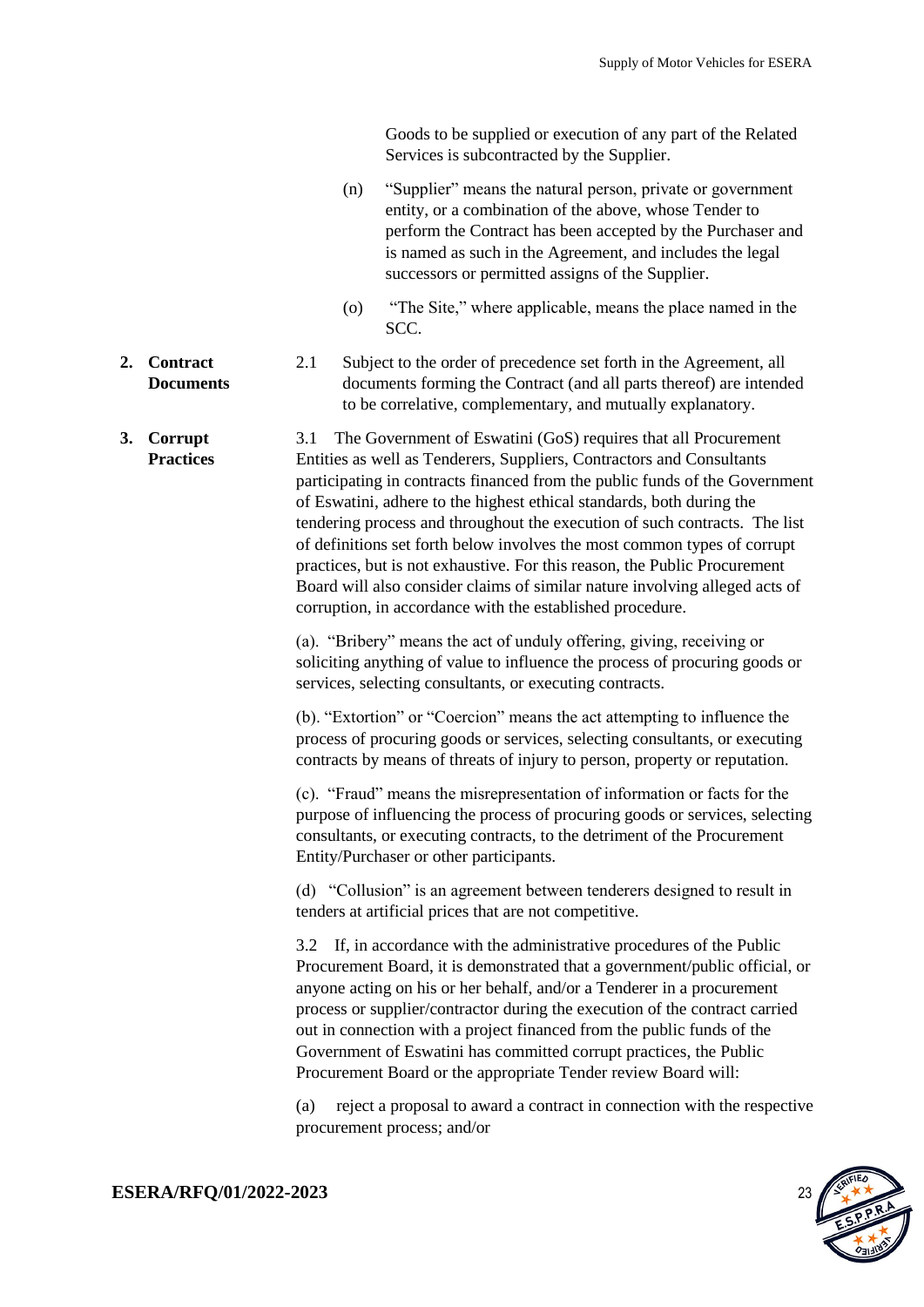(b) declare a firm and/or its personnel directly involved in corrupt practices, temporarily or permanently ineligible to be awarded future contracts financed from the public funds of the Government of Eswatini .

3.3 The Tenderer shall disclose any commissions or fees that may have been paid or are to be paid to agents, representatives, or commission agents with respect to the tendering process or execution of the contract. The information disclosed must include at the name and address of the agent, representative, or commission agent, the amount and currency, and the purpose of the commission or fee. The information must be included in the Tender Submission Sheet. Furthermore, Tenderers shall be aware of the provision stated in Sub-Clause 3.2 and Sub-Clause 35.1 (c) of the General Conditions of Contract.

3.4 Any communications between the Tenderer and the Purchaser related to matters of alleged fraud or corruption must be made in writing

#### **4. Interpretation** 4.1 If the context so requires it, singular means plural and vice versa.

- 4.2 Incoterms
	- (a) Unless otherwise specified in the SCC, the meaning of any trade term and the rights and obligations of parties thereunder shall be as prescribed by Incoterms.
	- (b) The terms EXW, FOB, FCA, CIF, CIP, and other similar terms, when used, shall be governed by the rules prescribed in the current edition of Incoterms, published by the International Chamber of Commerce at the date of the Invitation for Tenders or as specified in the SCC.

#### 4.3 Entire Agreement

The Contract constitutes the entire agreement between the Purchaser and the Supplier and supersedes all communications, negotiations and agreements (whether written or oral) of parties with respect thereto made prior to the date of Contract.

#### 4.4 Amendment

No amendment or other variation of the Contract shall be valid unless it is in writing, is dated, expressly refers to the Contract, and is signed by a duly authorized representative of each party thereto.

- 4.5 Nonwaiver
	- (a) Subject to GCC Sub-Clause 4.5(b) below, no relaxation, forbearance, delay, or indulgence by either party in enforcing any of the terms and conditions of the Contract or the granting of time by either party to the other shall prejudice, affect, or restrict the rights of that party under the Contract, neither shall any waiver by either party of any breach of Contract operate as waiver of any subsequent or continuing breach of Contract.

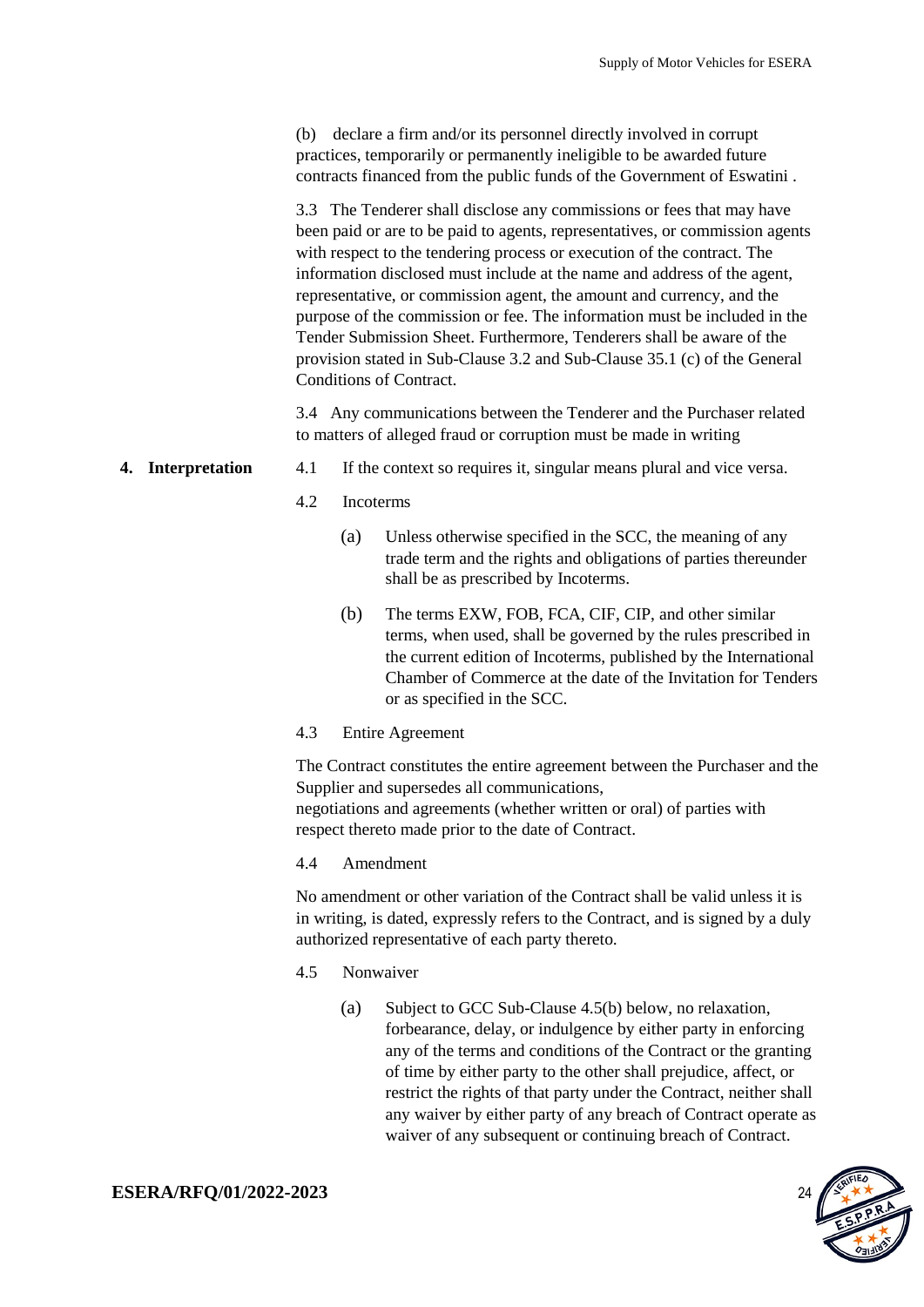- (b) Any waiver of a party's rights, powers, or remedies under the Contract must be in writing, dated, and signed by an authorized representative of the party granting such waiver, and must specify the right and the extent to which it is being waived.
- 4.6 Severability

If any provision or condition of the Contract is prohibited or rendered invalid or unenforceable, such prohibition, invalidity or unenforceability shall not affect the validity or enforceability of any other provisions and conditions of the Contract.

- **5. Language** 5.1 The Contract as well as all correspondence and documents relating to the Contract exchanged by the Supplier and the Purchaser, shall be written in the language specified in the SCC. Supporting documents and printed literature that are part of the Contract may be in another language provided they are accompanied by an accurate translation of the relevant passages in the language specified in the SCC, in which case, for purposes of interpretation of the Contract, this translation shall govern.
	- 5.2 The Supplier shall bear all costs of translation to the governing language and all risks of the accuracy of such translation.
- **6. Joint Venture, Consortium or Association** 6.1 If the Supplier is a joint venture, consortium, or association, all of the parties shall be jointly and severally liable to the Purchaser for the fulfillment of the provisions of the Contract and shall designate one party to act as a leader with authority to bind the joint venture, consortium, or association. The composition or the constitution of the joint venture, consortium, or association shall not be altered without the prior consent of the Purchaser.
- **7. Eligibility** 7.1 The Supplier and its Subcontractors shall have the nationality of an eligible country, in accordance with Section V, Eligible Countries. A Supplier or Subcontractor shall be deemed to have the nationality of a country if it is a citizen or constituted, incorporated, or registered, and operates in conformity with the provisions of the laws of that country.
	- 7.2 All Goods and Related Services to be supplied under the Contract and financed from the public funds of the Government of Eswatini shall have their origin in Eligible Countries.
	- 7.3 For the purpose of this Clause, origin means the country where the goods have been grown, mined, cultivated, produced, manufactured, or processed; or through manufacture, processing, or assembly, another commercially recognized article results that differs substantially in its basic characteristics from its imported components

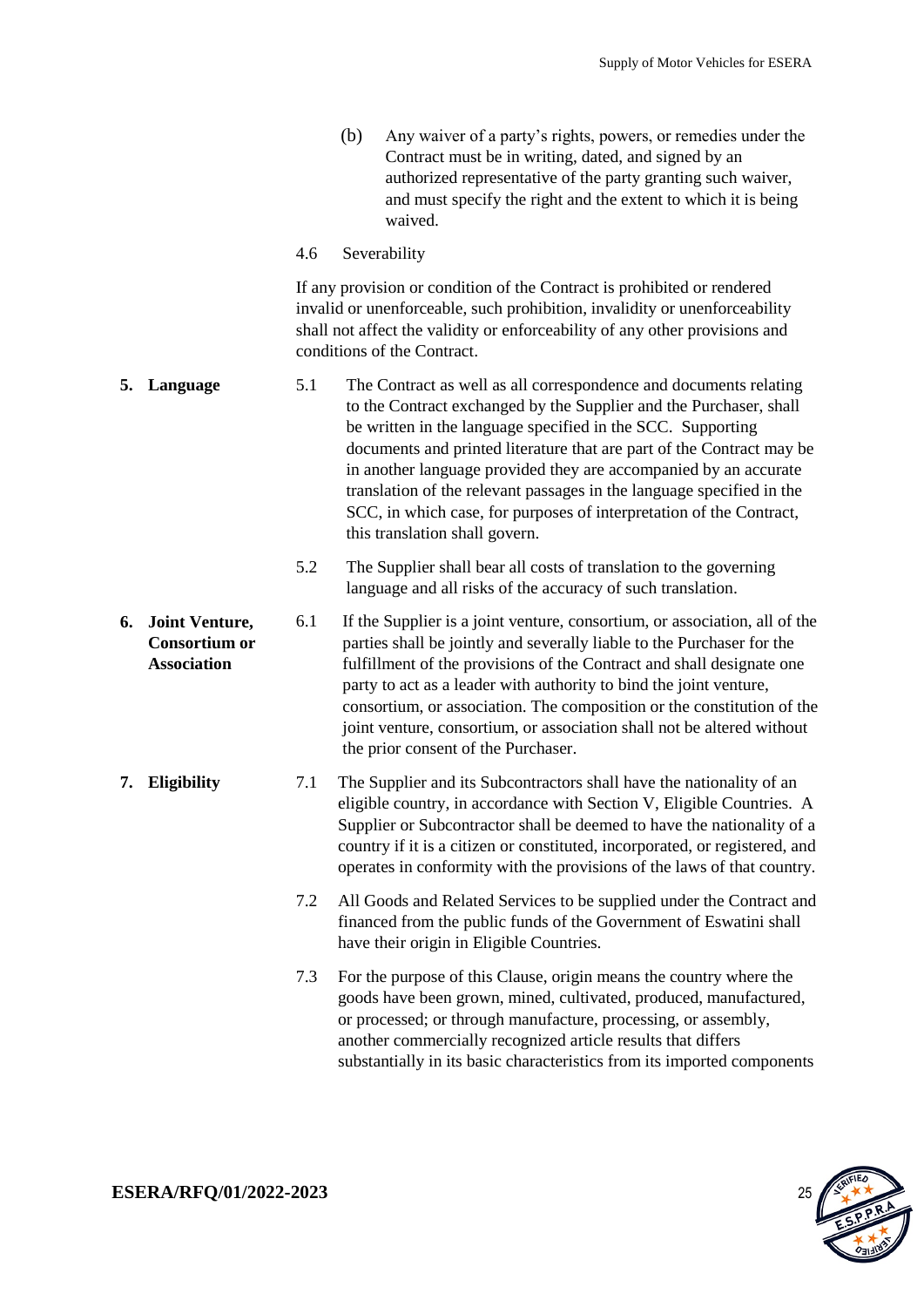|    | 8. Notices                                | 8.1  | Any notice given by one party to the other pursuant to the Contract<br>shall be in writing to the address specified in the SCC. The term "in<br>writing" means communicated in written form with proof of receipt.                                                                                                                                                                                                                                                                               |
|----|-------------------------------------------|------|--------------------------------------------------------------------------------------------------------------------------------------------------------------------------------------------------------------------------------------------------------------------------------------------------------------------------------------------------------------------------------------------------------------------------------------------------------------------------------------------------|
|    |                                           | 8.2  | A notice shall be effective when delivered or on the notice's<br>effective date, whichever is later.                                                                                                                                                                                                                                                                                                                                                                                             |
| 9. | <b>Governing Law</b>                      | 9.1  | The Contract shall be governed by and interpreted in accordance<br>with the laws of Eswatini, unless otherwise specified in the SCC.                                                                                                                                                                                                                                                                                                                                                             |
|    | 10. Settlement of<br><b>Disputes</b>      | 10.1 | The Purchaser and the Supplier shall make every effort to resolve<br>amicably by direct informal negotiation any disagreement or dispute<br>arising between them under or in connection with the Contract.                                                                                                                                                                                                                                                                                       |
|    |                                           | 10.2 | If the parties fail to resolve such a dispute or difference by mutual<br>consultation within twenty-eight (28) days from the commencement<br>of such consultation, either party may require that the dispute be<br>referred for resolution to the formal mechanisms specified in the<br>SCC. These mechanisms may include, but are not restricted to,<br>conciliation mediated by a third party, adjudication in an agreed<br>national or international forum, and/or international arbitration. |
|    | 11. Scope of Supply                       | 11.1 | Subject to the SCC, the Goods and Related Services to be supplied<br>shall be as specified in the Schedule of Requirements.                                                                                                                                                                                                                                                                                                                                                                      |
|    |                                           |      | 11.2 Unless otherwise stipulated in the Contract, the Supply shall include<br>all such items not specifically mentioned in the Contract but that can<br>be reasonably inferred from the Contract as being required for<br>attaining Delivery and Completion of the Goods and Related Services<br>as if such items were expressly mentioned in the Contract.                                                                                                                                      |
|    | 12. Delivery and<br><b>Documents</b>      | 12.1 | Subject to GCC Sub-Clause 32.1, the Delivery of the Goods and<br>Completion of the Related Services shall be in accordance with the<br>Delivery and Completion Schedule specified in the Schedule of<br>Requirements. The details of shipping and other documents to be<br>furnished by the Supplier are specified in the SCC.                                                                                                                                                                   |
|    | 13. Supplier's<br><b>Responsibilities</b> | 13.1 | The Supplier shall supply all the Goods and Related Services<br>included in the Scope of Supply in accordance with GCC Clause 11,<br>and the Delivery and Completion Schedule, as per GCC Clause 12.                                                                                                                                                                                                                                                                                             |
|    | <b>14. Contract Price</b>                 | 14.1 | The Contract Price shall be as specified in the Agreement subject to<br>any additions and adjustments thereto, or deductions therefrom, as<br>may be made pursuant to the Contract.                                                                                                                                                                                                                                                                                                              |
|    |                                           | 14.2 | Prices charged by the Supplier for the Goods delivered and the<br>Related Services performed under the Contract shall not vary from<br>the prices quoted by the Supplier in its Tender, with the exception of<br>any price adjustments authorized in the SCC.                                                                                                                                                                                                                                    |
|    | 15. Terms of<br><b>Payment</b>            | 15.1 | The Contract Price, including any Advance Payments, if applicable,<br>shall be paid as specified in the SCC.                                                                                                                                                                                                                                                                                                                                                                                     |

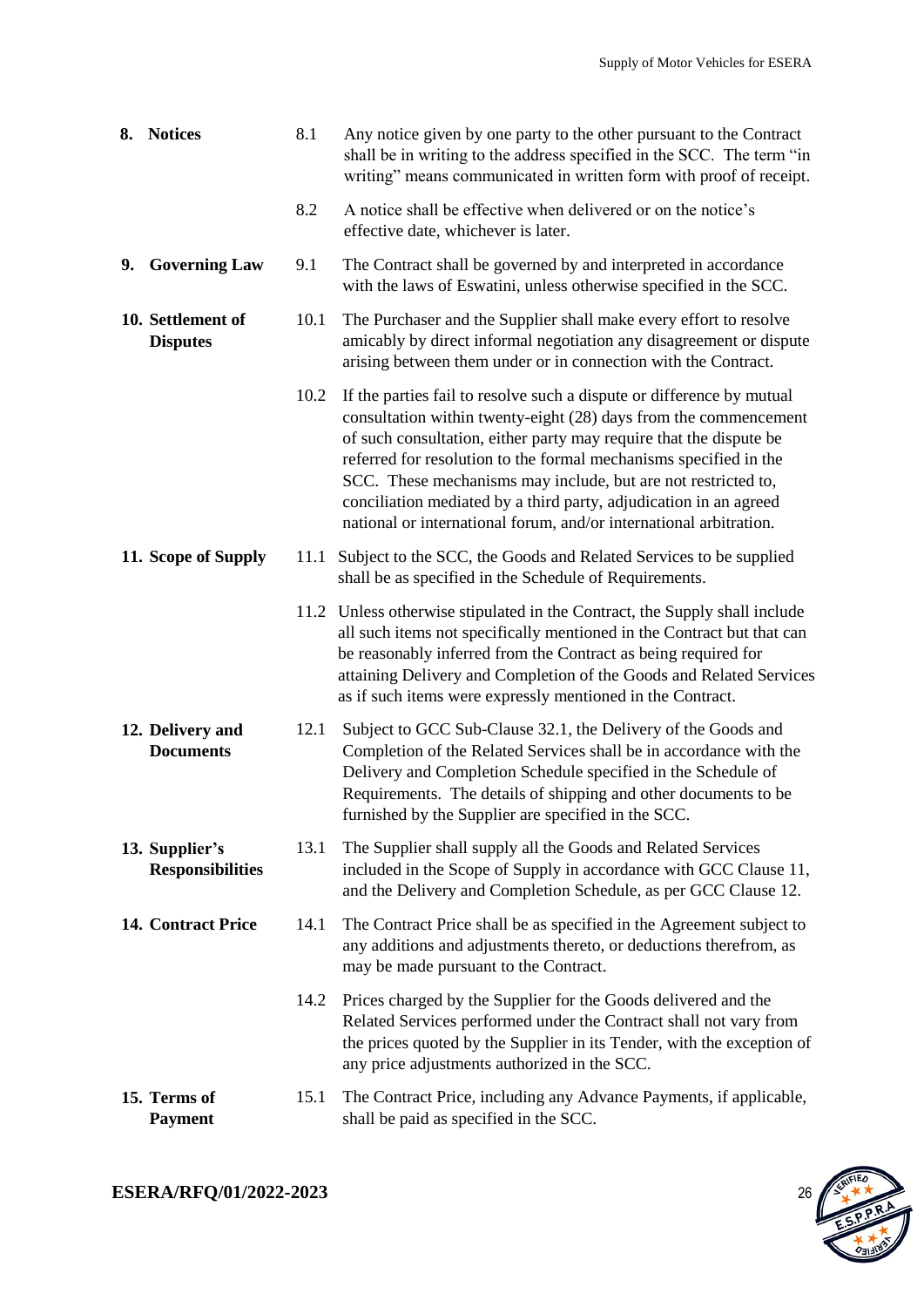| 15.2 The Supplier's request for payment shall be made to the Purchaser in |
|---------------------------------------------------------------------------|
| writing, accompanied by invoices describing, as appropriate, the          |
| Goods delivered and Related Services performed, and by the                |
| documents submitted pursuant to GCC Clause 12 and upon                    |
| fulfillment of all the obligations stipulated in the Contract.            |
|                                                                           |

- 15.3 Payments shall be made promptly by the Purchaser, no later than sixty (60) days after submission of an invoice or request for payment by the Supplier, and the Purchaser has accepted it.
- 15.4 The currency in which payments shall be made to the Supplier under this Contract shall be those in which the Tender price is expressed.
- 15.5 In the event that the Purchaser fails to pay the Supplier any payment by its respective due date or within the period set forth in the SCC, the Purchaser shall pay to the Supplier interest on the amount of such delayed payment at the rate shown in the SCC, for the period of delay until payment has been made in full, whether before or after judgement or arbitrage award.
- **16. Taxes and Duties** 16.1 For goods supplied from outside Eswatini, the Supplier shall be entirely responsible for all taxes, stamp duties, license fees, and other such levies imposed outside Eswatini.
	- 16.2 For goods supplied from within Eswatini, the Supplier shall be entirely responsible for all taxes, duties, license fees, etc., incurred until delivery of the contracted Goods to the Purchaser.
	- 16.3 If any tax exemptions, reductions, allowances or privileges may be available to the Supplier in Eswatini, the Purchaser shall use its best efforts to enable the Supplier to benefit from any such tax savings to the maximum allowable extent.
- **17. Performance**  17.1 The Supplier shall, within fourteen days (14) of the notification of contract award, provide a performance security for the due performance of the Contract in the amount specified in the SCC.
	- 17.2 The proceeds of the performance security shall be payable to the Purchaser as compensation for any loss resulting from the Supplier's failure to complete its obligations under the Contract.
	- 17.3 The performance security shall be denominated in the currency of the Contract, or in a freely convertible currency acceptable to the Purchaser, and shall be in one of the following forms:
		- (a) a bank guarantee or an irrevocable letter of credit issued by a reputable located in Eswatini or abroad, acceptable to the Purchaser, in using the form included in Section IX Contract Forms; or
		- (b) a cashier's certified check.
	- 17.4 The performance security shall be discharged by the Purchaser and returned to the Supplier not later than twenty-eight (28) days



**ESERA/RFQ/01/2022-2023** 

**Security**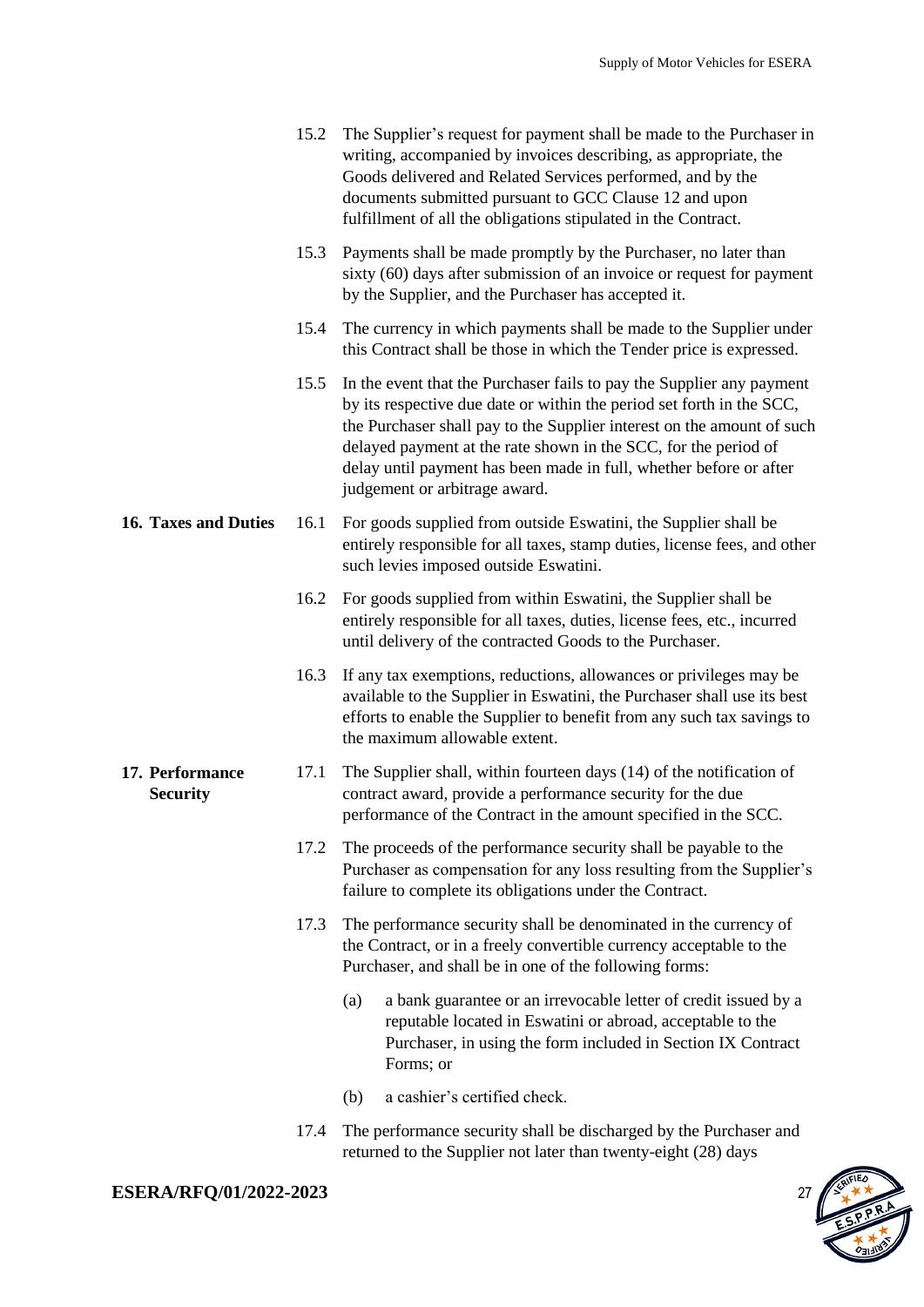following the date of completion of the Supplier's performance obligations under the Contract, including any warranty obligations, unless specified otherwise in the SCC.

- **18. Copyright** 18.1 The copyright in all drawings, documents, and other materials containing data and information furnished to the Purchaser by the Supplier herein shall remain vested in the Supplier, or, if they are furnished to the Purchaser directly or through the Supplier by any third party, including suppliers of materials, the copyright in such materials shall remain vested in such third party
- **19. Confidential Information** 19.1 The Purchaser and the Supplier shall keep confidential and shall not, without the written consent of the other party hereto, divulge to any third party any documents, data, or other information furnished directly or indirectly by the other party hereto in connection with the Contract, whether such information has been furnished prior to, during or following completion or termination of the Contract. Notwithstanding the above, the Supplier may furnish to its Subcontractor such documents, data, and other information it receives from the Purchaser to the extent required for the Subcontractor to perform its work under the Contract, in which event the Supplier shall obtain from such Subcontractor an undertaking of confidentiality similar to that imposed on the Supplier under GCC Clause 19.
	- 19.2 The Purchaser shall not use such documents, data, and other information received from the Supplier for any purposes unrelated to the contract. Similarly, the Supplier shall not use such documents, data, and other information received from the Purchaser for any purpose other than the design, procurement, or other work and services required for the performance of the Contract.
	- 19.3 The obligation of a party under GCC Sub-Clauses 19.1 and 19.2 above, however, shall not apply to information that:
		- (a) the Purchaser or Supplier need to share with the Public Procurement Board of the Government of Eswatini or other institutions participating in the financing of the Contract;
		- (b) now or hereafter enters the public domain through no fault of that party;
		- (c) can be proven to have been possessed by that party at the time of disclosure and which was not previously obtained, directly or indirectly, from the other party; or
		- (d) otherwise lawfully becomes available to that party from a third party that has no obligation of confidentiality.
	- 19.4 The above provisions of GCC Clause 19 shall not in any way modify any undertaking of confidentiality given by either of the parties

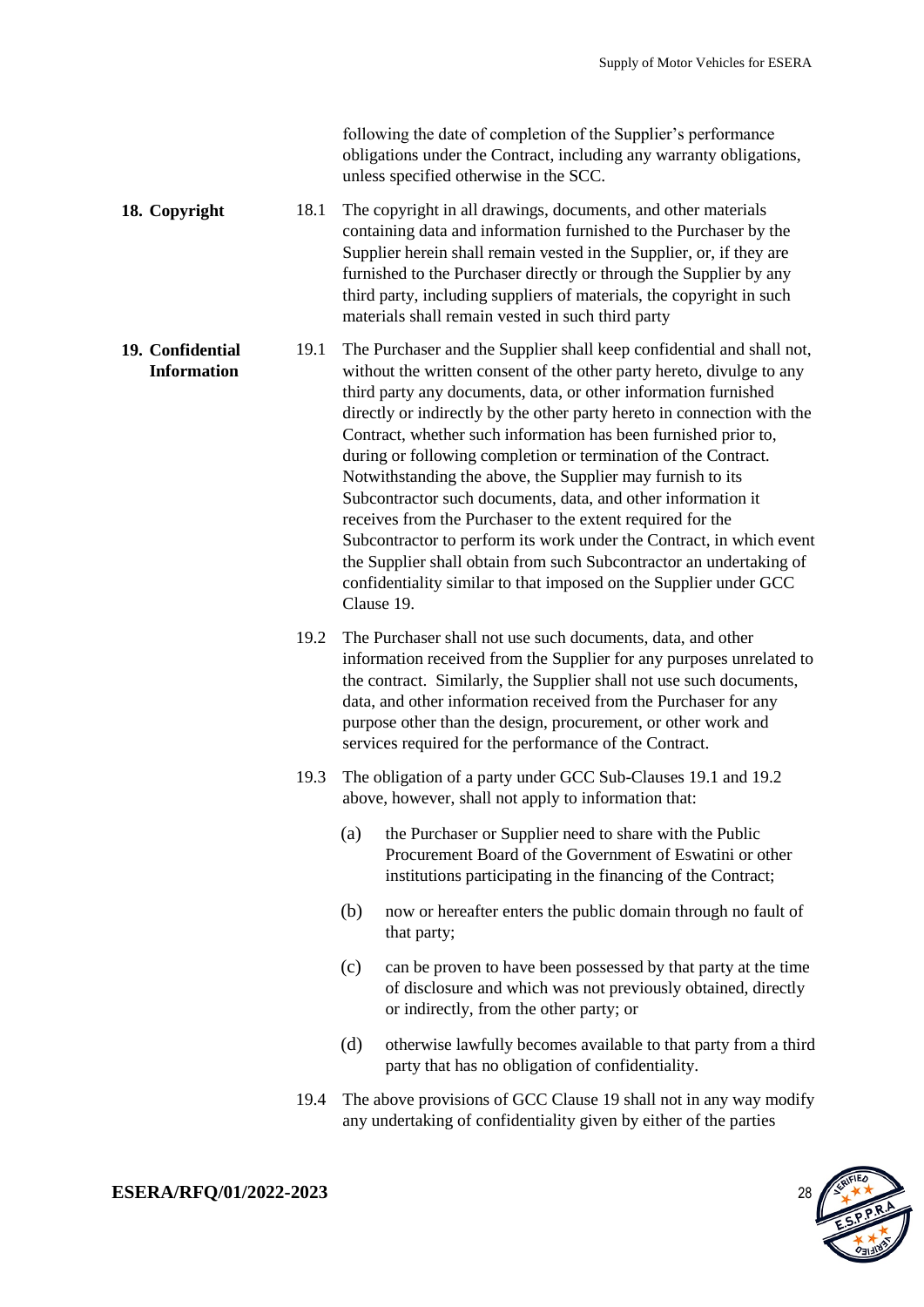hereto prior to the date of the Contract in respect of the Supply or any part thereof.

- 19.5 The provisions of GCC Clause 19 shall survive completion or termination, for whatever reason, of the Contract.
- **20. Subcontracting** 20.1 The Supplier shall notify the Purchaser in writing of all subcontracts awarded under the Contract if not already specified in the Tender. Subcontracting shall in no event relieve the Supplier from any of its obligations, duties, responsibilities, or liability under the Contract.
	- 20.2 Subcontracts shall comply with the provisions of GCC Clauses 3 and 7.

#### 21.1 Technical Specifications and Drawings

- (a) The Supplier shall ensure that the Goods and Related Services comply with technical specifications and other provisions of the Contract.
- (b) The Supplier shall be entitled to disclaim responsibility for any design, data, drawing, specification or other document, or any modification thereof provided or designed by or on behalf of the Purchaser, by giving a notice of such disclaimer to the Purchaser.
- (c) The Goods and Related Services supplied under this Contract shall conform to the standards mentioned in Section VI, Schedule of Requirements and, when no applicable standard is mentioned, the standard shall be equivalent or superior to the official standards whose application is appropriate to the goods' country of origin.
- (d) Wherever references are made in the Contract to codes and standards in accordance with which it shall be executed, the edition or the revised version of such codes and standards shall be those specified in the Schedule of Requirements. During Contract execution, any changes in any such codes and standards shall be applied only after approval by the Purchaser and shall be treated in accordance with GCC Clause 32.
- **22. Packing and Documents** 22.1 The Supplier shall provide such packing of the goods as is required to prevent their damage or deterioration during transit to their final destination, as indicated in the Contract. During transit, the packing shall be sufficient to withstand, without limitation, rough handling and exposure to extreme temperatures, salt and precipitation, and open storage. Packing case size and weights shall take into consideration, where appropriate, the remoteness of the goods' final destination and the absence of heavy handling facilities at all points in transit.
	- 22.2 The packing, marking, and documentation within and outside the packages shall comply strictly with such special requirements as



**ESERA/RFQ/01/2022-2023** 

**21. Specifications and Standards**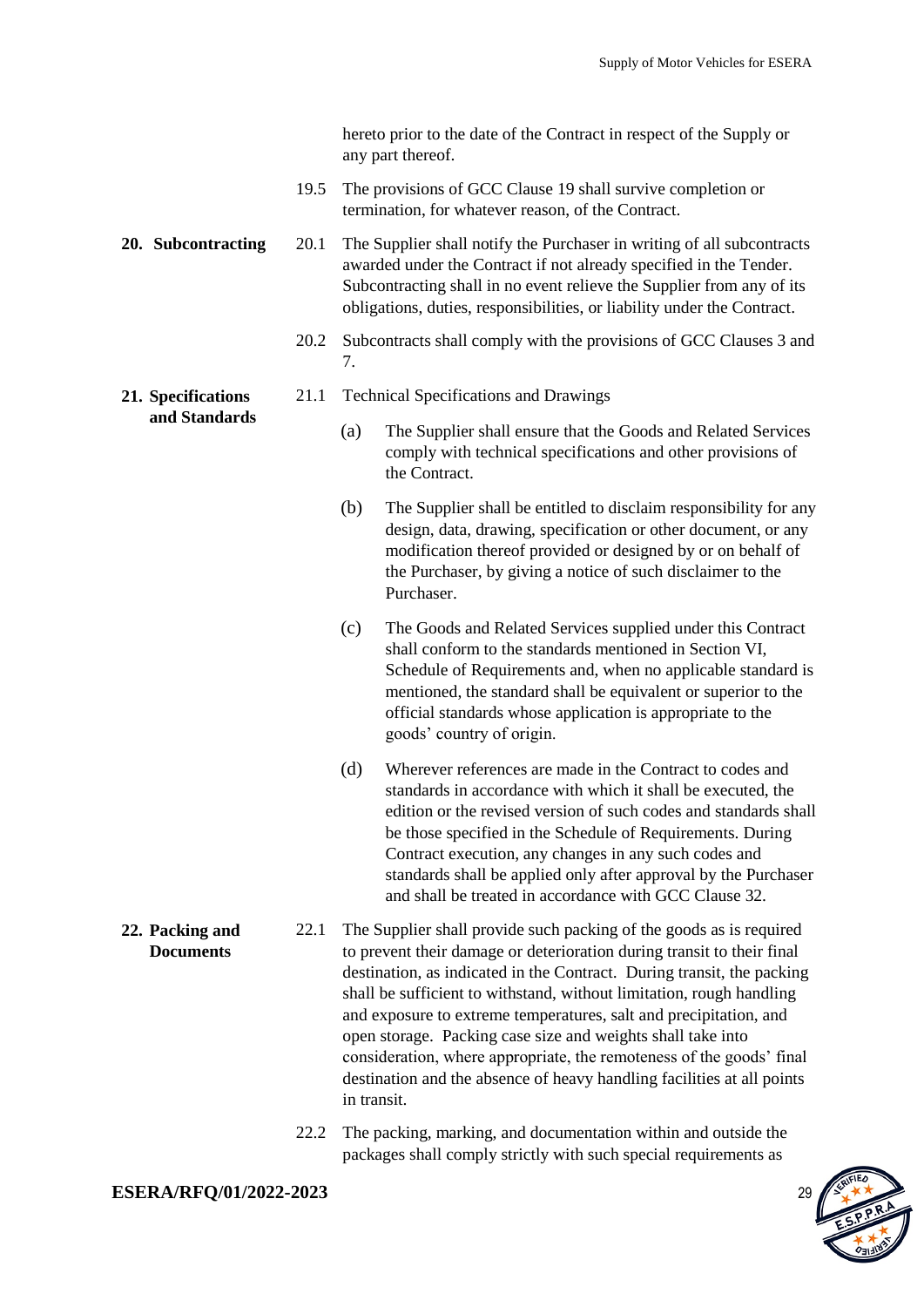shall be expressly provided for in the Contract, including additional requirements, if any, specified in the SCC, and in any other instructions ordered by the Purchaser.

- **23. Insurance** 23.1 Unless otherwise specified in the SCC, the Goods supplied under the Contract shall be fully insured—in a freely convertible currency from an eligible country—against loss or damage incidental to manufacture or acquisition, transportation, storage, and delivery, in accordance with the applicable Incoterms or in the manner specified in the SCC.
- **24. Transportation** 24.1 Unless otherwise specified in the SCC, responsibility for arranging transportation of the Goods shall be in accordance with the Incoterms specified in the Schedule of Requirements.
- **25. Inspections and Tests** 25.1 The Supplier shall at its own expense and at no cost to the Purchaser carry out all such tests and/or inspections of the Goods and Related Services as are specified in the Schedule of Requirements.
	- 25.2 The inspections and tests may be conducted on the premises of the Supplier or its Subcontractor, at point of delivery, and/or at the Goods' final destination, or in another place in Eswatini as specified in the SCC. Subject to GCC Sub-Clause 25.3, if conducted on the premises of the Supplier or its Subcontractor, all reasonable facilities and assistance, including access to drawings and production data, shall be furnished to the inspectors at no charge to the Purchaser.
	- 25.3 The Purchaser or its designated representative shall be entitled to attend the tests and/or inspections referred to in GCC Sub-Clause 25.2, provided that the Purchaser bear all of its own costs and expenses incurred in connection with such attendance including, but not limited to, all traveling and board and lodging expenses.
	- 25.4 Whenever the Supplier is ready to carry out any such test and inspection, it shall give a reasonable advance notice, including the place and time, to the Purchaser. The Supplier shall obtain from any relevant third party or manufacturer any necessary permission or consent to enable the Purchaser or its designated representative to attend the test and/or inspection.
	- 25.5 The Purchaser may require the Supplier to carry out any test and/or inspection not required by the Contract but deemed necessary to verify that the characteristics and performance of the Goods comply with the technical specifications codes and standards under the Contract, provided that the Supplier's reasonable costs and expenses incurred in the carrying out of such test and/or inspection shall be added to the Contract Price. Further, if such test and/or inspection impedes the progress of manufacturing and/or the Supplier's performance of its other obligations under the Contract, due allowance will be made in respect of the Delivery Dates and Completion Dates and the other obligations so affected.

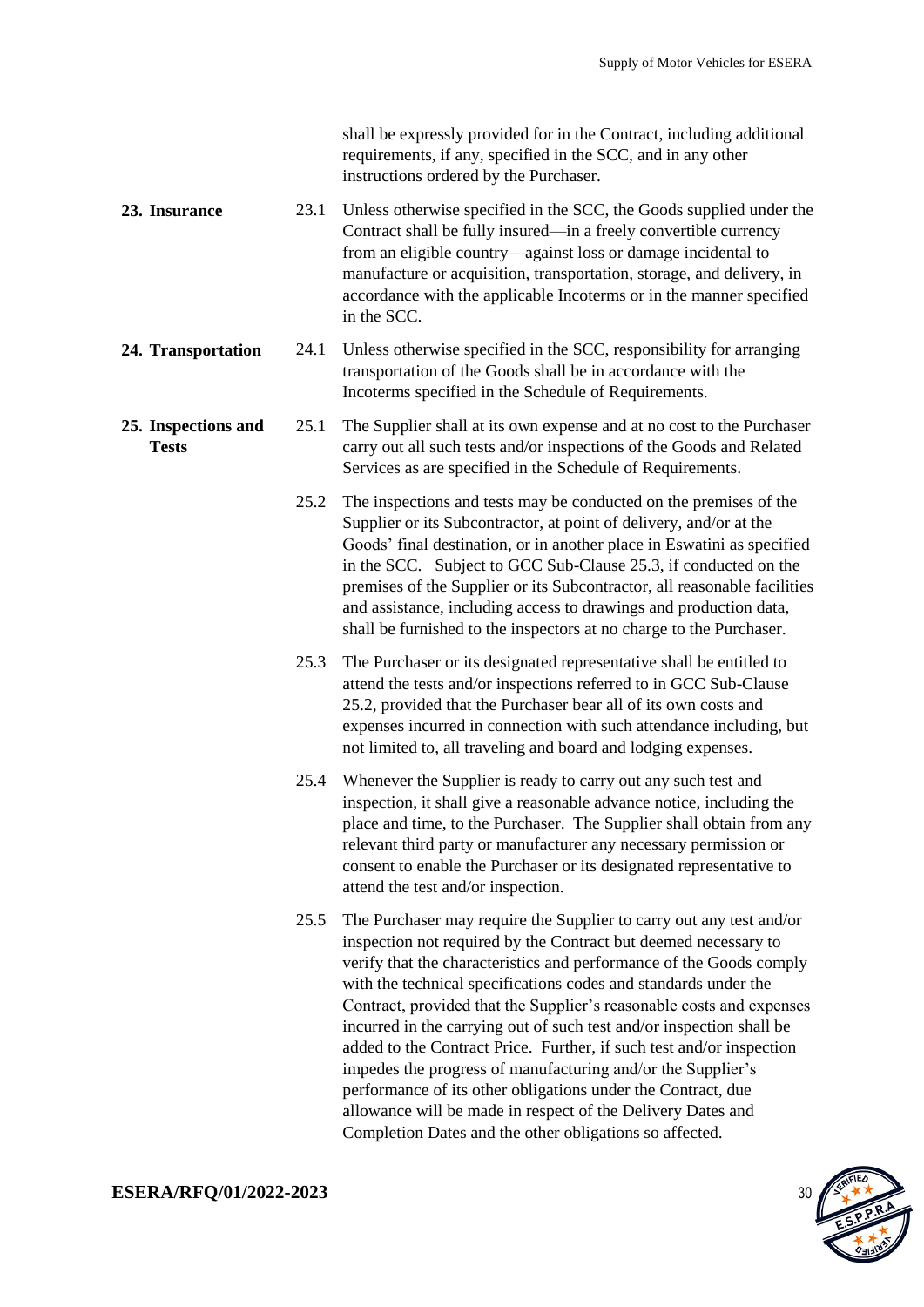|                                  | 25.6 | The Supplier shall provide the Purchaser with a report of the results<br>of any such test and/or inspection.                                                                                                                                                                                                                                                                                                                                                                                                                                                                                                                                                                      |
|----------------------------------|------|-----------------------------------------------------------------------------------------------------------------------------------------------------------------------------------------------------------------------------------------------------------------------------------------------------------------------------------------------------------------------------------------------------------------------------------------------------------------------------------------------------------------------------------------------------------------------------------------------------------------------------------------------------------------------------------|
|                                  | 25.7 | The Purchaser may reject any Goods or any part thereof that fail to<br>pass any test and/or inspection or do not conform to the<br>specifications. The Supplier shall either rectify or replace such<br>rejected Goods or parts thereof or make alterations necessary to meet<br>the specifications at no cost to the Purchaser, and shall repeat the test<br>and/or inspection, at no cost to the Purchaser, upon giving a notice<br>pursuant to GCC Sub-Clause 25.4.                                                                                                                                                                                                            |
|                                  | 25.8 | The Supplier agrees that neither the execution of a test and/or<br>inspection of the Goods or any part thereof, nor the attendance by the<br>Purchaser or its representative, nor the issue of any report pursuant to<br>GCC Sub-Clause 25.6, shall release the Supplier from any warranties<br>or other obligations under the Contract.                                                                                                                                                                                                                                                                                                                                          |
| 26. Liquidated<br><b>Damages</b> | 26.1 | Except as provided under GCC Clause 31, if the Supplier fails to<br>deliver any or all of the Goods or perform the Related Services<br>within the period specified in the Contract, the Purchaser may<br>without prejudice to all its other remedies under the Contract, deduct<br>from the Contract Price, as liquidated damages, a sum equivalent to<br>the percentage specified in the SCC of the Contract Price for each<br>week or part thereof of delay until actual delivery or performance, up<br>to a maximum deduction of the percentage specified in those SCC.<br>Once the maximum is reached, the Purchaser may terminate the<br>Contract pursuant to GCC Clause 34. |
| 27. Warranty                     | 27.1 | The Supplier warrants that all the Goods are new, unused, and of the<br>most recent or current models, and that they incorporate all recent<br>improvements in design and materials, unless provided otherwise in<br>the Contract.                                                                                                                                                                                                                                                                                                                                                                                                                                                |
|                                  | 27.2 | Subject to GCC Sub-Clause 21.1, the Supplier further warrants that<br>the Goods shall be free from defects arising from any act or omission<br>of the Supplier or arising from design, materials, and workmanship,<br>under normal use in the conditions prevailing in the country of final<br>destination.                                                                                                                                                                                                                                                                                                                                                                       |
|                                  | 27.3 | Unless otherwise specified in the SCC, the warranty shall remain<br>valid for twelve (12) months after the Goods, or any portion thereof<br>as the case may be, have been delivered to and accepted at the final<br>destination indicated in the SCC, or for eighteen (18) months after<br>the date of shipment or loading in the country of origin, whichever<br>period concludes earlier.                                                                                                                                                                                                                                                                                       |
|                                  | 27.4 | The Purchaser shall give notice to the Supplier stating the nature of<br>any such defects together with all available evidence thereof,<br>promptly following the discovery thereof. The Purchaser shall afford<br>all reasonable opportunity for the Supplier to inspect such defects.                                                                                                                                                                                                                                                                                                                                                                                           |

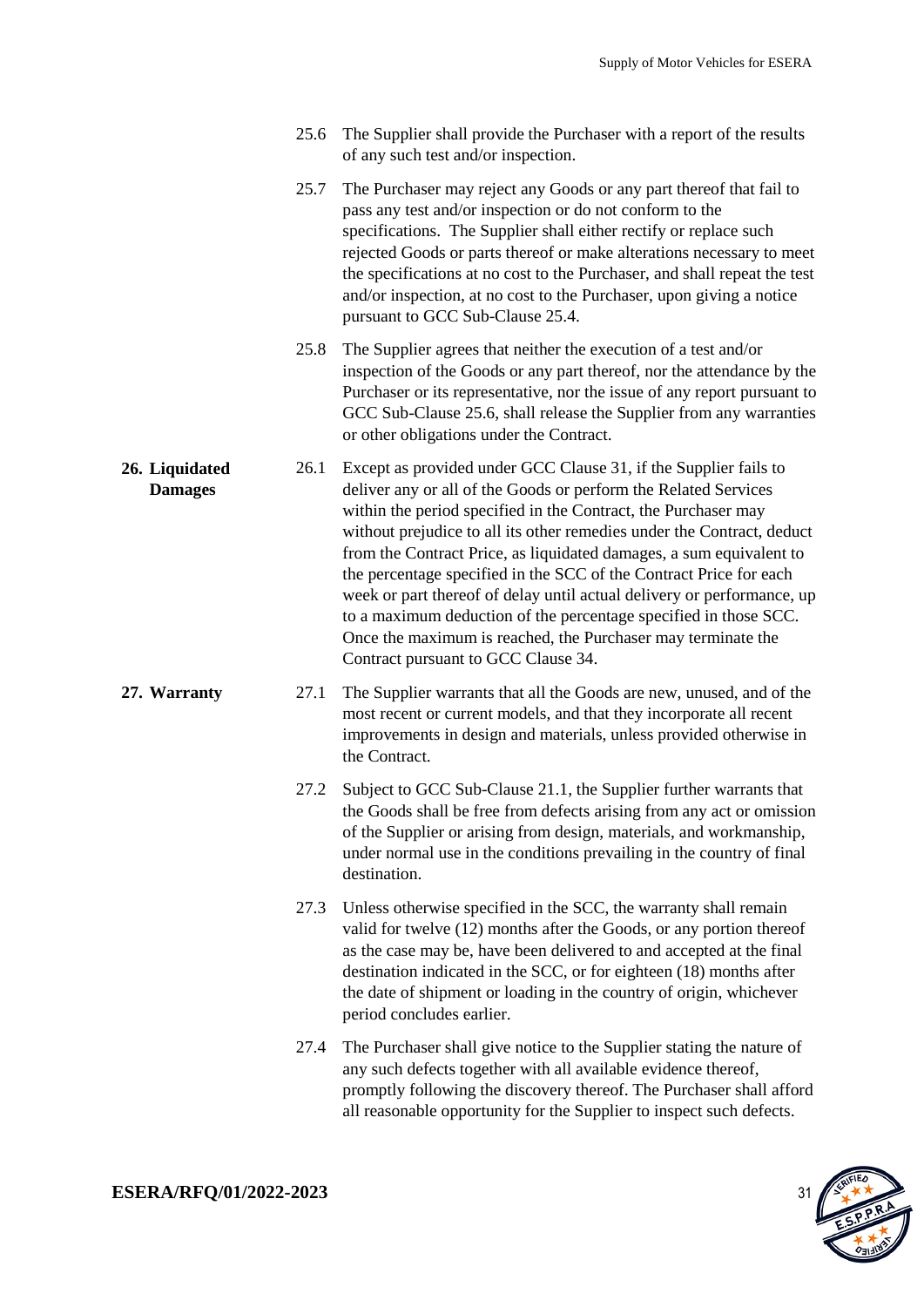- 27.5 Upon receipt of such notice, the Supplier shall, within the period specified in the SCC, expeditiously repair or replace the defective Goods or parts thereof, at no cost to the Purchaser.
- 27.6 If having been notified, the Supplier fails to remedy the defect within the period specified in the SCC, the Purchaser may proceed to take within a reasonable period such remedial action as may be necessary, at the Supplier's risk and expense and without prejudice to any other rights which the Purchaser may have against the Supplier under the Contract.

## **28. Patent Indemnity** 28.1 The Supplier shall, subject to the Purchaser's compliance with GCC Sub-Clause 28.2, indemnify and hold harmless the Purchaser and its employees and officers from and against any and all suits, actions or administrative proceedings, claims, demands, losses, damages, costs, and expenses of any nature, including attorney's fees and expenses, which the Purchaser may suffer as a result of any infringement or alleged infringement of any patent, utility model, registered design, trademark, copyright, or other intellectual property right registered or otherwise existing at the date of the Contract by reason of:

- (a) the installation of the Goods by the Supplier or the use of the Goods in the country where the Site is located; and
- (b) the sale in any country of the products produced by the Goods.

Such indemnity shall not cover any use of the Goods or any part thereof other than for the purpose indicated by or to be reasonably inferred from the Contract, neither any infringement resulting from the use of the Goods or any part thereof, or any products produced thereby in association or combination with any other equipment, plant, or materials not supplied by the Supplier, pursuant to the Contract.

- 28.2 If any proceedings are brought or any claim is made against the Purchaser arising out of the matters referred to in GCC Sub-Clause 28.1, the Purchaser shall promptly give the Supplier a notice thereof, and the Supplier may at its own expense and in the Purchaser's name conduct such proceedings or claim and any negotiations for the settlement of any such proceedings or claim.
- 28.3 If the Supplier fails to notify the Purchaser within twenty-eight (28) days after receipt of such notice that it intends to conduct any such proceedings or claim, then the Purchaser shall be free to conduct the same on its own behalf.
- 28.4 The Purchaser shall, at the Supplier's request, afford all available assistance to the Supplier in conducting such proceedings or claim, and shall be reimbursed by the Supplier for all reasonable expenses incurred in so doing.
- 28.5 The Purchaser shall indemnify and hold harmless the Supplier and its employees, officers, and Subcontractors from and against any and all suits, actions or administrative proceedings, claims, demands, losses,

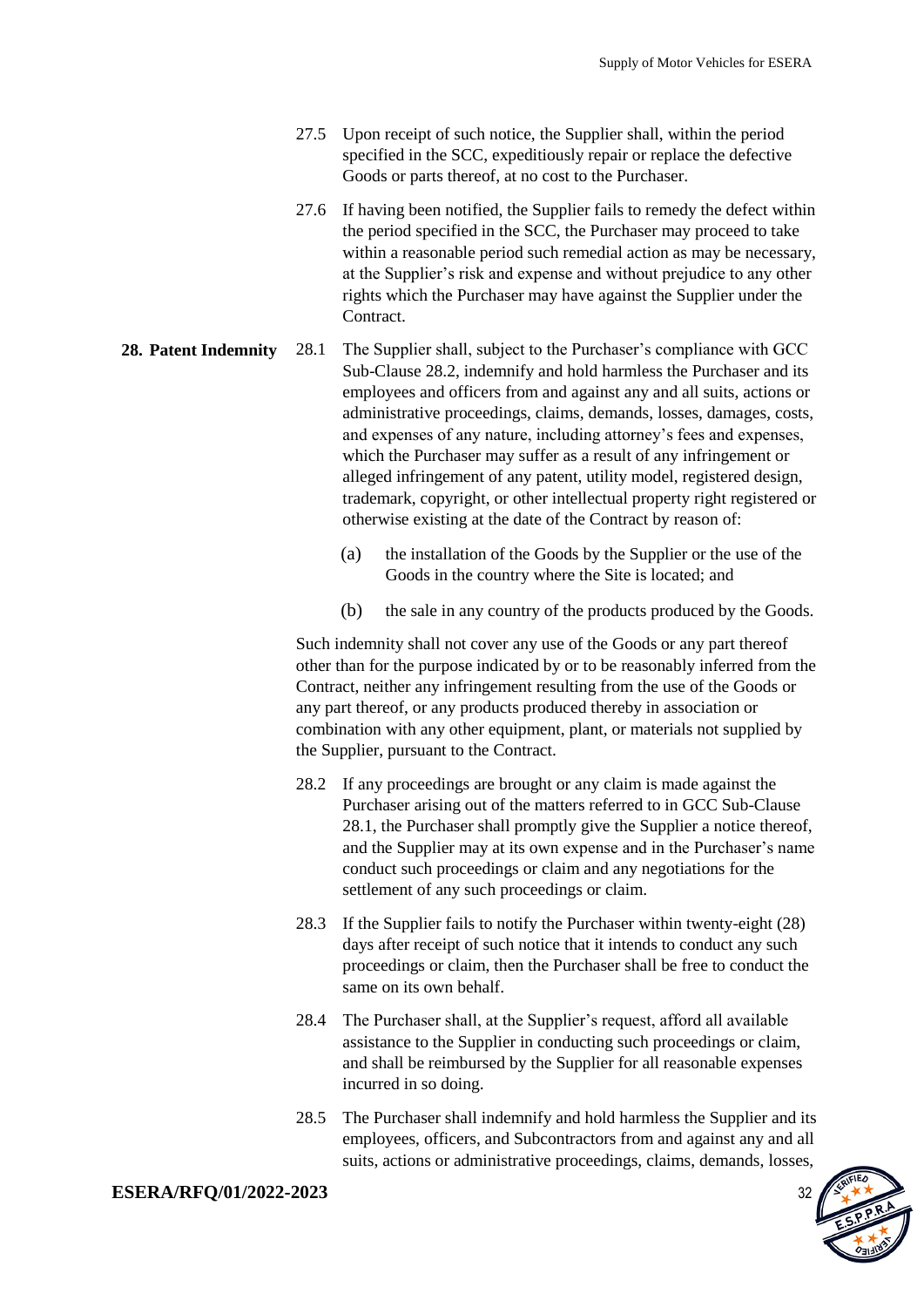damages, costs, and expenses of any nature, including attorney's fees and expenses, which the Supplier may suffer as a result of any infringement or alleged infringement of any patent, utility model, registered design, trademark, copyright, or other intellectual property right registered or otherwise existing at the date of the Contract arising out of or in connection with any design, data, drawing, specification, or other documents or materials provided or designed by or on behalf of the Purchaser.

#### **29. Limitation of Liability**

29.1 Except in cases of criminal negligence or willful misconduct,

(a) the Supplier shall not be liable to the Purchaser, whether in contract, tort, or otherwise, for any indirect or consequential loss or damage, loss of use, loss of production, or loss of profits or interest costs, provided that this exclusion shall not apply to any obligation of the Supplier to pay liquidated damages to the Purchaser and

(b) the aggregate liability of the Supplier to the Purchaser, whether under the Contract, in tort or otherwise, shall not exceed the total Contract Price, provided that this limitation shall not apply to the cost of repairing or replacing defective equipment, or to any obligation of the supplier to indemnify the purchaser with respect to patent infringement

**30. Change in Laws and Regulations** 30.1 Unless otherwise specified in the Contract, if after the date of the Invitation to Tender, any law, regulation, ordinance, order or by-law having the force of law is enacted, promulgated, abrogated, or changed in the particular area of Eswatini where the Site is located (which shall be deemed to include any change in interpretation or application by the competent authorities) that subsequently affects the Delivery Date and/or the Contract Price, then such Delivery Date and/or Contract Price shall be correspondingly increased or decreased, to the extent that the Supplier has thereby been affected in the performance of any of its obligations under the Contract. Notwithstanding the foregoing, such additional or reduced cost shall not be separately paid or credited if the same has already been accounted for in the price adjustment provisions where applicable, in accordance with GCC Clause 14.

**31. Force Majeure** 31.1 The Supplier shall not be liable for forfeiture of its performance security, liquidated damages, or termination for default if and to the extent that its delay in performance or other failure to perform its obligations under the Contract is the result of an event of Force Majeure.

> 31.2 For purposes of this Clause, "Force Majeure" means an event or situation beyond the control of the Supplier that is not foreseeable, is unavoidable, and its origin is not due to negligence or lack of care on the part of the Supplier. Such events may include, but not be limited to, acts of the Purchaser in its sovereign capacity, wars or revolutions, fires, floods, epidemics, quarantine restrictions, and freight embargoes.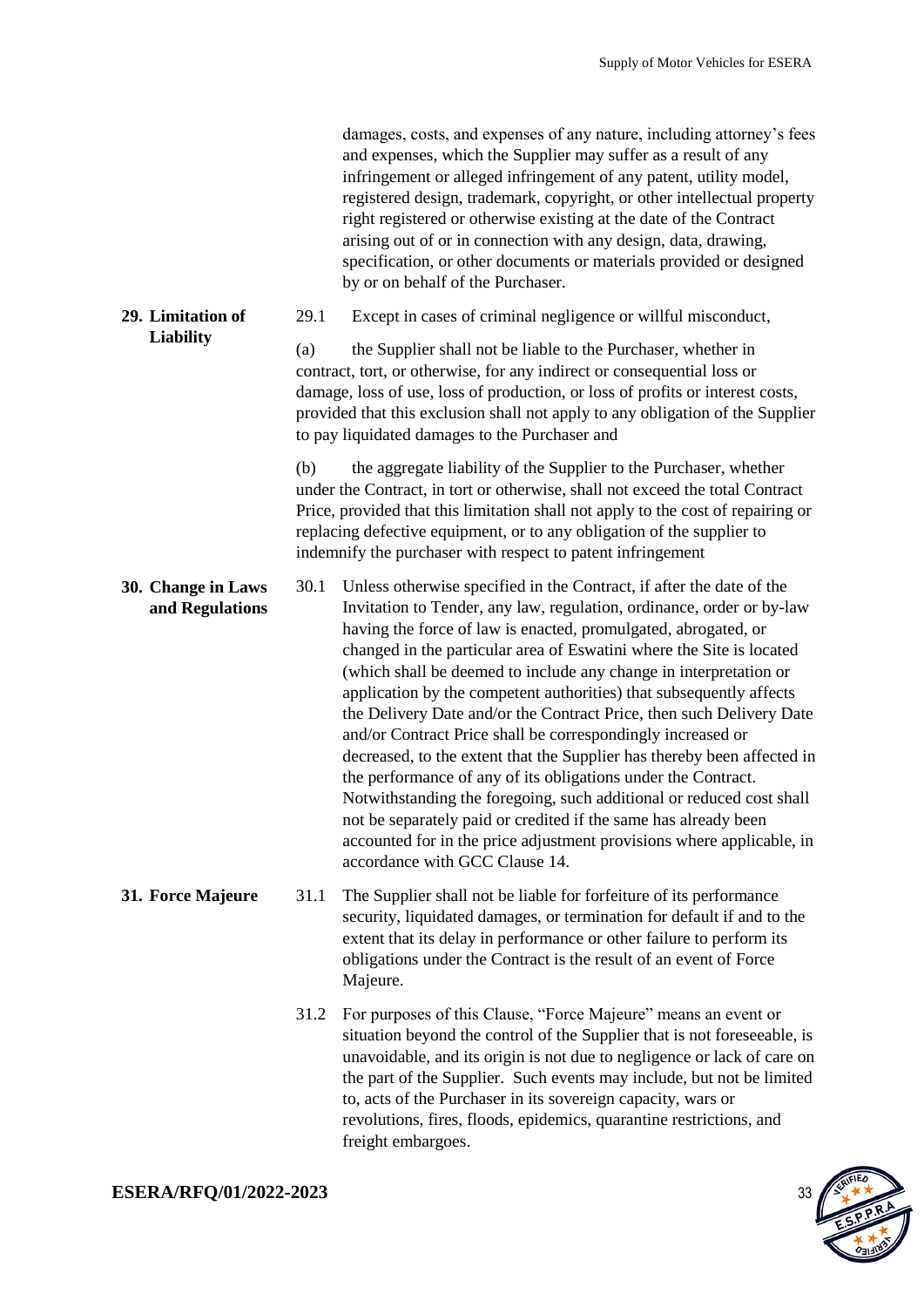- 31.3 If a Force Majeure situation arises, the Supplier shall promptly notify the Purchaser in writing of such condition and the cause thereof. Unless otherwise directed by the Purchaser in writing, the Supplier shall continue to perform its obligations under the Contract as far as is reasonably practical, and shall seek all reasonable alternative means for performance not prevented by the Force Majeure event.
- 32.1 The Purchaser may at any time order the Supplier through notice in accordance GCC Clause 8, to make changes within the general scope of the Contract in any one or more of the following:
	- (a) drawings, designs, or specifications, where Goods to be furnished under the Contract are to be specifically manufactured for the Purchaser;
	- (b) the method of shipment or packing;
	- (c) the place of delivery; and
	- (d) the Related Services to be provided by the Supplier.
	- 32.2 If any such change causes an increase or decrease in the cost of, or the time required for, the Supplier's performance of any provisions under the Contract, an equitable adjustment shall be made in the Contract Price or in the Delivery/Completion Schedule, or both, and the Contract shall accordingly be amended. Any claims by the Supplier for adjustment under this Clause must be asserted within twenty-eight (28) days from the date of the Supplier's receipt of the Purchaser's change order.
	- 32.3 Prices to be charged by the Supplier for any Related Services that might be needed but which were not included in the Contract shall be agreed upon in advance by the parties and shall not exceed the prevailing rates charged to other parties by the Supplier for similar services.
- **33. Extensions of**  33.1 If at any time during performance of the Contract, the Supplier or its subcontractors should encounter conditions impeding timely delivery of the Goods or completion of Related Services pursuant to GCC Clause 12, the Supplier shall promptly notify the Purchaser in writing of the delay, its likely duration, and its cause. As soon as practicable after receipt of the Supplier's notice, the Purchaser shall evaluate the situation and may at its discretion extend the Supplier's time for performance, in which case the extension shall be ratified by the parties by amendment of the Contract.
	- 33.2 Except in case of Force Majeure, as provided under GCC Clause 31, a delay by the Supplier in the performance of its Delivery and Completion obligations shall render the Supplier liable to the imposition of liquidated damages pursuant to GCC Clause 26, unless an extension of time is agreed upon, pursuant to GCC Sub-Clause 33.1.



#### **ESERA/RFQ/01/2022-2023**

**Time**

**32. Change Orders and Contract Amendments**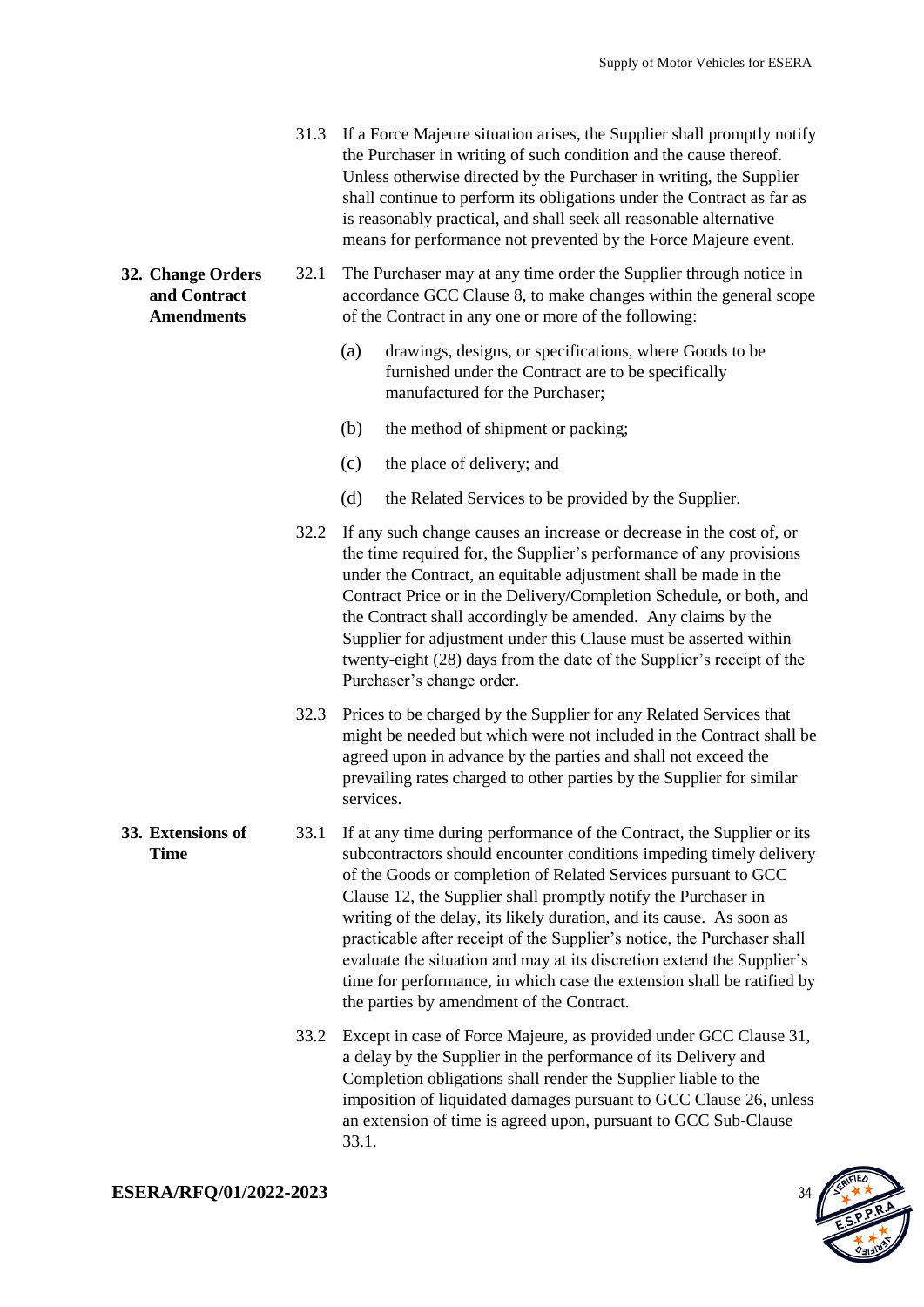#### **34. Termination** 34.1 Termination for Default

- (a) The Purchaser, without prejudice to any other remedy for breach of Contract, by notice of default sent to the Supplier, may terminate the Contract in whole or in part:
	- (i)if the Supplier fails to deliver any or all of the Goods within the period specified in the Contract, or within any extension thereof granted by the Purchaser pursuant to GCC Clause 33; or
	- (ii) if the Supplier fails to perform any other obligation under the Contract.
- (b) In the event the Purchaser terminates the Contract in whole or in part, pursuant to GCC Clause 34.1(a), the Purchaser may procure, upon such terms and in such manner as it deems appropriate, Goods or Related Services similar to those undelivered or not performed, and the Supplier shall be liable to the Purchaser for any additional costs for such similar Goods or Related Services. However, the Supplier shall continue performance of the Contract to the extent not terminated.
- (c) if the Supplier, in the judgment of the Purchaser has engaged in corrupt or fraudulent practices, as defined in GCC Clause 3, in competing for or in executing the Contract.
- 34.2 Termination for Insolvency.
	- (a) The Purchaser may at any time terminate the Contract by giving notice to the Supplier if the Supplier becomes bankrupt or otherwise insolvent. In such event, termination will be without compensation to the Supplier, provided that such termination will not prejudice or affect any right of action or remedy that has accrued or will accrue thereafter to the Purchaser
- 34.3 Termination for Convenience.
	- (a) The Purchaser, by notice sent to the Supplier, may terminate the Contract, in whole or in part, at any time for its convenience. The notice of termination shall specify that termination is for the Purchaser's convenience, the extent to which performance of the Supplier under the Contract is terminated, and the date upon which such termination becomes effective.
	- (b) The Goods that are complete and ready for shipment within twenty-eight (28) days after the Supplier's receipt of notice of termination shall be accepted by the Purchaser at the Contract

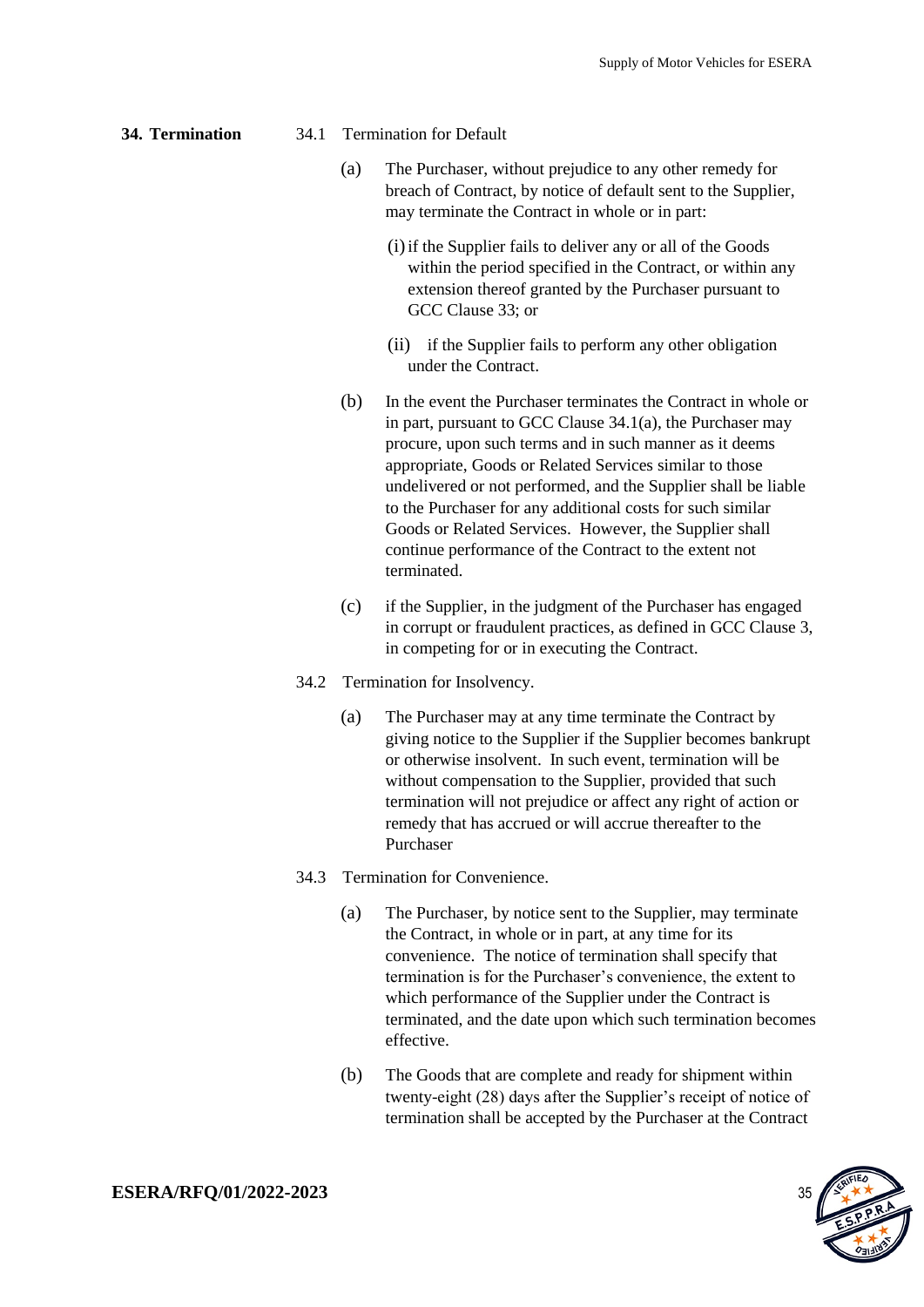terms and prices. For the remaining Goods, the Purchaser may elect:

- (i) to have any portion completed and delivered at the Contract terms and prices; and/or
- (ii) to cancel the remainder and pay to the Supplier an agreed amount for partially completed Goods and Related Services and for materials and parts previously procured by the Supplier.
- **35. Assignment** 35.1 Neither the Purchaser nor the Supplier shall assign, in whole or in part, their obligations under this Contract, except with prior written consent of the other party.

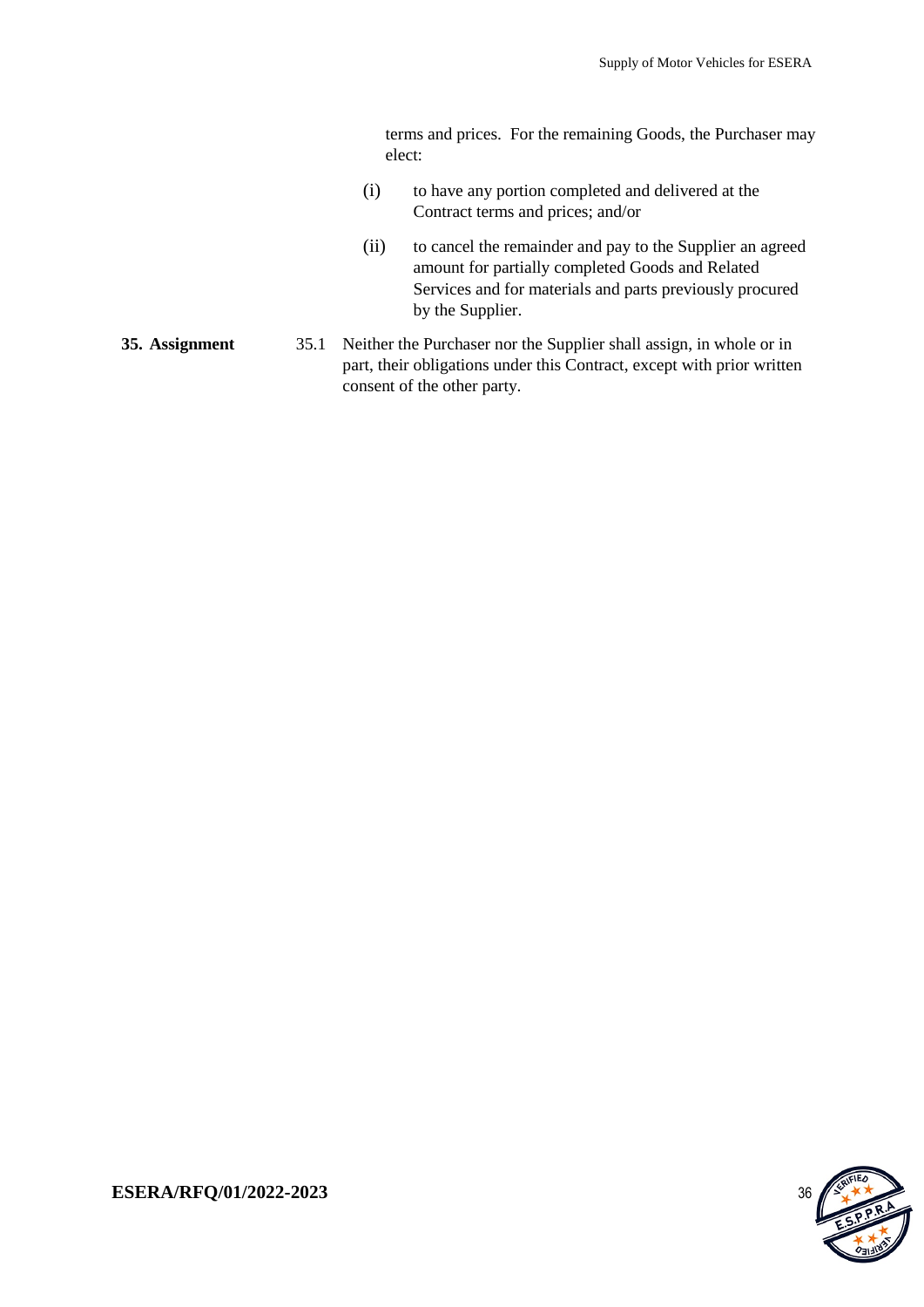# **SECTION 5: SPECIAL CONDITIONS OF CONTRACT**

<span id="page-36-0"></span>The following Special Conditions of Contract (SCC) shall supplement and / or amend the General Conditions of Contract (GCC). Whenever there is a conflict, the provisions herein shall prevail over those in the GCC.

| $\overline{GCC\ 1.1(j)}$ | The Purchaser is: Eswatini Energy Regulatory Authority (ESERA)                                                                                                                        |  |  |  |
|--------------------------|---------------------------------------------------------------------------------------------------------------------------------------------------------------------------------------|--|--|--|
| GCC 1.1(0)               | The Delivery Site is: ESERA Offices, Mbabane                                                                                                                                          |  |  |  |
|                          |                                                                                                                                                                                       |  |  |  |
| $GCC$ 5.1                | The language shall be: English                                                                                                                                                        |  |  |  |
| <b>GCC 8.1</b>           | For notices, the Purchaser's address shall be:                                                                                                                                        |  |  |  |
|                          | Attention: The HR & Administration Manager                                                                                                                                            |  |  |  |
|                          | P.O. Box 7137                                                                                                                                                                         |  |  |  |
|                          | <b>Mbabane</b>                                                                                                                                                                        |  |  |  |
|                          | <b>Eswatini</b>                                                                                                                                                                       |  |  |  |
|                          | Telephone: 24042103                                                                                                                                                                   |  |  |  |
|                          | Facsimile number: 24048475                                                                                                                                                            |  |  |  |
|                          | Email: info@esera.org.sz                                                                                                                                                              |  |  |  |
|                          | For notices, the Supplier's address shall be :                                                                                                                                        |  |  |  |
|                          | (To be filled at the time of award)                                                                                                                                                   |  |  |  |
| $GCC$ 9.1                | The governing law shall be the laws of Eswatini                                                                                                                                       |  |  |  |
| <b>GCC 10.2</b>          | The formal mechanism for the resolution of disputes shall be as follows:                                                                                                              |  |  |  |
|                          | (b) For contracts entered into with suppliers from Eswatini                                                                                                                           |  |  |  |
|                          | In the case of a dispute between the Purchaser and a Supplier from Eswatini, the dispute<br>shall be referred to adjudication or arbitration in accordance with the laws of Eswatini. |  |  |  |
| <b>GCC 11.1</b>          | The scope of supply for the Goods and Related Services to be supplied shall be as specified<br>in: Section 2: The Technical Specification                                             |  |  |  |

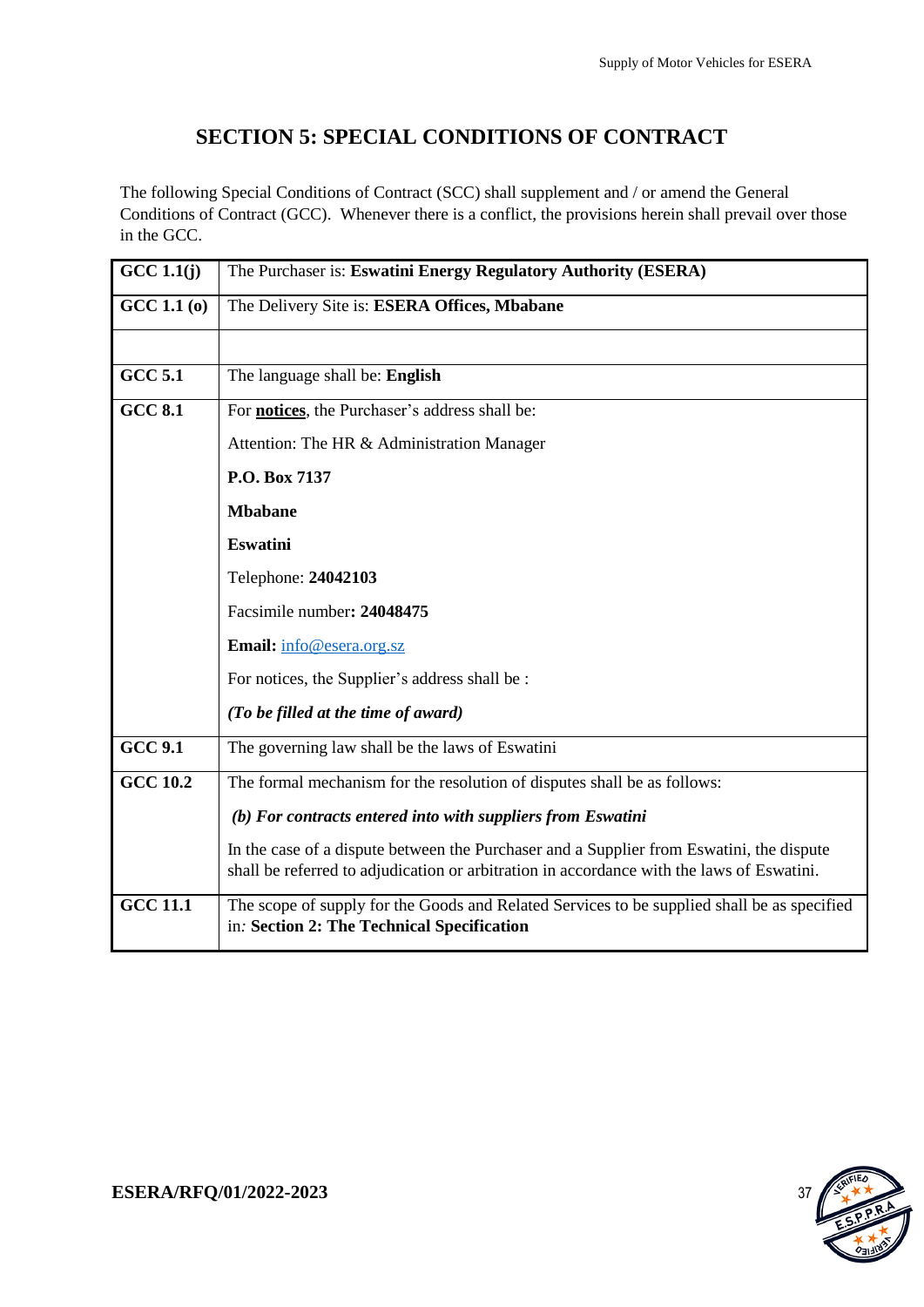| <b>GCC 12.1</b> | <b>Delivery and Documents</b>                                                                                                                                            |  |  |
|-----------------|--------------------------------------------------------------------------------------------------------------------------------------------------------------------------|--|--|
|                 | For Goods from within the Purchaser's country:                                                                                                                           |  |  |
|                 | Upon delivery of the Goods to the transporter, the Supplier shall notify the Purchaser and<br>mail the following documents to the Purchaser:                             |  |  |
|                 | copies of the Supplier's invoice showing Goods' description, quantity, unit price,<br>(i)<br>and total amount;                                                           |  |  |
|                 | delivery note, railway receipt, or truck receipt;<br>(ii)                                                                                                                |  |  |
|                 | Manufacturer's or Supplier's warranty certificate;<br>(iii)                                                                                                              |  |  |
|                 | inspection certificate issued by the nominated inspection agency, and the Supplier's<br>(iv)<br>factory inspection report; and                                           |  |  |
|                 | certificate of origin.<br>(v)                                                                                                                                            |  |  |
|                 | The above documents shall be received by the Purchaser before arrival of the Goods and, if<br>not received, the Supplier will be responsible for any consequent expenses |  |  |
| <b>GCC 14.2</b> | The prices charged for the Goods delivered and the related Services performed Shall Not be<br>adjustable.                                                                |  |  |
| <b>GCC 15.1</b> | The method and conditions of payment to be made to the Supplier under this Contract shall<br>be as follows:                                                              |  |  |
|                 | Payment of 100% of the contract sum shall be made within 35 days after delivery and<br>acceptance of the vehicles                                                        |  |  |
| <b>GCC 27.3</b> | The period of validity of the Warranty shall be: As provided by the Supplier.                                                                                            |  |  |
|                 | For purposes of the Warranty, the place of final destination shall be:                                                                                                   |  |  |
|                 | <b>ESERA Offices in Mbabane,</b>                                                                                                                                         |  |  |
| GCC 27.5        | The period for repair or replacement shall be: Two weeks                                                                                                                 |  |  |

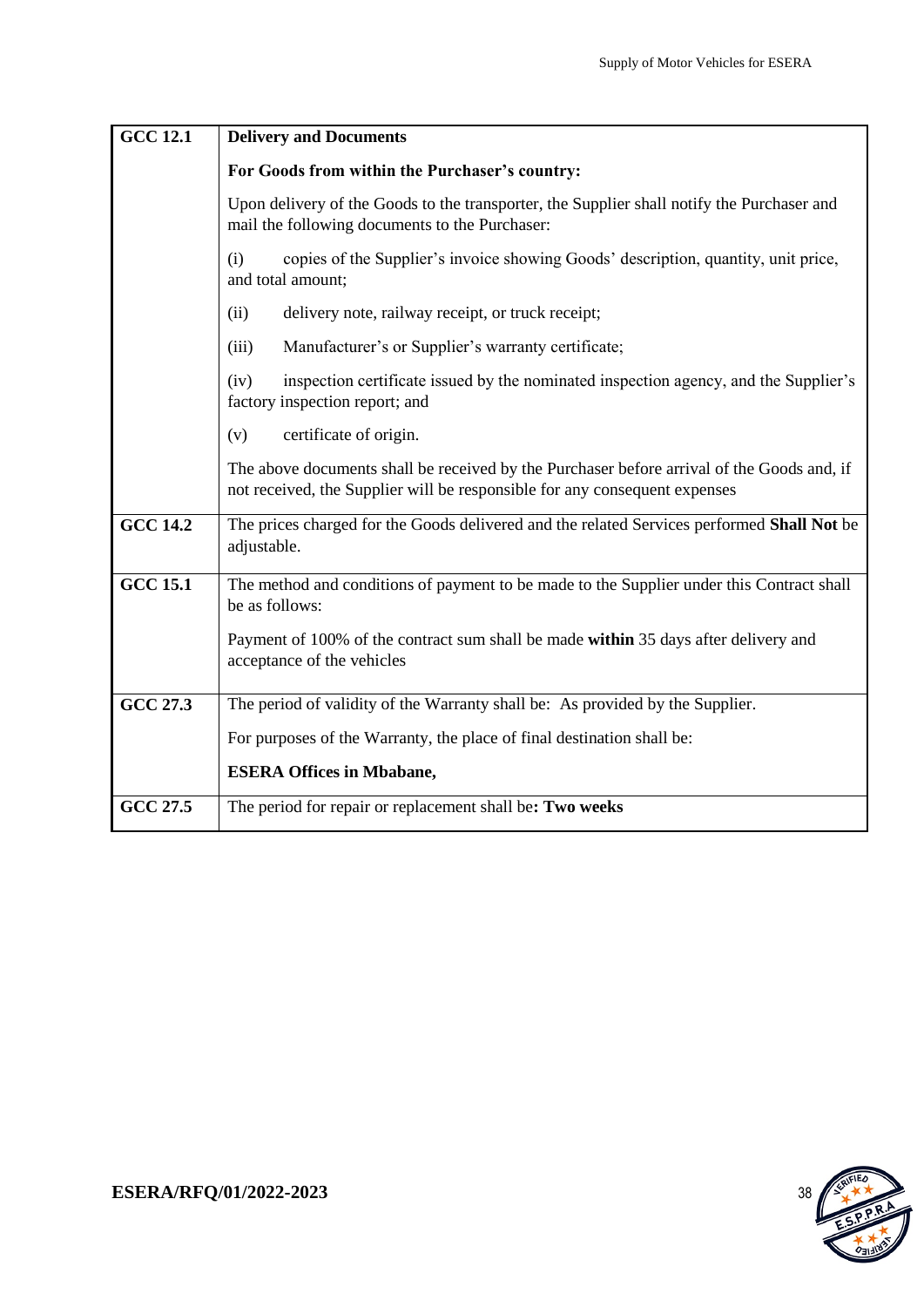# **ESWATINI ENERGY REGULATORY AUTHORITY SUPPLY OF MOTOR VEHICLES FOR ESERA CONTRACT NO.: ESERA/RFQ/01/2022-2023**

## **C1.1: FORM OF OFFER AND ACCEPTANCE**

#### <span id="page-38-0"></span>**1. OFFER**

The employer, identified in the acceptance signature block, has solicited offers to enter into a contract for the procurement of:

…………………………………..…*……………..……………………………………………………………… ……..*

The tenderer, identified in the offer signature block, has examined the documents listed in the tender data and addenda thereto as listed in the tender schedules, and by submitting this offer has accepted the conditions of tender.

By the representative of the tenderer, deemed to be duly authorized, signing this part of this form of offer and acceptance, the tenderer offers to perform all of the obligations and liabilities of the Contractor under the contract including compliance with all its terms and conditions according to their true intent and meaning for an amount to be determined in accordance with the Conditions of Contract identified in the Contract Data.

………………………………………………………………………. Emalangeni (in words);

E........................................................................... (in figures)

This offer may be accepted by the employer by signing the acceptance part of this form of offer and acceptance and returning one copy of this document to the tenderer before the end of the period of validity stated in the tender data, whereupon the tenderer becomes the party named as the contractor in terms of the conditions of contract identified in the contract data.

| Signature(s)       |                                    |      |  |  |  |  |
|--------------------|------------------------------------|------|--|--|--|--|
| Name(s)            |                                    |      |  |  |  |  |
| Capacity           |                                    |      |  |  |  |  |
|                    |                                    |      |  |  |  |  |
|                    | (Name and address of organization) |      |  |  |  |  |
| Name and signature |                                    |      |  |  |  |  |
| of witness         |                                    | Date |  |  |  |  |

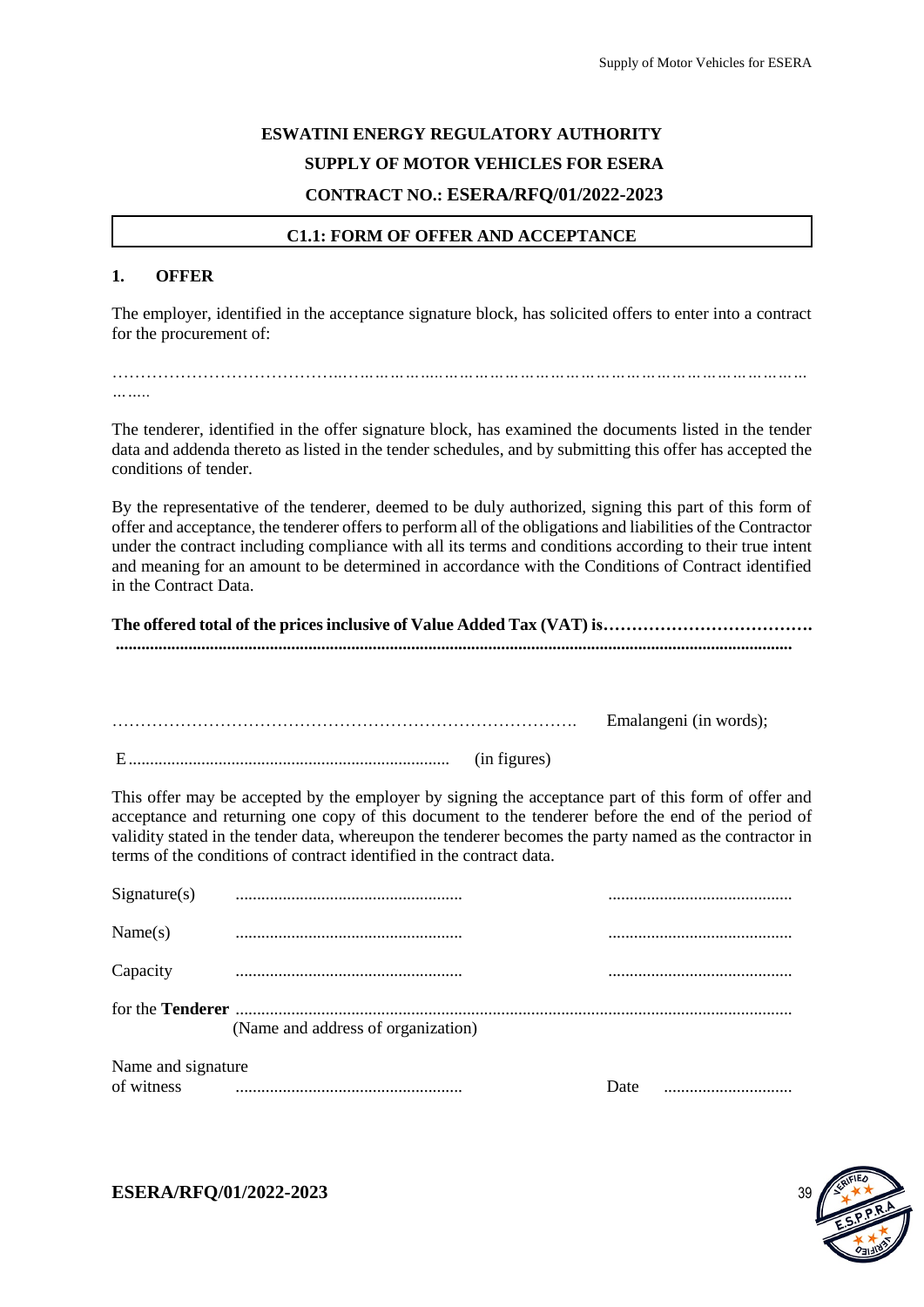#### **2. ACCEPTANCE**

By signing this part of this form of offer and acceptance, the employer identified below accepts the tenderer's offer. In consideration thereof, the employer shall pay the contractor the amount due in accordance with the conditions of contract identified in the contract data. Acceptance of the tenderer's offer shall form an agreement between the employer and the tenderer upon the terms and conditions contained in this agreement and in the contract that is the subject of this agreement.

The terms of the contract are contained in

Part C1: Agreements and contract data (which includes this agreement)

Part C2: Pricing data

Deviations from and amendments to the documents listed in the tender data and any addenda thereto, as listed in the tender schedules as well as any changes to the terms of the offer agreed by the tenderer and the employer during this process of offer and acceptance, are contained in the schedule of deviations attached to and forming part of this agreement. No amendments to or deviations from said documents are valid unless contained in this schedule.

The tenderer shall, within two weeks after receiving a completed copy of this agreement including the schedule of deviation (if any), contact the employer's agent (whose details are given in the contract data) to arrange the delivery of any bonds, guarantees, proof insurance and any other documentation to be provided in terms of the conditions of contract identified in the contract data. Failure to fulfil any of the obligations in accordance with those terms shall constitute a repudiation of this agreement.

Notwithstanding anything contained herein, this agreement comes into effect on the date when the tenderer receives one fully completed original copy of this document, including the schedule of deviations (if any). Unless the tenderer (now contractor), within five (5) working days of the date of such receipt, notifies the employer in writing of any reason why he cannot accept the contents of this agreement, this agreement shall constitute a binding contract between the parties.

| Sigma(s)                         |                                    |      |
|----------------------------------|------------------------------------|------|
| Name(s)                          |                                    |      |
| Capacity                         |                                    |      |
| for the <b>Employer</b>          | (Name and address of organization) |      |
| Name and signature<br>of witness |                                    | Date |

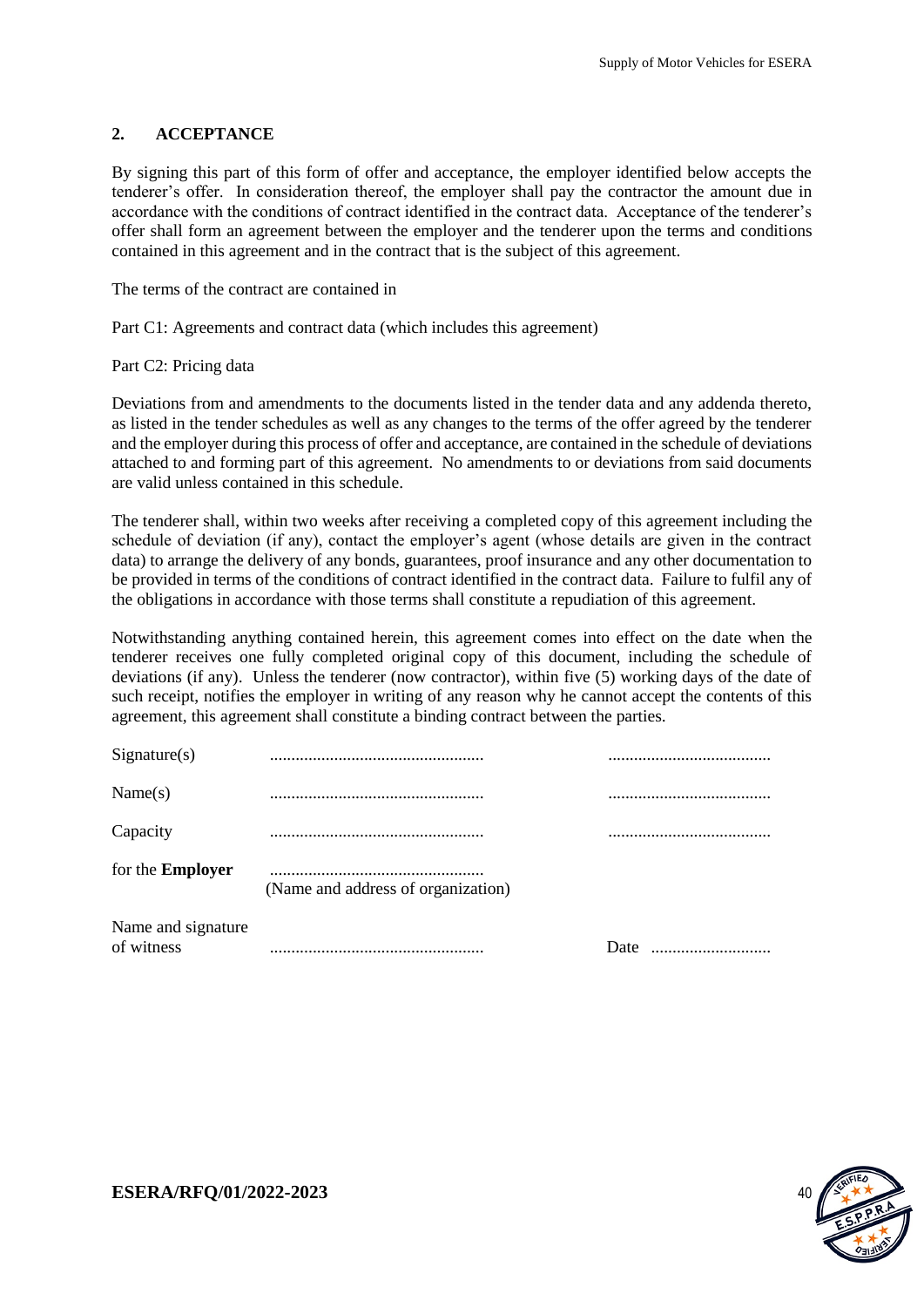#### **3. SCHEDULE OF DEVIATIONS**

#### **Notes**:

- 1. The extent of deviations from the tender documents issued by the employer before the tender closing date is limited to those permitted in terms of the conditions of tender.
- 2. A tenderer's covering letter shall not be included in the final contract document. Should any matter in such letter, which constitutes a deviation as aforesaid, be the subject of agreements reached during the process of offer and acceptance, the outcome of such agreement shall be recorded here.
- 3. Any other matter arising from the process of offer and acceptance either as a confirmation, clarification or change to the tender documents, and which it is agreed by the Parties becomes an obligation of the contract, shall also be recorded here.
- 4. Any change or addition to the tender documents arising from the above agreements and recorded here, shall also be incorporated into the final draft of the contract.

| 1. |  |
|----|--|
|    |  |
| 2. |  |
|    |  |
| 3. |  |
|    |  |
| 4. |  |
|    |  |
| 5. |  |
|    |  |

By the duly authorized representatives signing this schedule of deviations, the employer and the tenderer agree to and accept the foregoing schedule of deviations as the only deviations from and amendments to the documents listed in the tender data and addenda thereto as listed in the tender schedules, as well as any confirmation, clarification or changes to the terms of the offer agreed by the tenderer and the employer during this process of offer and acceptance.

It is expressly agreed that no other matter whether in writing, oral communication or implied during the period between the issue of the tender documents and the receipt by the tenderer of a completed signed copy of this Agreement shall have any meaning or effect in the contract between the parties arising from this agreement.